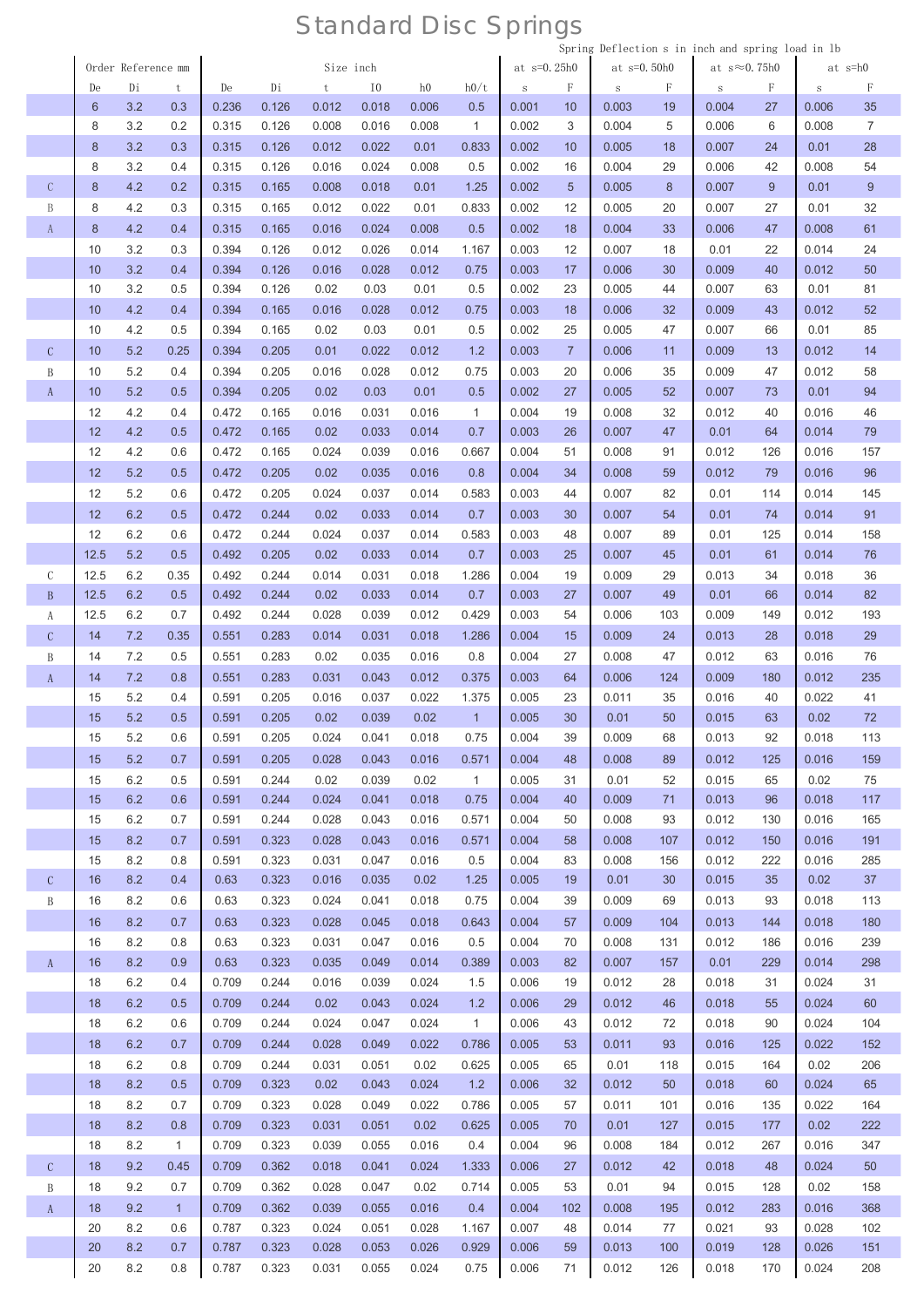| Size inch<br>at $s=0.25h0$<br>at $s=0.50h0$<br>at $s \approx 0.75h0$<br>at s=h0<br>Order Reference mm<br>I <sub>0</sub><br>h0/t<br>F<br>F<br>Di<br>h <sub>0</sub><br>F<br>F<br>De<br>Di<br>De<br>t<br>$\,$ S<br>$\,$ S<br>t<br>S<br>S<br>8.2<br>0.035<br>0.022<br>271<br>20<br>0.9<br>0.787<br>0.323<br>0.057<br>0.611<br>0.005<br>84<br>0.011<br>155<br>0.016<br>0.022<br>215<br>8.2<br>$\mathbf{1}$<br>0.039<br>0.061<br>0.022<br>0.005<br>0.011<br>207<br>20<br>0.787<br>0.323<br>0.55<br>111<br>0.016<br>292<br>0.022<br>372<br>$\mathcal{C}$<br>10.2<br>0.02<br>0.026<br>1.3<br>0.013<br>61<br>0.5<br>0.787<br>0.402<br>0.045<br>0.006<br>32<br>49<br>0.019<br>57<br>0.026<br>20<br>B<br>10.2<br>0.787<br>0.053<br>0.022<br>0.688<br>123<br>210<br>0.8<br>0.402<br>0.031<br>0.005<br>69<br>0.011<br>0.016<br>169<br>0.022<br>20<br>10.2<br>0.022<br>20<br>0.9<br>0.787<br>0.402<br>0.035<br>0.057<br>0.611<br>0.005<br>93<br>0.011<br>170<br>0.016<br>237<br>0.022<br>299<br>20<br>10.2<br>$\mathbf{1}$<br>0.039<br>0.061<br>0.022<br>0.55<br>123<br>0.011<br>228<br>0.787<br>0.402<br>0.005<br>0.016<br>322<br>0.022<br>410<br>10.2<br>$\rm A$<br>20<br>1.1<br>0.787<br>0.402<br>0.043<br>0.061<br>0.018<br>0.409<br>0.004<br>124<br>0.009<br>237<br>0.013<br>343<br>0.018<br>446<br>20<br>10.2<br>0.402<br>0.049<br>0.069<br>0.02<br>0.4<br>0.005<br>201<br>0.01<br>385<br>0.015<br>0.02<br>1.25<br>0.787<br>559<br>727<br>10.2<br>0.2<br>383<br>20<br>1.5<br>0.787<br>0.402<br>0.059<br>0.071<br>0.012<br>0.003<br>193<br>0.006<br>0.009<br>0.012<br>754<br>569<br>11.2<br>0.024<br>0.055<br>1.333<br>0.016<br>С<br>0.6<br>0.886<br>0.441<br>0.031<br>0.008<br>54<br>84<br>0.024<br>96<br>0.031<br>100<br>22.5<br>0.8<br>0.031<br>0.057<br>0.026<br>0.813<br>$\, {\bf B}$<br>11.2<br>0.886<br>0.441<br>0.006<br>69<br>0.013<br>120<br>0.019<br>160<br>0.026<br>193<br>22.5<br>0.049<br>0.069<br>0.02<br>300<br>11.2<br>0.886<br>0.441<br>0.4<br>0.005<br>156<br>0.01<br>0.015<br>435<br>0.02<br>566<br>A<br>22.5<br>1.25<br>23<br>8.2<br>0.028<br>101<br>0.7<br>0.906<br>0.323<br>0.059<br>0.031<br>1.143<br>0.008<br>63<br>0.016<br>0.024<br>0.031<br>136<br>123<br>8.2<br>0.03<br>0.938<br>126<br>23<br>0.8<br>0.906<br>0.323<br>0.031<br>0.061<br>0.007<br>75<br>0.015<br>0.022<br>162<br>0.03<br>190<br>8.2<br>23<br>0.9<br>0.906<br>0.323<br>0.035<br>0.063<br>0.028<br>0.778<br>0.007<br>88<br>0.014<br>155<br>0.021<br>207<br>0.028<br>253<br>23<br>8.2<br>$\mathbf{1}$<br>0.323<br>0.039<br>0.067<br>0.028<br>0.7<br>0.007<br>0.014<br>205<br>0.021<br>0.906<br>115<br>280<br>0.028<br>347<br>10.2<br>0.03<br>23<br>0.9<br>0.402<br>0.035<br>0.065<br>0.833<br>0.007<br>105<br>0.015<br>181<br>0.022<br>0.03<br>287<br>0.906<br>239<br>10.2<br>0.039<br>0.028<br>23<br>$\mathbf{1}$<br>0.906<br>0.402<br>0.067<br>0.7<br>0.007<br>122<br>0.014<br>218<br>0.021<br>297<br>0.028<br>368<br>23<br>10.2<br>0.049<br>0.026<br>367<br>1.25<br>0.906<br>0.402<br>0.075<br>0.52<br>0.006<br>196<br>0.013<br>0.019<br>521<br>0.026<br>667<br>12.2<br>$\mathbf{1}$<br>0.039<br>0.063<br>0.024<br>0.012<br>23<br>0.906<br>0.48<br>0.6<br>0.006<br>107<br>197<br>0.018<br>275<br>0.024<br>347<br>12.2<br>0.049<br>0.073<br>0.024<br>0.48<br>0.012<br>368<br>23<br>1.25<br>0.906<br>0.48<br>0.006<br>195<br>0.018<br>526<br>0.024<br>677<br>12.2<br>0.059<br>0.079<br>0.02<br>0.333<br>508<br>23<br>1.5<br>0.906<br>0.48<br>0.005<br>262<br>0.01<br>0.015<br>744<br>0.02<br>975<br>10.2<br>$\mathbf{1}$<br>0.039<br>0.03<br>324<br>25<br>0.984<br>0.402<br>0.069<br>0.75<br>0.007<br>111<br>0.015<br>196<br>0.022<br>265<br>0.03<br>$\mathcal{C}$<br>12.2<br>0.984<br>0.028<br>0.063<br>0.035<br>1.286<br>0.009<br>0.018<br>116<br>0.027<br>0.7<br>0.48<br>75<br>135<br>0.035<br>143<br>25<br>$\, {\bf B}$<br>12.2<br>0.9<br>0.984<br>0.48<br>0.035<br>0.063<br>0.028<br>0.778<br>0.007<br>83<br>0.014<br>145<br>0.021<br>0.028<br>237<br>25<br>195<br>25<br>12.2<br>$\mathbf{1}$<br>0.039<br>0.031<br>230<br>0.984<br>0.48<br>0.071<br>0.8<br>0.008<br>132<br>0.016<br>0.024<br>307<br>0.031<br>372<br>12.2<br>0.028<br>25<br>1.25<br>0.984<br>0.48<br>0.049<br>0.077<br>0.56<br>0.007<br>192<br>0.014<br>355<br>0.021<br>500<br>0.028<br>635<br>12.2<br>0.059<br>0.081<br>0.022<br>0.367<br>0.005<br>0.011<br>453<br>0.022<br>1.5<br>0.984<br>0.48<br>235<br>0.016<br>863<br>A<br>25<br>660<br>28<br>10.2<br>0.031<br>0.037<br>0.8<br>1.102<br>0.402<br>0.069<br>1.188<br>0.009<br>79<br>0.019<br>125<br>0.028<br>149<br>0.037<br>163<br>28<br>10.2<br>$\mathbf{1}$<br>1.102<br>0.402<br>0.039<br>0.075<br>0.035<br>0.9<br>0.009<br>0.018<br>197<br>0.027<br>0.035<br>302<br>116<br>255<br>28<br>10.2<br>1.25<br>1.102<br>0.081<br>0.031<br>0.64<br>302<br>0.024<br>0.402<br>0.049<br>0.008<br>166<br>0.016<br>418<br>0.031<br>524<br>28<br>10.2<br>1.5<br>1.102<br>0.402<br>0.059<br>0.087<br>0.028<br>0.467<br>0.007<br>226<br>0.014<br>429<br>0.021<br>615<br>0.028<br>792<br>0.028<br>335<br>28<br>12.2<br>$\mathbf{1}$<br>1.102<br>0.48<br>0.039<br>0.077<br>0.037<br>0.95<br>0.009<br>133<br>0.019<br>224<br>286<br>0.037<br>28<br>12.2<br>0.033<br>0.008<br>0.017<br>343<br>0.025<br>585<br>1.25<br>1.102<br>0.48<br>0.049<br>0.083<br>0.68<br>190<br>470<br>0.033<br>28<br>12.2<br>1.5<br>1.102<br>0.48<br>0.059<br>0.089<br>0.03<br>0.5<br>0.007<br>259<br>0.015<br>487<br>0.022<br>0.03<br>891<br>695<br>$\mathcal{C}$<br>14.2<br>0.02<br>0.8<br>1.102<br>0.559<br>0.031<br>0.071<br>0.039<br>1.25<br>0.01<br>98<br>154<br>0.03<br>181<br>0.039<br>194<br>28<br>0.031<br>14.2<br>1.102<br>0.559<br>0.039<br>0.071<br>0.8<br>0.008<br>108<br>0.016<br>188<br>0.024<br>250<br>0.031<br>303<br>$\mathbf{B}$<br>$\mathbf{1}$<br>28<br>28<br>14.2<br>1.102<br>0.559<br>0.049<br>0.083<br>0.033<br>0.68<br>0.008<br>205<br>0.017<br>369<br>0.025<br>0.033<br>629<br>1.25<br>506<br>$\mathbf{A}$<br>14.2<br>1.102<br>0.559<br>0.059<br>0.085<br>0.026<br>0.433<br>0.006<br>233<br>0.013<br>445<br>0.019<br>0.026<br>831<br>28<br>1.5<br>641<br>12.2<br>$\mathbf{1}$<br>0.011<br>0.022<br>0.032<br>295<br>31.5<br>1.24<br>0.48<br>0.039<br>0.083<br>0.043<br>1.1<br>132<br>215<br>263<br>0.043<br>12.2<br>31.5<br>1.25<br>1.24<br>0.48<br>0.049<br>0.087<br>0.037<br>0.76<br>0.009<br>172<br>0.019<br>303<br>0.028<br>407<br>0.037<br>498<br>12.2<br>0.059<br>0.033<br>0.567<br>0.008<br>233<br>0.017<br>432<br>0.025<br>31.5<br>1.5<br>1.24<br>0.48<br>0.093<br>607<br>0.033<br>770<br>0.021<br>$\mathcal{C}$<br>16.3<br>0.8<br>1.24<br>0.642<br>0.031<br>0.073<br>0.041<br>1.313<br>0.01<br>134<br>0.031<br>0.041<br>163<br>31.5<br>87<br>155<br>0.009<br>B<br>16.3<br>1.25<br>1.24<br>0.642<br>0.049<br>0.085<br>0.035<br>0.72<br>178<br>0.018<br>318<br>0.027<br>432<br>0.035<br>533<br>31.5<br>920<br>31.5<br>16.3<br>1.24<br>0.642<br>0.059<br>0.094<br>0.035<br>0.6<br>0.009<br>284<br>0.018<br>522<br>0.027<br>729<br>0.035<br>1.5<br>16.3<br>1.24<br>0.642<br>0.069<br>0.096<br>0.028<br>0.4<br>0.007<br>0.014<br>602<br>0.021<br>0.028<br>1 1 4 0<br>A<br>1.75<br>314<br>874<br>31.5<br>16.3<br>$\overline{2}$<br>1.24<br>0.642<br>0.079<br>0.108<br>0.03<br>0.375<br>0.007<br>0.015<br>957<br>0.022<br>1 3 9 0<br>1820<br>31.5<br>496<br>0.03<br>34<br>12.3<br>$\mathbf{1}$<br>1.339<br>0.484<br>0.039<br>0.089<br>0.049<br>1.25<br>0.012<br>144<br>0.025<br>225<br>0.037<br>0.049<br>284<br>265<br>12.3<br>34<br>1.339<br>0.484<br>0.049<br>0.093<br>0.043<br>0.88<br>0.011<br>184<br>0.022<br>315<br>0.032<br>0.043<br>488<br>1.25<br>410<br>12.3<br>0.039<br>0.667<br>0.01<br>0.02<br>447<br>0.03<br>767<br>34<br>1.5<br>1.339<br>0.484<br>0.059<br>0.098<br>248<br>615<br>0.039<br>34<br>14.3<br>1.25<br>1.339<br>0.563<br>0.049<br>0.094<br>0.045<br>0.92<br>0.011<br>206<br>0.023<br>349<br>0.034<br>450<br>0.045<br>530<br>34<br>14.3<br>1.5<br>1.339<br>0.563<br>0.059<br>0.041<br>0.7<br>0.01<br>276<br>0.021<br>495<br>0.031<br>0.041<br>836<br>0.1<br>675<br>0.021<br>882<br>34<br>16.3<br>1.5<br>1.339<br>0.642<br>0.059<br>0.1<br>0.041<br>0.7<br>0.01<br>291<br>522<br>0.031<br>0.041<br>712<br>34<br>16.3<br>2<br>0.033<br>0.008<br>0.017<br>904<br>0.025<br>0.033<br>1.339<br>0.642<br>0.079<br>0.112<br>0.425<br>473<br>1690<br>1 3 1 0<br>$\mathcal{C}$<br>18.3<br>0.9<br>1.398<br>0.72<br>0.035<br>0.081<br>0.045<br>1.278<br>0.011<br>103<br>0.023<br>161<br>0.034<br>188<br>0.045<br>200<br>35.5<br>B<br>18.3<br>1.398<br>0.049<br>0.089<br>0.039<br>0.01<br>0.02<br>288<br>0.03<br>0.039<br>465<br>1.25<br>0.72<br>0.8<br>165<br>383<br>35.5<br>$\mathbf{A}$<br>$2^{\circ}$<br>35.5<br>18.3<br>1.398<br>0.72<br>0.079<br>0.031<br>0.008<br>421<br>0.016<br>807<br>0.024<br>0.031<br>1520<br>0.11<br>0.4<br>1 170<br>204<br>329<br>402<br>40<br>14.3<br>1.25<br>1.575<br>0.563<br>0.049<br>0.104<br>0.055<br>1.12<br>0.014<br>0.028<br>0.041<br>0.055<br>448 |  |  |  |  |  |  |  | Spring Deflection s in inch and spring load in Ib |  |  |
|-----------------------------------------------------------------------------------------------------------------------------------------------------------------------------------------------------------------------------------------------------------------------------------------------------------------------------------------------------------------------------------------------------------------------------------------------------------------------------------------------------------------------------------------------------------------------------------------------------------------------------------------------------------------------------------------------------------------------------------------------------------------------------------------------------------------------------------------------------------------------------------------------------------------------------------------------------------------------------------------------------------------------------------------------------------------------------------------------------------------------------------------------------------------------------------------------------------------------------------------------------------------------------------------------------------------------------------------------------------------------------------------------------------------------------------------------------------------------------------------------------------------------------------------------------------------------------------------------------------------------------------------------------------------------------------------------------------------------------------------------------------------------------------------------------------------------------------------------------------------------------------------------------------------------------------------------------------------------------------------------------------------------------------------------------------------------------------------------------------------------------------------------------------------------------------------------------------------------------------------------------------------------------------------------------------------------------------------------------------------------------------------------------------------------------------------------------------------------------------------------------------------------------------------------------------------------------------------------------------------------------------------------------------------------------------------------------------------------------------------------------------------------------------------------------------------------------------------------------------------------------------------------------------------------------------------------------------------------------------------------------------------------------------------------------------------------------------------------------------------------------------------------------------------------------------------------------------------------------------------------------------------------------------------------------------------------------------------------------------------------------------------------------------------------------------------------------------------------------------------------------------------------------------------------------------------------------------------------------------------------------------------------------------------------------------------------------------------------------------------------------------------------------------------------------------------------------------------------------------------------------------------------------------------------------------------------------------------------------------------------------------------------------------------------------------------------------------------------------------------------------------------------------------------------------------------------------------------------------------------------------------------------------------------------------------------------------------------------------------------------------------------------------------------------------------------------------------------------------------------------------------------------------------------------------------------------------------------------------------------------------------------------------------------------------------------------------------------------------------------------------------------------------------------------------------------------------------------------------------------------------------------------------------------------------------------------------------------------------------------------------------------------------------------------------------------------------------------------------------------------------------------------------------------------------------------------------------------------------------------------------------------------------------------------------------------------------------------------------------------------------------------------------------------------------------------------------------------------------------------------------------------------------------------------------------------------------------------------------------------------------------------------------------------------------------------------------------------------------------------------------------------------------------------------------------------------------------------------------------------------------------------------------------------------------------------------------------------------------------------------------------------------------------------------------------------------------------------------------------------------------------------------------------------------------------------------------------------------------------------------------------------------------------------------------------------------------------------------------------------------------------------------------------------------------------------------------------------------------------------------------------------------------------------------------------------------------------------------------------------------------------------------------------------------------------------------------------------------------------------------------------------------------------------------------------------------------------------------------------------------------------------------------------------------------------------------------------------------------------------------------------------------------------------------------------------------------------------------------------------------------------------------------------------------------------------------------------------------------------------------------------------------------------------------------------------------------------------------------------------------------------------------------------------------------------------------------------------------------------------------------------------------------------------------------------------------------------------------------------------------------------------------------------------------------------------------------------------------------------------------------------------------------------------------------------------------------------------------------------------------------------------------------------------------------------------------------------------------------------------------------------------------------------------------------------------------------------------------------------------------------------------------------------------------------------------------------------------------------------------------------------------------------------------------------------------------------------------------------------------------------------------------------------------------------------------------------------------------------------------------------------------------------------------------------------------------------------------------------------------------------------------------------------------------------------------------------------------------------------------------------------------------------------------------------------------------------------------------------------------------------------------------------|--|--|--|--|--|--|--|---------------------------------------------------|--|--|
|                                                                                                                                                                                                                                                                                                                                                                                                                                                                                                                                                                                                                                                                                                                                                                                                                                                                                                                                                                                                                                                                                                                                                                                                                                                                                                                                                                                                                                                                                                                                                                                                                                                                                                                                                                                                                                                                                                                                                                                                                                                                                                                                                                                                                                                                                                                                                                                                                                                                                                                                                                                                                                                                                                                                                                                                                                                                                                                                                                                                                                                                                                                                                                                                                                                                                                                                                                                                                                                                                                                                                                                                                                                                                                                                                                                                                                                                                                                                                                                                                                                                                                                                                                                                                                                                                                                                                                                                                                                                                                                                                                                                                                                                                                                                                                                                                                                                                                                                                                                                                                                                                                                                                                                                                                                                                                                                                                                                                                                                                                                                                                                                                                                                                                                                                                                                                                                                                                                                                                                                                                                                                                                                                                                                                                                                                                                                                                                                                                                                                                                                                                                                                                                                                                                                                                                                                                                                                                                                                                                                                                                                                                                                                                                                                                                                                                                                                                                                                                                                                                                                                                                                                                                                                                                                                                                                                                                                                                                                                                                                                                                                                                                                                                                                                                                                                                                                                                                                                                                                                                                                                                                                                                                                                                                                                                                                                                                                                                     |  |  |  |  |  |  |  |                                                   |  |  |
|                                                                                                                                                                                                                                                                                                                                                                                                                                                                                                                                                                                                                                                                                                                                                                                                                                                                                                                                                                                                                                                                                                                                                                                                                                                                                                                                                                                                                                                                                                                                                                                                                                                                                                                                                                                                                                                                                                                                                                                                                                                                                                                                                                                                                                                                                                                                                                                                                                                                                                                                                                                                                                                                                                                                                                                                                                                                                                                                                                                                                                                                                                                                                                                                                                                                                                                                                                                                                                                                                                                                                                                                                                                                                                                                                                                                                                                                                                                                                                                                                                                                                                                                                                                                                                                                                                                                                                                                                                                                                                                                                                                                                                                                                                                                                                                                                                                                                                                                                                                                                                                                                                                                                                                                                                                                                                                                                                                                                                                                                                                                                                                                                                                                                                                                                                                                                                                                                                                                                                                                                                                                                                                                                                                                                                                                                                                                                                                                                                                                                                                                                                                                                                                                                                                                                                                                                                                                                                                                                                                                                                                                                                                                                                                                                                                                                                                                                                                                                                                                                                                                                                                                                                                                                                                                                                                                                                                                                                                                                                                                                                                                                                                                                                                                                                                                                                                                                                                                                                                                                                                                                                                                                                                                                                                                                                                                                                                                                                     |  |  |  |  |  |  |  |                                                   |  |  |
|                                                                                                                                                                                                                                                                                                                                                                                                                                                                                                                                                                                                                                                                                                                                                                                                                                                                                                                                                                                                                                                                                                                                                                                                                                                                                                                                                                                                                                                                                                                                                                                                                                                                                                                                                                                                                                                                                                                                                                                                                                                                                                                                                                                                                                                                                                                                                                                                                                                                                                                                                                                                                                                                                                                                                                                                                                                                                                                                                                                                                                                                                                                                                                                                                                                                                                                                                                                                                                                                                                                                                                                                                                                                                                                                                                                                                                                                                                                                                                                                                                                                                                                                                                                                                                                                                                                                                                                                                                                                                                                                                                                                                                                                                                                                                                                                                                                                                                                                                                                                                                                                                                                                                                                                                                                                                                                                                                                                                                                                                                                                                                                                                                                                                                                                                                                                                                                                                                                                                                                                                                                                                                                                                                                                                                                                                                                                                                                                                                                                                                                                                                                                                                                                                                                                                                                                                                                                                                                                                                                                                                                                                                                                                                                                                                                                                                                                                                                                                                                                                                                                                                                                                                                                                                                                                                                                                                                                                                                                                                                                                                                                                                                                                                                                                                                                                                                                                                                                                                                                                                                                                                                                                                                                                                                                                                                                                                                                                                     |  |  |  |  |  |  |  |                                                   |  |  |
|                                                                                                                                                                                                                                                                                                                                                                                                                                                                                                                                                                                                                                                                                                                                                                                                                                                                                                                                                                                                                                                                                                                                                                                                                                                                                                                                                                                                                                                                                                                                                                                                                                                                                                                                                                                                                                                                                                                                                                                                                                                                                                                                                                                                                                                                                                                                                                                                                                                                                                                                                                                                                                                                                                                                                                                                                                                                                                                                                                                                                                                                                                                                                                                                                                                                                                                                                                                                                                                                                                                                                                                                                                                                                                                                                                                                                                                                                                                                                                                                                                                                                                                                                                                                                                                                                                                                                                                                                                                                                                                                                                                                                                                                                                                                                                                                                                                                                                                                                                                                                                                                                                                                                                                                                                                                                                                                                                                                                                                                                                                                                                                                                                                                                                                                                                                                                                                                                                                                                                                                                                                                                                                                                                                                                                                                                                                                                                                                                                                                                                                                                                                                                                                                                                                                                                                                                                                                                                                                                                                                                                                                                                                                                                                                                                                                                                                                                                                                                                                                                                                                                                                                                                                                                                                                                                                                                                                                                                                                                                                                                                                                                                                                                                                                                                                                                                                                                                                                                                                                                                                                                                                                                                                                                                                                                                                                                                                                                                     |  |  |  |  |  |  |  |                                                   |  |  |
|                                                                                                                                                                                                                                                                                                                                                                                                                                                                                                                                                                                                                                                                                                                                                                                                                                                                                                                                                                                                                                                                                                                                                                                                                                                                                                                                                                                                                                                                                                                                                                                                                                                                                                                                                                                                                                                                                                                                                                                                                                                                                                                                                                                                                                                                                                                                                                                                                                                                                                                                                                                                                                                                                                                                                                                                                                                                                                                                                                                                                                                                                                                                                                                                                                                                                                                                                                                                                                                                                                                                                                                                                                                                                                                                                                                                                                                                                                                                                                                                                                                                                                                                                                                                                                                                                                                                                                                                                                                                                                                                                                                                                                                                                                                                                                                                                                                                                                                                                                                                                                                                                                                                                                                                                                                                                                                                                                                                                                                                                                                                                                                                                                                                                                                                                                                                                                                                                                                                                                                                                                                                                                                                                                                                                                                                                                                                                                                                                                                                                                                                                                                                                                                                                                                                                                                                                                                                                                                                                                                                                                                                                                                                                                                                                                                                                                                                                                                                                                                                                                                                                                                                                                                                                                                                                                                                                                                                                                                                                                                                                                                                                                                                                                                                                                                                                                                                                                                                                                                                                                                                                                                                                                                                                                                                                                                                                                                                                                     |  |  |  |  |  |  |  |                                                   |  |  |
|                                                                                                                                                                                                                                                                                                                                                                                                                                                                                                                                                                                                                                                                                                                                                                                                                                                                                                                                                                                                                                                                                                                                                                                                                                                                                                                                                                                                                                                                                                                                                                                                                                                                                                                                                                                                                                                                                                                                                                                                                                                                                                                                                                                                                                                                                                                                                                                                                                                                                                                                                                                                                                                                                                                                                                                                                                                                                                                                                                                                                                                                                                                                                                                                                                                                                                                                                                                                                                                                                                                                                                                                                                                                                                                                                                                                                                                                                                                                                                                                                                                                                                                                                                                                                                                                                                                                                                                                                                                                                                                                                                                                                                                                                                                                                                                                                                                                                                                                                                                                                                                                                                                                                                                                                                                                                                                                                                                                                                                                                                                                                                                                                                                                                                                                                                                                                                                                                                                                                                                                                                                                                                                                                                                                                                                                                                                                                                                                                                                                                                                                                                                                                                                                                                                                                                                                                                                                                                                                                                                                                                                                                                                                                                                                                                                                                                                                                                                                                                                                                                                                                                                                                                                                                                                                                                                                                                                                                                                                                                                                                                                                                                                                                                                                                                                                                                                                                                                                                                                                                                                                                                                                                                                                                                                                                                                                                                                                                                     |  |  |  |  |  |  |  |                                                   |  |  |
|                                                                                                                                                                                                                                                                                                                                                                                                                                                                                                                                                                                                                                                                                                                                                                                                                                                                                                                                                                                                                                                                                                                                                                                                                                                                                                                                                                                                                                                                                                                                                                                                                                                                                                                                                                                                                                                                                                                                                                                                                                                                                                                                                                                                                                                                                                                                                                                                                                                                                                                                                                                                                                                                                                                                                                                                                                                                                                                                                                                                                                                                                                                                                                                                                                                                                                                                                                                                                                                                                                                                                                                                                                                                                                                                                                                                                                                                                                                                                                                                                                                                                                                                                                                                                                                                                                                                                                                                                                                                                                                                                                                                                                                                                                                                                                                                                                                                                                                                                                                                                                                                                                                                                                                                                                                                                                                                                                                                                                                                                                                                                                                                                                                                                                                                                                                                                                                                                                                                                                                                                                                                                                                                                                                                                                                                                                                                                                                                                                                                                                                                                                                                                                                                                                                                                                                                                                                                                                                                                                                                                                                                                                                                                                                                                                                                                                                                                                                                                                                                                                                                                                                                                                                                                                                                                                                                                                                                                                                                                                                                                                                                                                                                                                                                                                                                                                                                                                                                                                                                                                                                                                                                                                                                                                                                                                                                                                                                                                     |  |  |  |  |  |  |  |                                                   |  |  |
|                                                                                                                                                                                                                                                                                                                                                                                                                                                                                                                                                                                                                                                                                                                                                                                                                                                                                                                                                                                                                                                                                                                                                                                                                                                                                                                                                                                                                                                                                                                                                                                                                                                                                                                                                                                                                                                                                                                                                                                                                                                                                                                                                                                                                                                                                                                                                                                                                                                                                                                                                                                                                                                                                                                                                                                                                                                                                                                                                                                                                                                                                                                                                                                                                                                                                                                                                                                                                                                                                                                                                                                                                                                                                                                                                                                                                                                                                                                                                                                                                                                                                                                                                                                                                                                                                                                                                                                                                                                                                                                                                                                                                                                                                                                                                                                                                                                                                                                                                                                                                                                                                                                                                                                                                                                                                                                                                                                                                                                                                                                                                                                                                                                                                                                                                                                                                                                                                                                                                                                                                                                                                                                                                                                                                                                                                                                                                                                                                                                                                                                                                                                                                                                                                                                                                                                                                                                                                                                                                                                                                                                                                                                                                                                                                                                                                                                                                                                                                                                                                                                                                                                                                                                                                                                                                                                                                                                                                                                                                                                                                                                                                                                                                                                                                                                                                                                                                                                                                                                                                                                                                                                                                                                                                                                                                                                                                                                                                                     |  |  |  |  |  |  |  |                                                   |  |  |
|                                                                                                                                                                                                                                                                                                                                                                                                                                                                                                                                                                                                                                                                                                                                                                                                                                                                                                                                                                                                                                                                                                                                                                                                                                                                                                                                                                                                                                                                                                                                                                                                                                                                                                                                                                                                                                                                                                                                                                                                                                                                                                                                                                                                                                                                                                                                                                                                                                                                                                                                                                                                                                                                                                                                                                                                                                                                                                                                                                                                                                                                                                                                                                                                                                                                                                                                                                                                                                                                                                                                                                                                                                                                                                                                                                                                                                                                                                                                                                                                                                                                                                                                                                                                                                                                                                                                                                                                                                                                                                                                                                                                                                                                                                                                                                                                                                                                                                                                                                                                                                                                                                                                                                                                                                                                                                                                                                                                                                                                                                                                                                                                                                                                                                                                                                                                                                                                                                                                                                                                                                                                                                                                                                                                                                                                                                                                                                                                                                                                                                                                                                                                                                                                                                                                                                                                                                                                                                                                                                                                                                                                                                                                                                                                                                                                                                                                                                                                                                                                                                                                                                                                                                                                                                                                                                                                                                                                                                                                                                                                                                                                                                                                                                                                                                                                                                                                                                                                                                                                                                                                                                                                                                                                                                                                                                                                                                                                                                     |  |  |  |  |  |  |  |                                                   |  |  |
|                                                                                                                                                                                                                                                                                                                                                                                                                                                                                                                                                                                                                                                                                                                                                                                                                                                                                                                                                                                                                                                                                                                                                                                                                                                                                                                                                                                                                                                                                                                                                                                                                                                                                                                                                                                                                                                                                                                                                                                                                                                                                                                                                                                                                                                                                                                                                                                                                                                                                                                                                                                                                                                                                                                                                                                                                                                                                                                                                                                                                                                                                                                                                                                                                                                                                                                                                                                                                                                                                                                                                                                                                                                                                                                                                                                                                                                                                                                                                                                                                                                                                                                                                                                                                                                                                                                                                                                                                                                                                                                                                                                                                                                                                                                                                                                                                                                                                                                                                                                                                                                                                                                                                                                                                                                                                                                                                                                                                                                                                                                                                                                                                                                                                                                                                                                                                                                                                                                                                                                                                                                                                                                                                                                                                                                                                                                                                                                                                                                                                                                                                                                                                                                                                                                                                                                                                                                                                                                                                                                                                                                                                                                                                                                                                                                                                                                                                                                                                                                                                                                                                                                                                                                                                                                                                                                                                                                                                                                                                                                                                                                                                                                                                                                                                                                                                                                                                                                                                                                                                                                                                                                                                                                                                                                                                                                                                                                                                                     |  |  |  |  |  |  |  |                                                   |  |  |
|                                                                                                                                                                                                                                                                                                                                                                                                                                                                                                                                                                                                                                                                                                                                                                                                                                                                                                                                                                                                                                                                                                                                                                                                                                                                                                                                                                                                                                                                                                                                                                                                                                                                                                                                                                                                                                                                                                                                                                                                                                                                                                                                                                                                                                                                                                                                                                                                                                                                                                                                                                                                                                                                                                                                                                                                                                                                                                                                                                                                                                                                                                                                                                                                                                                                                                                                                                                                                                                                                                                                                                                                                                                                                                                                                                                                                                                                                                                                                                                                                                                                                                                                                                                                                                                                                                                                                                                                                                                                                                                                                                                                                                                                                                                                                                                                                                                                                                                                                                                                                                                                                                                                                                                                                                                                                                                                                                                                                                                                                                                                                                                                                                                                                                                                                                                                                                                                                                                                                                                                                                                                                                                                                                                                                                                                                                                                                                                                                                                                                                                                                                                                                                                                                                                                                                                                                                                                                                                                                                                                                                                                                                                                                                                                                                                                                                                                                                                                                                                                                                                                                                                                                                                                                                                                                                                                                                                                                                                                                                                                                                                                                                                                                                                                                                                                                                                                                                                                                                                                                                                                                                                                                                                                                                                                                                                                                                                                                                     |  |  |  |  |  |  |  |                                                   |  |  |
|                                                                                                                                                                                                                                                                                                                                                                                                                                                                                                                                                                                                                                                                                                                                                                                                                                                                                                                                                                                                                                                                                                                                                                                                                                                                                                                                                                                                                                                                                                                                                                                                                                                                                                                                                                                                                                                                                                                                                                                                                                                                                                                                                                                                                                                                                                                                                                                                                                                                                                                                                                                                                                                                                                                                                                                                                                                                                                                                                                                                                                                                                                                                                                                                                                                                                                                                                                                                                                                                                                                                                                                                                                                                                                                                                                                                                                                                                                                                                                                                                                                                                                                                                                                                                                                                                                                                                                                                                                                                                                                                                                                                                                                                                                                                                                                                                                                                                                                                                                                                                                                                                                                                                                                                                                                                                                                                                                                                                                                                                                                                                                                                                                                                                                                                                                                                                                                                                                                                                                                                                                                                                                                                                                                                                                                                                                                                                                                                                                                                                                                                                                                                                                                                                                                                                                                                                                                                                                                                                                                                                                                                                                                                                                                                                                                                                                                                                                                                                                                                                                                                                                                                                                                                                                                                                                                                                                                                                                                                                                                                                                                                                                                                                                                                                                                                                                                                                                                                                                                                                                                                                                                                                                                                                                                                                                                                                                                                                                     |  |  |  |  |  |  |  |                                                   |  |  |
|                                                                                                                                                                                                                                                                                                                                                                                                                                                                                                                                                                                                                                                                                                                                                                                                                                                                                                                                                                                                                                                                                                                                                                                                                                                                                                                                                                                                                                                                                                                                                                                                                                                                                                                                                                                                                                                                                                                                                                                                                                                                                                                                                                                                                                                                                                                                                                                                                                                                                                                                                                                                                                                                                                                                                                                                                                                                                                                                                                                                                                                                                                                                                                                                                                                                                                                                                                                                                                                                                                                                                                                                                                                                                                                                                                                                                                                                                                                                                                                                                                                                                                                                                                                                                                                                                                                                                                                                                                                                                                                                                                                                                                                                                                                                                                                                                                                                                                                                                                                                                                                                                                                                                                                                                                                                                                                                                                                                                                                                                                                                                                                                                                                                                                                                                                                                                                                                                                                                                                                                                                                                                                                                                                                                                                                                                                                                                                                                                                                                                                                                                                                                                                                                                                                                                                                                                                                                                                                                                                                                                                                                                                                                                                                                                                                                                                                                                                                                                                                                                                                                                                                                                                                                                                                                                                                                                                                                                                                                                                                                                                                                                                                                                                                                                                                                                                                                                                                                                                                                                                                                                                                                                                                                                                                                                                                                                                                                                                     |  |  |  |  |  |  |  |                                                   |  |  |
|                                                                                                                                                                                                                                                                                                                                                                                                                                                                                                                                                                                                                                                                                                                                                                                                                                                                                                                                                                                                                                                                                                                                                                                                                                                                                                                                                                                                                                                                                                                                                                                                                                                                                                                                                                                                                                                                                                                                                                                                                                                                                                                                                                                                                                                                                                                                                                                                                                                                                                                                                                                                                                                                                                                                                                                                                                                                                                                                                                                                                                                                                                                                                                                                                                                                                                                                                                                                                                                                                                                                                                                                                                                                                                                                                                                                                                                                                                                                                                                                                                                                                                                                                                                                                                                                                                                                                                                                                                                                                                                                                                                                                                                                                                                                                                                                                                                                                                                                                                                                                                                                                                                                                                                                                                                                                                                                                                                                                                                                                                                                                                                                                                                                                                                                                                                                                                                                                                                                                                                                                                                                                                                                                                                                                                                                                                                                                                                                                                                                                                                                                                                                                                                                                                                                                                                                                                                                                                                                                                                                                                                                                                                                                                                                                                                                                                                                                                                                                                                                                                                                                                                                                                                                                                                                                                                                                                                                                                                                                                                                                                                                                                                                                                                                                                                                                                                                                                                                                                                                                                                                                                                                                                                                                                                                                                                                                                                                                                     |  |  |  |  |  |  |  |                                                   |  |  |
|                                                                                                                                                                                                                                                                                                                                                                                                                                                                                                                                                                                                                                                                                                                                                                                                                                                                                                                                                                                                                                                                                                                                                                                                                                                                                                                                                                                                                                                                                                                                                                                                                                                                                                                                                                                                                                                                                                                                                                                                                                                                                                                                                                                                                                                                                                                                                                                                                                                                                                                                                                                                                                                                                                                                                                                                                                                                                                                                                                                                                                                                                                                                                                                                                                                                                                                                                                                                                                                                                                                                                                                                                                                                                                                                                                                                                                                                                                                                                                                                                                                                                                                                                                                                                                                                                                                                                                                                                                                                                                                                                                                                                                                                                                                                                                                                                                                                                                                                                                                                                                                                                                                                                                                                                                                                                                                                                                                                                                                                                                                                                                                                                                                                                                                                                                                                                                                                                                                                                                                                                                                                                                                                                                                                                                                                                                                                                                                                                                                                                                                                                                                                                                                                                                                                                                                                                                                                                                                                                                                                                                                                                                                                                                                                                                                                                                                                                                                                                                                                                                                                                                                                                                                                                                                                                                                                                                                                                                                                                                                                                                                                                                                                                                                                                                                                                                                                                                                                                                                                                                                                                                                                                                                                                                                                                                                                                                                                                                     |  |  |  |  |  |  |  |                                                   |  |  |
|                                                                                                                                                                                                                                                                                                                                                                                                                                                                                                                                                                                                                                                                                                                                                                                                                                                                                                                                                                                                                                                                                                                                                                                                                                                                                                                                                                                                                                                                                                                                                                                                                                                                                                                                                                                                                                                                                                                                                                                                                                                                                                                                                                                                                                                                                                                                                                                                                                                                                                                                                                                                                                                                                                                                                                                                                                                                                                                                                                                                                                                                                                                                                                                                                                                                                                                                                                                                                                                                                                                                                                                                                                                                                                                                                                                                                                                                                                                                                                                                                                                                                                                                                                                                                                                                                                                                                                                                                                                                                                                                                                                                                                                                                                                                                                                                                                                                                                                                                                                                                                                                                                                                                                                                                                                                                                                                                                                                                                                                                                                                                                                                                                                                                                                                                                                                                                                                                                                                                                                                                                                                                                                                                                                                                                                                                                                                                                                                                                                                                                                                                                                                                                                                                                                                                                                                                                                                                                                                                                                                                                                                                                                                                                                                                                                                                                                                                                                                                                                                                                                                                                                                                                                                                                                                                                                                                                                                                                                                                                                                                                                                                                                                                                                                                                                                                                                                                                                                                                                                                                                                                                                                                                                                                                                                                                                                                                                                                                     |  |  |  |  |  |  |  |                                                   |  |  |
|                                                                                                                                                                                                                                                                                                                                                                                                                                                                                                                                                                                                                                                                                                                                                                                                                                                                                                                                                                                                                                                                                                                                                                                                                                                                                                                                                                                                                                                                                                                                                                                                                                                                                                                                                                                                                                                                                                                                                                                                                                                                                                                                                                                                                                                                                                                                                                                                                                                                                                                                                                                                                                                                                                                                                                                                                                                                                                                                                                                                                                                                                                                                                                                                                                                                                                                                                                                                                                                                                                                                                                                                                                                                                                                                                                                                                                                                                                                                                                                                                                                                                                                                                                                                                                                                                                                                                                                                                                                                                                                                                                                                                                                                                                                                                                                                                                                                                                                                                                                                                                                                                                                                                                                                                                                                                                                                                                                                                                                                                                                                                                                                                                                                                                                                                                                                                                                                                                                                                                                                                                                                                                                                                                                                                                                                                                                                                                                                                                                                                                                                                                                                                                                                                                                                                                                                                                                                                                                                                                                                                                                                                                                                                                                                                                                                                                                                                                                                                                                                                                                                                                                                                                                                                                                                                                                                                                                                                                                                                                                                                                                                                                                                                                                                                                                                                                                                                                                                                                                                                                                                                                                                                                                                                                                                                                                                                                                                                                     |  |  |  |  |  |  |  |                                                   |  |  |
|                                                                                                                                                                                                                                                                                                                                                                                                                                                                                                                                                                                                                                                                                                                                                                                                                                                                                                                                                                                                                                                                                                                                                                                                                                                                                                                                                                                                                                                                                                                                                                                                                                                                                                                                                                                                                                                                                                                                                                                                                                                                                                                                                                                                                                                                                                                                                                                                                                                                                                                                                                                                                                                                                                                                                                                                                                                                                                                                                                                                                                                                                                                                                                                                                                                                                                                                                                                                                                                                                                                                                                                                                                                                                                                                                                                                                                                                                                                                                                                                                                                                                                                                                                                                                                                                                                                                                                                                                                                                                                                                                                                                                                                                                                                                                                                                                                                                                                                                                                                                                                                                                                                                                                                                                                                                                                                                                                                                                                                                                                                                                                                                                                                                                                                                                                                                                                                                                                                                                                                                                                                                                                                                                                                                                                                                                                                                                                                                                                                                                                                                                                                                                                                                                                                                                                                                                                                                                                                                                                                                                                                                                                                                                                                                                                                                                                                                                                                                                                                                                                                                                                                                                                                                                                                                                                                                                                                                                                                                                                                                                                                                                                                                                                                                                                                                                                                                                                                                                                                                                                                                                                                                                                                                                                                                                                                                                                                                                                     |  |  |  |  |  |  |  |                                                   |  |  |
|                                                                                                                                                                                                                                                                                                                                                                                                                                                                                                                                                                                                                                                                                                                                                                                                                                                                                                                                                                                                                                                                                                                                                                                                                                                                                                                                                                                                                                                                                                                                                                                                                                                                                                                                                                                                                                                                                                                                                                                                                                                                                                                                                                                                                                                                                                                                                                                                                                                                                                                                                                                                                                                                                                                                                                                                                                                                                                                                                                                                                                                                                                                                                                                                                                                                                                                                                                                                                                                                                                                                                                                                                                                                                                                                                                                                                                                                                                                                                                                                                                                                                                                                                                                                                                                                                                                                                                                                                                                                                                                                                                                                                                                                                                                                                                                                                                                                                                                                                                                                                                                                                                                                                                                                                                                                                                                                                                                                                                                                                                                                                                                                                                                                                                                                                                                                                                                                                                                                                                                                                                                                                                                                                                                                                                                                                                                                                                                                                                                                                                                                                                                                                                                                                                                                                                                                                                                                                                                                                                                                                                                                                                                                                                                                                                                                                                                                                                                                                                                                                                                                                                                                                                                                                                                                                                                                                                                                                                                                                                                                                                                                                                                                                                                                                                                                                                                                                                                                                                                                                                                                                                                                                                                                                                                                                                                                                                                                                                     |  |  |  |  |  |  |  |                                                   |  |  |
|                                                                                                                                                                                                                                                                                                                                                                                                                                                                                                                                                                                                                                                                                                                                                                                                                                                                                                                                                                                                                                                                                                                                                                                                                                                                                                                                                                                                                                                                                                                                                                                                                                                                                                                                                                                                                                                                                                                                                                                                                                                                                                                                                                                                                                                                                                                                                                                                                                                                                                                                                                                                                                                                                                                                                                                                                                                                                                                                                                                                                                                                                                                                                                                                                                                                                                                                                                                                                                                                                                                                                                                                                                                                                                                                                                                                                                                                                                                                                                                                                                                                                                                                                                                                                                                                                                                                                                                                                                                                                                                                                                                                                                                                                                                                                                                                                                                                                                                                                                                                                                                                                                                                                                                                                                                                                                                                                                                                                                                                                                                                                                                                                                                                                                                                                                                                                                                                                                                                                                                                                                                                                                                                                                                                                                                                                                                                                                                                                                                                                                                                                                                                                                                                                                                                                                                                                                                                                                                                                                                                                                                                                                                                                                                                                                                                                                                                                                                                                                                                                                                                                                                                                                                                                                                                                                                                                                                                                                                                                                                                                                                                                                                                                                                                                                                                                                                                                                                                                                                                                                                                                                                                                                                                                                                                                                                                                                                                                                     |  |  |  |  |  |  |  |                                                   |  |  |
|                                                                                                                                                                                                                                                                                                                                                                                                                                                                                                                                                                                                                                                                                                                                                                                                                                                                                                                                                                                                                                                                                                                                                                                                                                                                                                                                                                                                                                                                                                                                                                                                                                                                                                                                                                                                                                                                                                                                                                                                                                                                                                                                                                                                                                                                                                                                                                                                                                                                                                                                                                                                                                                                                                                                                                                                                                                                                                                                                                                                                                                                                                                                                                                                                                                                                                                                                                                                                                                                                                                                                                                                                                                                                                                                                                                                                                                                                                                                                                                                                                                                                                                                                                                                                                                                                                                                                                                                                                                                                                                                                                                                                                                                                                                                                                                                                                                                                                                                                                                                                                                                                                                                                                                                                                                                                                                                                                                                                                                                                                                                                                                                                                                                                                                                                                                                                                                                                                                                                                                                                                                                                                                                                                                                                                                                                                                                                                                                                                                                                                                                                                                                                                                                                                                                                                                                                                                                                                                                                                                                                                                                                                                                                                                                                                                                                                                                                                                                                                                                                                                                                                                                                                                                                                                                                                                                                                                                                                                                                                                                                                                                                                                                                                                                                                                                                                                                                                                                                                                                                                                                                                                                                                                                                                                                                                                                                                                                                                     |  |  |  |  |  |  |  |                                                   |  |  |
|                                                                                                                                                                                                                                                                                                                                                                                                                                                                                                                                                                                                                                                                                                                                                                                                                                                                                                                                                                                                                                                                                                                                                                                                                                                                                                                                                                                                                                                                                                                                                                                                                                                                                                                                                                                                                                                                                                                                                                                                                                                                                                                                                                                                                                                                                                                                                                                                                                                                                                                                                                                                                                                                                                                                                                                                                                                                                                                                                                                                                                                                                                                                                                                                                                                                                                                                                                                                                                                                                                                                                                                                                                                                                                                                                                                                                                                                                                                                                                                                                                                                                                                                                                                                                                                                                                                                                                                                                                                                                                                                                                                                                                                                                                                                                                                                                                                                                                                                                                                                                                                                                                                                                                                                                                                                                                                                                                                                                                                                                                                                                                                                                                                                                                                                                                                                                                                                                                                                                                                                                                                                                                                                                                                                                                                                                                                                                                                                                                                                                                                                                                                                                                                                                                                                                                                                                                                                                                                                                                                                                                                                                                                                                                                                                                                                                                                                                                                                                                                                                                                                                                                                                                                                                                                                                                                                                                                                                                                                                                                                                                                                                                                                                                                                                                                                                                                                                                                                                                                                                                                                                                                                                                                                                                                                                                                                                                                                                                     |  |  |  |  |  |  |  |                                                   |  |  |
|                                                                                                                                                                                                                                                                                                                                                                                                                                                                                                                                                                                                                                                                                                                                                                                                                                                                                                                                                                                                                                                                                                                                                                                                                                                                                                                                                                                                                                                                                                                                                                                                                                                                                                                                                                                                                                                                                                                                                                                                                                                                                                                                                                                                                                                                                                                                                                                                                                                                                                                                                                                                                                                                                                                                                                                                                                                                                                                                                                                                                                                                                                                                                                                                                                                                                                                                                                                                                                                                                                                                                                                                                                                                                                                                                                                                                                                                                                                                                                                                                                                                                                                                                                                                                                                                                                                                                                                                                                                                                                                                                                                                                                                                                                                                                                                                                                                                                                                                                                                                                                                                                                                                                                                                                                                                                                                                                                                                                                                                                                                                                                                                                                                                                                                                                                                                                                                                                                                                                                                                                                                                                                                                                                                                                                                                                                                                                                                                                                                                                                                                                                                                                                                                                                                                                                                                                                                                                                                                                                                                                                                                                                                                                                                                                                                                                                                                                                                                                                                                                                                                                                                                                                                                                                                                                                                                                                                                                                                                                                                                                                                                                                                                                                                                                                                                                                                                                                                                                                                                                                                                                                                                                                                                                                                                                                                                                                                                                                     |  |  |  |  |  |  |  |                                                   |  |  |
|                                                                                                                                                                                                                                                                                                                                                                                                                                                                                                                                                                                                                                                                                                                                                                                                                                                                                                                                                                                                                                                                                                                                                                                                                                                                                                                                                                                                                                                                                                                                                                                                                                                                                                                                                                                                                                                                                                                                                                                                                                                                                                                                                                                                                                                                                                                                                                                                                                                                                                                                                                                                                                                                                                                                                                                                                                                                                                                                                                                                                                                                                                                                                                                                                                                                                                                                                                                                                                                                                                                                                                                                                                                                                                                                                                                                                                                                                                                                                                                                                                                                                                                                                                                                                                                                                                                                                                                                                                                                                                                                                                                                                                                                                                                                                                                                                                                                                                                                                                                                                                                                                                                                                                                                                                                                                                                                                                                                                                                                                                                                                                                                                                                                                                                                                                                                                                                                                                                                                                                                                                                                                                                                                                                                                                                                                                                                                                                                                                                                                                                                                                                                                                                                                                                                                                                                                                                                                                                                                                                                                                                                                                                                                                                                                                                                                                                                                                                                                                                                                                                                                                                                                                                                                                                                                                                                                                                                                                                                                                                                                                                                                                                                                                                                                                                                                                                                                                                                                                                                                                                                                                                                                                                                                                                                                                                                                                                                                                     |  |  |  |  |  |  |  |                                                   |  |  |
|                                                                                                                                                                                                                                                                                                                                                                                                                                                                                                                                                                                                                                                                                                                                                                                                                                                                                                                                                                                                                                                                                                                                                                                                                                                                                                                                                                                                                                                                                                                                                                                                                                                                                                                                                                                                                                                                                                                                                                                                                                                                                                                                                                                                                                                                                                                                                                                                                                                                                                                                                                                                                                                                                                                                                                                                                                                                                                                                                                                                                                                                                                                                                                                                                                                                                                                                                                                                                                                                                                                                                                                                                                                                                                                                                                                                                                                                                                                                                                                                                                                                                                                                                                                                                                                                                                                                                                                                                                                                                                                                                                                                                                                                                                                                                                                                                                                                                                                                                                                                                                                                                                                                                                                                                                                                                                                                                                                                                                                                                                                                                                                                                                                                                                                                                                                                                                                                                                                                                                                                                                                                                                                                                                                                                                                                                                                                                                                                                                                                                                                                                                                                                                                                                                                                                                                                                                                                                                                                                                                                                                                                                                                                                                                                                                                                                                                                                                                                                                                                                                                                                                                                                                                                                                                                                                                                                                                                                                                                                                                                                                                                                                                                                                                                                                                                                                                                                                                                                                                                                                                                                                                                                                                                                                                                                                                                                                                                                                     |  |  |  |  |  |  |  |                                                   |  |  |
|                                                                                                                                                                                                                                                                                                                                                                                                                                                                                                                                                                                                                                                                                                                                                                                                                                                                                                                                                                                                                                                                                                                                                                                                                                                                                                                                                                                                                                                                                                                                                                                                                                                                                                                                                                                                                                                                                                                                                                                                                                                                                                                                                                                                                                                                                                                                                                                                                                                                                                                                                                                                                                                                                                                                                                                                                                                                                                                                                                                                                                                                                                                                                                                                                                                                                                                                                                                                                                                                                                                                                                                                                                                                                                                                                                                                                                                                                                                                                                                                                                                                                                                                                                                                                                                                                                                                                                                                                                                                                                                                                                                                                                                                                                                                                                                                                                                                                                                                                                                                                                                                                                                                                                                                                                                                                                                                                                                                                                                                                                                                                                                                                                                                                                                                                                                                                                                                                                                                                                                                                                                                                                                                                                                                                                                                                                                                                                                                                                                                                                                                                                                                                                                                                                                                                                                                                                                                                                                                                                                                                                                                                                                                                                                                                                                                                                                                                                                                                                                                                                                                                                                                                                                                                                                                                                                                                                                                                                                                                                                                                                                                                                                                                                                                                                                                                                                                                                                                                                                                                                                                                                                                                                                                                                                                                                                                                                                                                                     |  |  |  |  |  |  |  |                                                   |  |  |
|                                                                                                                                                                                                                                                                                                                                                                                                                                                                                                                                                                                                                                                                                                                                                                                                                                                                                                                                                                                                                                                                                                                                                                                                                                                                                                                                                                                                                                                                                                                                                                                                                                                                                                                                                                                                                                                                                                                                                                                                                                                                                                                                                                                                                                                                                                                                                                                                                                                                                                                                                                                                                                                                                                                                                                                                                                                                                                                                                                                                                                                                                                                                                                                                                                                                                                                                                                                                                                                                                                                                                                                                                                                                                                                                                                                                                                                                                                                                                                                                                                                                                                                                                                                                                                                                                                                                                                                                                                                                                                                                                                                                                                                                                                                                                                                                                                                                                                                                                                                                                                                                                                                                                                                                                                                                                                                                                                                                                                                                                                                                                                                                                                                                                                                                                                                                                                                                                                                                                                                                                                                                                                                                                                                                                                                                                                                                                                                                                                                                                                                                                                                                                                                                                                                                                                                                                                                                                                                                                                                                                                                                                                                                                                                                                                                                                                                                                                                                                                                                                                                                                                                                                                                                                                                                                                                                                                                                                                                                                                                                                                                                                                                                                                                                                                                                                                                                                                                                                                                                                                                                                                                                                                                                                                                                                                                                                                                                                                     |  |  |  |  |  |  |  |                                                   |  |  |
|                                                                                                                                                                                                                                                                                                                                                                                                                                                                                                                                                                                                                                                                                                                                                                                                                                                                                                                                                                                                                                                                                                                                                                                                                                                                                                                                                                                                                                                                                                                                                                                                                                                                                                                                                                                                                                                                                                                                                                                                                                                                                                                                                                                                                                                                                                                                                                                                                                                                                                                                                                                                                                                                                                                                                                                                                                                                                                                                                                                                                                                                                                                                                                                                                                                                                                                                                                                                                                                                                                                                                                                                                                                                                                                                                                                                                                                                                                                                                                                                                                                                                                                                                                                                                                                                                                                                                                                                                                                                                                                                                                                                                                                                                                                                                                                                                                                                                                                                                                                                                                                                                                                                                                                                                                                                                                                                                                                                                                                                                                                                                                                                                                                                                                                                                                                                                                                                                                                                                                                                                                                                                                                                                                                                                                                                                                                                                                                                                                                                                                                                                                                                                                                                                                                                                                                                                                                                                                                                                                                                                                                                                                                                                                                                                                                                                                                                                                                                                                                                                                                                                                                                                                                                                                                                                                                                                                                                                                                                                                                                                                                                                                                                                                                                                                                                                                                                                                                                                                                                                                                                                                                                                                                                                                                                                                                                                                                                                                     |  |  |  |  |  |  |  |                                                   |  |  |
|                                                                                                                                                                                                                                                                                                                                                                                                                                                                                                                                                                                                                                                                                                                                                                                                                                                                                                                                                                                                                                                                                                                                                                                                                                                                                                                                                                                                                                                                                                                                                                                                                                                                                                                                                                                                                                                                                                                                                                                                                                                                                                                                                                                                                                                                                                                                                                                                                                                                                                                                                                                                                                                                                                                                                                                                                                                                                                                                                                                                                                                                                                                                                                                                                                                                                                                                                                                                                                                                                                                                                                                                                                                                                                                                                                                                                                                                                                                                                                                                                                                                                                                                                                                                                                                                                                                                                                                                                                                                                                                                                                                                                                                                                                                                                                                                                                                                                                                                                                                                                                                                                                                                                                                                                                                                                                                                                                                                                                                                                                                                                                                                                                                                                                                                                                                                                                                                                                                                                                                                                                                                                                                                                                                                                                                                                                                                                                                                                                                                                                                                                                                                                                                                                                                                                                                                                                                                                                                                                                                                                                                                                                                                                                                                                                                                                                                                                                                                                                                                                                                                                                                                                                                                                                                                                                                                                                                                                                                                                                                                                                                                                                                                                                                                                                                                                                                                                                                                                                                                                                                                                                                                                                                                                                                                                                                                                                                                                                     |  |  |  |  |  |  |  |                                                   |  |  |
|                                                                                                                                                                                                                                                                                                                                                                                                                                                                                                                                                                                                                                                                                                                                                                                                                                                                                                                                                                                                                                                                                                                                                                                                                                                                                                                                                                                                                                                                                                                                                                                                                                                                                                                                                                                                                                                                                                                                                                                                                                                                                                                                                                                                                                                                                                                                                                                                                                                                                                                                                                                                                                                                                                                                                                                                                                                                                                                                                                                                                                                                                                                                                                                                                                                                                                                                                                                                                                                                                                                                                                                                                                                                                                                                                                                                                                                                                                                                                                                                                                                                                                                                                                                                                                                                                                                                                                                                                                                                                                                                                                                                                                                                                                                                                                                                                                                                                                                                                                                                                                                                                                                                                                                                                                                                                                                                                                                                                                                                                                                                                                                                                                                                                                                                                                                                                                                                                                                                                                                                                                                                                                                                                                                                                                                                                                                                                                                                                                                                                                                                                                                                                                                                                                                                                                                                                                                                                                                                                                                                                                                                                                                                                                                                                                                                                                                                                                                                                                                                                                                                                                                                                                                                                                                                                                                                                                                                                                                                                                                                                                                                                                                                                                                                                                                                                                                                                                                                                                                                                                                                                                                                                                                                                                                                                                                                                                                                                                     |  |  |  |  |  |  |  |                                                   |  |  |
|                                                                                                                                                                                                                                                                                                                                                                                                                                                                                                                                                                                                                                                                                                                                                                                                                                                                                                                                                                                                                                                                                                                                                                                                                                                                                                                                                                                                                                                                                                                                                                                                                                                                                                                                                                                                                                                                                                                                                                                                                                                                                                                                                                                                                                                                                                                                                                                                                                                                                                                                                                                                                                                                                                                                                                                                                                                                                                                                                                                                                                                                                                                                                                                                                                                                                                                                                                                                                                                                                                                                                                                                                                                                                                                                                                                                                                                                                                                                                                                                                                                                                                                                                                                                                                                                                                                                                                                                                                                                                                                                                                                                                                                                                                                                                                                                                                                                                                                                                                                                                                                                                                                                                                                                                                                                                                                                                                                                                                                                                                                                                                                                                                                                                                                                                                                                                                                                                                                                                                                                                                                                                                                                                                                                                                                                                                                                                                                                                                                                                                                                                                                                                                                                                                                                                                                                                                                                                                                                                                                                                                                                                                                                                                                                                                                                                                                                                                                                                                                                                                                                                                                                                                                                                                                                                                                                                                                                                                                                                                                                                                                                                                                                                                                                                                                                                                                                                                                                                                                                                                                                                                                                                                                                                                                                                                                                                                                                                                     |  |  |  |  |  |  |  |                                                   |  |  |
|                                                                                                                                                                                                                                                                                                                                                                                                                                                                                                                                                                                                                                                                                                                                                                                                                                                                                                                                                                                                                                                                                                                                                                                                                                                                                                                                                                                                                                                                                                                                                                                                                                                                                                                                                                                                                                                                                                                                                                                                                                                                                                                                                                                                                                                                                                                                                                                                                                                                                                                                                                                                                                                                                                                                                                                                                                                                                                                                                                                                                                                                                                                                                                                                                                                                                                                                                                                                                                                                                                                                                                                                                                                                                                                                                                                                                                                                                                                                                                                                                                                                                                                                                                                                                                                                                                                                                                                                                                                                                                                                                                                                                                                                                                                                                                                                                                                                                                                                                                                                                                                                                                                                                                                                                                                                                                                                                                                                                                                                                                                                                                                                                                                                                                                                                                                                                                                                                                                                                                                                                                                                                                                                                                                                                                                                                                                                                                                                                                                                                                                                                                                                                                                                                                                                                                                                                                                                                                                                                                                                                                                                                                                                                                                                                                                                                                                                                                                                                                                                                                                                                                                                                                                                                                                                                                                                                                                                                                                                                                                                                                                                                                                                                                                                                                                                                                                                                                                                                                                                                                                                                                                                                                                                                                                                                                                                                                                                                                     |  |  |  |  |  |  |  |                                                   |  |  |
|                                                                                                                                                                                                                                                                                                                                                                                                                                                                                                                                                                                                                                                                                                                                                                                                                                                                                                                                                                                                                                                                                                                                                                                                                                                                                                                                                                                                                                                                                                                                                                                                                                                                                                                                                                                                                                                                                                                                                                                                                                                                                                                                                                                                                                                                                                                                                                                                                                                                                                                                                                                                                                                                                                                                                                                                                                                                                                                                                                                                                                                                                                                                                                                                                                                                                                                                                                                                                                                                                                                                                                                                                                                                                                                                                                                                                                                                                                                                                                                                                                                                                                                                                                                                                                                                                                                                                                                                                                                                                                                                                                                                                                                                                                                                                                                                                                                                                                                                                                                                                                                                                                                                                                                                                                                                                                                                                                                                                                                                                                                                                                                                                                                                                                                                                                                                                                                                                                                                                                                                                                                                                                                                                                                                                                                                                                                                                                                                                                                                                                                                                                                                                                                                                                                                                                                                                                                                                                                                                                                                                                                                                                                                                                                                                                                                                                                                                                                                                                                                                                                                                                                                                                                                                                                                                                                                                                                                                                                                                                                                                                                                                                                                                                                                                                                                                                                                                                                                                                                                                                                                                                                                                                                                                                                                                                                                                                                                                                     |  |  |  |  |  |  |  |                                                   |  |  |
|                                                                                                                                                                                                                                                                                                                                                                                                                                                                                                                                                                                                                                                                                                                                                                                                                                                                                                                                                                                                                                                                                                                                                                                                                                                                                                                                                                                                                                                                                                                                                                                                                                                                                                                                                                                                                                                                                                                                                                                                                                                                                                                                                                                                                                                                                                                                                                                                                                                                                                                                                                                                                                                                                                                                                                                                                                                                                                                                                                                                                                                                                                                                                                                                                                                                                                                                                                                                                                                                                                                                                                                                                                                                                                                                                                                                                                                                                                                                                                                                                                                                                                                                                                                                                                                                                                                                                                                                                                                                                                                                                                                                                                                                                                                                                                                                                                                                                                                                                                                                                                                                                                                                                                                                                                                                                                                                                                                                                                                                                                                                                                                                                                                                                                                                                                                                                                                                                                                                                                                                                                                                                                                                                                                                                                                                                                                                                                                                                                                                                                                                                                                                                                                                                                                                                                                                                                                                                                                                                                                                                                                                                                                                                                                                                                                                                                                                                                                                                                                                                                                                                                                                                                                                                                                                                                                                                                                                                                                                                                                                                                                                                                                                                                                                                                                                                                                                                                                                                                                                                                                                                                                                                                                                                                                                                                                                                                                                                                     |  |  |  |  |  |  |  |                                                   |  |  |
|                                                                                                                                                                                                                                                                                                                                                                                                                                                                                                                                                                                                                                                                                                                                                                                                                                                                                                                                                                                                                                                                                                                                                                                                                                                                                                                                                                                                                                                                                                                                                                                                                                                                                                                                                                                                                                                                                                                                                                                                                                                                                                                                                                                                                                                                                                                                                                                                                                                                                                                                                                                                                                                                                                                                                                                                                                                                                                                                                                                                                                                                                                                                                                                                                                                                                                                                                                                                                                                                                                                                                                                                                                                                                                                                                                                                                                                                                                                                                                                                                                                                                                                                                                                                                                                                                                                                                                                                                                                                                                                                                                                                                                                                                                                                                                                                                                                                                                                                                                                                                                                                                                                                                                                                                                                                                                                                                                                                                                                                                                                                                                                                                                                                                                                                                                                                                                                                                                                                                                                                                                                                                                                                                                                                                                                                                                                                                                                                                                                                                                                                                                                                                                                                                                                                                                                                                                                                                                                                                                                                                                                                                                                                                                                                                                                                                                                                                                                                                                                                                                                                                                                                                                                                                                                                                                                                                                                                                                                                                                                                                                                                                                                                                                                                                                                                                                                                                                                                                                                                                                                                                                                                                                                                                                                                                                                                                                                                                                     |  |  |  |  |  |  |  |                                                   |  |  |
|                                                                                                                                                                                                                                                                                                                                                                                                                                                                                                                                                                                                                                                                                                                                                                                                                                                                                                                                                                                                                                                                                                                                                                                                                                                                                                                                                                                                                                                                                                                                                                                                                                                                                                                                                                                                                                                                                                                                                                                                                                                                                                                                                                                                                                                                                                                                                                                                                                                                                                                                                                                                                                                                                                                                                                                                                                                                                                                                                                                                                                                                                                                                                                                                                                                                                                                                                                                                                                                                                                                                                                                                                                                                                                                                                                                                                                                                                                                                                                                                                                                                                                                                                                                                                                                                                                                                                                                                                                                                                                                                                                                                                                                                                                                                                                                                                                                                                                                                                                                                                                                                                                                                                                                                                                                                                                                                                                                                                                                                                                                                                                                                                                                                                                                                                                                                                                                                                                                                                                                                                                                                                                                                                                                                                                                                                                                                                                                                                                                                                                                                                                                                                                                                                                                                                                                                                                                                                                                                                                                                                                                                                                                                                                                                                                                                                                                                                                                                                                                                                                                                                                                                                                                                                                                                                                                                                                                                                                                                                                                                                                                                                                                                                                                                                                                                                                                                                                                                                                                                                                                                                                                                                                                                                                                                                                                                                                                                                                     |  |  |  |  |  |  |  |                                                   |  |  |
|                                                                                                                                                                                                                                                                                                                                                                                                                                                                                                                                                                                                                                                                                                                                                                                                                                                                                                                                                                                                                                                                                                                                                                                                                                                                                                                                                                                                                                                                                                                                                                                                                                                                                                                                                                                                                                                                                                                                                                                                                                                                                                                                                                                                                                                                                                                                                                                                                                                                                                                                                                                                                                                                                                                                                                                                                                                                                                                                                                                                                                                                                                                                                                                                                                                                                                                                                                                                                                                                                                                                                                                                                                                                                                                                                                                                                                                                                                                                                                                                                                                                                                                                                                                                                                                                                                                                                                                                                                                                                                                                                                                                                                                                                                                                                                                                                                                                                                                                                                                                                                                                                                                                                                                                                                                                                                                                                                                                                                                                                                                                                                                                                                                                                                                                                                                                                                                                                                                                                                                                                                                                                                                                                                                                                                                                                                                                                                                                                                                                                                                                                                                                                                                                                                                                                                                                                                                                                                                                                                                                                                                                                                                                                                                                                                                                                                                                                                                                                                                                                                                                                                                                                                                                                                                                                                                                                                                                                                                                                                                                                                                                                                                                                                                                                                                                                                                                                                                                                                                                                                                                                                                                                                                                                                                                                                                                                                                                                                     |  |  |  |  |  |  |  |                                                   |  |  |
|                                                                                                                                                                                                                                                                                                                                                                                                                                                                                                                                                                                                                                                                                                                                                                                                                                                                                                                                                                                                                                                                                                                                                                                                                                                                                                                                                                                                                                                                                                                                                                                                                                                                                                                                                                                                                                                                                                                                                                                                                                                                                                                                                                                                                                                                                                                                                                                                                                                                                                                                                                                                                                                                                                                                                                                                                                                                                                                                                                                                                                                                                                                                                                                                                                                                                                                                                                                                                                                                                                                                                                                                                                                                                                                                                                                                                                                                                                                                                                                                                                                                                                                                                                                                                                                                                                                                                                                                                                                                                                                                                                                                                                                                                                                                                                                                                                                                                                                                                                                                                                                                                                                                                                                                                                                                                                                                                                                                                                                                                                                                                                                                                                                                                                                                                                                                                                                                                                                                                                                                                                                                                                                                                                                                                                                                                                                                                                                                                                                                                                                                                                                                                                                                                                                                                                                                                                                                                                                                                                                                                                                                                                                                                                                                                                                                                                                                                                                                                                                                                                                                                                                                                                                                                                                                                                                                                                                                                                                                                                                                                                                                                                                                                                                                                                                                                                                                                                                                                                                                                                                                                                                                                                                                                                                                                                                                                                                                                                     |  |  |  |  |  |  |  |                                                   |  |  |
|                                                                                                                                                                                                                                                                                                                                                                                                                                                                                                                                                                                                                                                                                                                                                                                                                                                                                                                                                                                                                                                                                                                                                                                                                                                                                                                                                                                                                                                                                                                                                                                                                                                                                                                                                                                                                                                                                                                                                                                                                                                                                                                                                                                                                                                                                                                                                                                                                                                                                                                                                                                                                                                                                                                                                                                                                                                                                                                                                                                                                                                                                                                                                                                                                                                                                                                                                                                                                                                                                                                                                                                                                                                                                                                                                                                                                                                                                                                                                                                                                                                                                                                                                                                                                                                                                                                                                                                                                                                                                                                                                                                                                                                                                                                                                                                                                                                                                                                                                                                                                                                                                                                                                                                                                                                                                                                                                                                                                                                                                                                                                                                                                                                                                                                                                                                                                                                                                                                                                                                                                                                                                                                                                                                                                                                                                                                                                                                                                                                                                                                                                                                                                                                                                                                                                                                                                                                                                                                                                                                                                                                                                                                                                                                                                                                                                                                                                                                                                                                                                                                                                                                                                                                                                                                                                                                                                                                                                                                                                                                                                                                                                                                                                                                                                                                                                                                                                                                                                                                                                                                                                                                                                                                                                                                                                                                                                                                                                                     |  |  |  |  |  |  |  |                                                   |  |  |
|                                                                                                                                                                                                                                                                                                                                                                                                                                                                                                                                                                                                                                                                                                                                                                                                                                                                                                                                                                                                                                                                                                                                                                                                                                                                                                                                                                                                                                                                                                                                                                                                                                                                                                                                                                                                                                                                                                                                                                                                                                                                                                                                                                                                                                                                                                                                                                                                                                                                                                                                                                                                                                                                                                                                                                                                                                                                                                                                                                                                                                                                                                                                                                                                                                                                                                                                                                                                                                                                                                                                                                                                                                                                                                                                                                                                                                                                                                                                                                                                                                                                                                                                                                                                                                                                                                                                                                                                                                                                                                                                                                                                                                                                                                                                                                                                                                                                                                                                                                                                                                                                                                                                                                                                                                                                                                                                                                                                                                                                                                                                                                                                                                                                                                                                                                                                                                                                                                                                                                                                                                                                                                                                                                                                                                                                                                                                                                                                                                                                                                                                                                                                                                                                                                                                                                                                                                                                                                                                                                                                                                                                                                                                                                                                                                                                                                                                                                                                                                                                                                                                                                                                                                                                                                                                                                                                                                                                                                                                                                                                                                                                                                                                                                                                                                                                                                                                                                                                                                                                                                                                                                                                                                                                                                                                                                                                                                                                                                     |  |  |  |  |  |  |  |                                                   |  |  |
|                                                                                                                                                                                                                                                                                                                                                                                                                                                                                                                                                                                                                                                                                                                                                                                                                                                                                                                                                                                                                                                                                                                                                                                                                                                                                                                                                                                                                                                                                                                                                                                                                                                                                                                                                                                                                                                                                                                                                                                                                                                                                                                                                                                                                                                                                                                                                                                                                                                                                                                                                                                                                                                                                                                                                                                                                                                                                                                                                                                                                                                                                                                                                                                                                                                                                                                                                                                                                                                                                                                                                                                                                                                                                                                                                                                                                                                                                                                                                                                                                                                                                                                                                                                                                                                                                                                                                                                                                                                                                                                                                                                                                                                                                                                                                                                                                                                                                                                                                                                                                                                                                                                                                                                                                                                                                                                                                                                                                                                                                                                                                                                                                                                                                                                                                                                                                                                                                                                                                                                                                                                                                                                                                                                                                                                                                                                                                                                                                                                                                                                                                                                                                                                                                                                                                                                                                                                                                                                                                                                                                                                                                                                                                                                                                                                                                                                                                                                                                                                                                                                                                                                                                                                                                                                                                                                                                                                                                                                                                                                                                                                                                                                                                                                                                                                                                                                                                                                                                                                                                                                                                                                                                                                                                                                                                                                                                                                                                                     |  |  |  |  |  |  |  |                                                   |  |  |
|                                                                                                                                                                                                                                                                                                                                                                                                                                                                                                                                                                                                                                                                                                                                                                                                                                                                                                                                                                                                                                                                                                                                                                                                                                                                                                                                                                                                                                                                                                                                                                                                                                                                                                                                                                                                                                                                                                                                                                                                                                                                                                                                                                                                                                                                                                                                                                                                                                                                                                                                                                                                                                                                                                                                                                                                                                                                                                                                                                                                                                                                                                                                                                                                                                                                                                                                                                                                                                                                                                                                                                                                                                                                                                                                                                                                                                                                                                                                                                                                                                                                                                                                                                                                                                                                                                                                                                                                                                                                                                                                                                                                                                                                                                                                                                                                                                                                                                                                                                                                                                                                                                                                                                                                                                                                                                                                                                                                                                                                                                                                                                                                                                                                                                                                                                                                                                                                                                                                                                                                                                                                                                                                                                                                                                                                                                                                                                                                                                                                                                                                                                                                                                                                                                                                                                                                                                                                                                                                                                                                                                                                                                                                                                                                                                                                                                                                                                                                                                                                                                                                                                                                                                                                                                                                                                                                                                                                                                                                                                                                                                                                                                                                                                                                                                                                                                                                                                                                                                                                                                                                                                                                                                                                                                                                                                                                                                                                                                     |  |  |  |  |  |  |  |                                                   |  |  |
|                                                                                                                                                                                                                                                                                                                                                                                                                                                                                                                                                                                                                                                                                                                                                                                                                                                                                                                                                                                                                                                                                                                                                                                                                                                                                                                                                                                                                                                                                                                                                                                                                                                                                                                                                                                                                                                                                                                                                                                                                                                                                                                                                                                                                                                                                                                                                                                                                                                                                                                                                                                                                                                                                                                                                                                                                                                                                                                                                                                                                                                                                                                                                                                                                                                                                                                                                                                                                                                                                                                                                                                                                                                                                                                                                                                                                                                                                                                                                                                                                                                                                                                                                                                                                                                                                                                                                                                                                                                                                                                                                                                                                                                                                                                                                                                                                                                                                                                                                                                                                                                                                                                                                                                                                                                                                                                                                                                                                                                                                                                                                                                                                                                                                                                                                                                                                                                                                                                                                                                                                                                                                                                                                                                                                                                                                                                                                                                                                                                                                                                                                                                                                                                                                                                                                                                                                                                                                                                                                                                                                                                                                                                                                                                                                                                                                                                                                                                                                                                                                                                                                                                                                                                                                                                                                                                                                                                                                                                                                                                                                                                                                                                                                                                                                                                                                                                                                                                                                                                                                                                                                                                                                                                                                                                                                                                                                                                                                                     |  |  |  |  |  |  |  |                                                   |  |  |
|                                                                                                                                                                                                                                                                                                                                                                                                                                                                                                                                                                                                                                                                                                                                                                                                                                                                                                                                                                                                                                                                                                                                                                                                                                                                                                                                                                                                                                                                                                                                                                                                                                                                                                                                                                                                                                                                                                                                                                                                                                                                                                                                                                                                                                                                                                                                                                                                                                                                                                                                                                                                                                                                                                                                                                                                                                                                                                                                                                                                                                                                                                                                                                                                                                                                                                                                                                                                                                                                                                                                                                                                                                                                                                                                                                                                                                                                                                                                                                                                                                                                                                                                                                                                                                                                                                                                                                                                                                                                                                                                                                                                                                                                                                                                                                                                                                                                                                                                                                                                                                                                                                                                                                                                                                                                                                                                                                                                                                                                                                                                                                                                                                                                                                                                                                                                                                                                                                                                                                                                                                                                                                                                                                                                                                                                                                                                                                                                                                                                                                                                                                                                                                                                                                                                                                                                                                                                                                                                                                                                                                                                                                                                                                                                                                                                                                                                                                                                                                                                                                                                                                                                                                                                                                                                                                                                                                                                                                                                                                                                                                                                                                                                                                                                                                                                                                                                                                                                                                                                                                                                                                                                                                                                                                                                                                                                                                                                                                     |  |  |  |  |  |  |  |                                                   |  |  |
|                                                                                                                                                                                                                                                                                                                                                                                                                                                                                                                                                                                                                                                                                                                                                                                                                                                                                                                                                                                                                                                                                                                                                                                                                                                                                                                                                                                                                                                                                                                                                                                                                                                                                                                                                                                                                                                                                                                                                                                                                                                                                                                                                                                                                                                                                                                                                                                                                                                                                                                                                                                                                                                                                                                                                                                                                                                                                                                                                                                                                                                                                                                                                                                                                                                                                                                                                                                                                                                                                                                                                                                                                                                                                                                                                                                                                                                                                                                                                                                                                                                                                                                                                                                                                                                                                                                                                                                                                                                                                                                                                                                                                                                                                                                                                                                                                                                                                                                                                                                                                                                                                                                                                                                                                                                                                                                                                                                                                                                                                                                                                                                                                                                                                                                                                                                                                                                                                                                                                                                                                                                                                                                                                                                                                                                                                                                                                                                                                                                                                                                                                                                                                                                                                                                                                                                                                                                                                                                                                                                                                                                                                                                                                                                                                                                                                                                                                                                                                                                                                                                                                                                                                                                                                                                                                                                                                                                                                                                                                                                                                                                                                                                                                                                                                                                                                                                                                                                                                                                                                                                                                                                                                                                                                                                                                                                                                                                                                                     |  |  |  |  |  |  |  |                                                   |  |  |
|                                                                                                                                                                                                                                                                                                                                                                                                                                                                                                                                                                                                                                                                                                                                                                                                                                                                                                                                                                                                                                                                                                                                                                                                                                                                                                                                                                                                                                                                                                                                                                                                                                                                                                                                                                                                                                                                                                                                                                                                                                                                                                                                                                                                                                                                                                                                                                                                                                                                                                                                                                                                                                                                                                                                                                                                                                                                                                                                                                                                                                                                                                                                                                                                                                                                                                                                                                                                                                                                                                                                                                                                                                                                                                                                                                                                                                                                                                                                                                                                                                                                                                                                                                                                                                                                                                                                                                                                                                                                                                                                                                                                                                                                                                                                                                                                                                                                                                                                                                                                                                                                                                                                                                                                                                                                                                                                                                                                                                                                                                                                                                                                                                                                                                                                                                                                                                                                                                                                                                                                                                                                                                                                                                                                                                                                                                                                                                                                                                                                                                                                                                                                                                                                                                                                                                                                                                                                                                                                                                                                                                                                                                                                                                                                                                                                                                                                                                                                                                                                                                                                                                                                                                                                                                                                                                                                                                                                                                                                                                                                                                                                                                                                                                                                                                                                                                                                                                                                                                                                                                                                                                                                                                                                                                                                                                                                                                                                                                     |  |  |  |  |  |  |  |                                                   |  |  |
|                                                                                                                                                                                                                                                                                                                                                                                                                                                                                                                                                                                                                                                                                                                                                                                                                                                                                                                                                                                                                                                                                                                                                                                                                                                                                                                                                                                                                                                                                                                                                                                                                                                                                                                                                                                                                                                                                                                                                                                                                                                                                                                                                                                                                                                                                                                                                                                                                                                                                                                                                                                                                                                                                                                                                                                                                                                                                                                                                                                                                                                                                                                                                                                                                                                                                                                                                                                                                                                                                                                                                                                                                                                                                                                                                                                                                                                                                                                                                                                                                                                                                                                                                                                                                                                                                                                                                                                                                                                                                                                                                                                                                                                                                                                                                                                                                                                                                                                                                                                                                                                                                                                                                                                                                                                                                                                                                                                                                                                                                                                                                                                                                                                                                                                                                                                                                                                                                                                                                                                                                                                                                                                                                                                                                                                                                                                                                                                                                                                                                                                                                                                                                                                                                                                                                                                                                                                                                                                                                                                                                                                                                                                                                                                                                                                                                                                                                                                                                                                                                                                                                                                                                                                                                                                                                                                                                                                                                                                                                                                                                                                                                                                                                                                                                                                                                                                                                                                                                                                                                                                                                                                                                                                                                                                                                                                                                                                                                                     |  |  |  |  |  |  |  |                                                   |  |  |
|                                                                                                                                                                                                                                                                                                                                                                                                                                                                                                                                                                                                                                                                                                                                                                                                                                                                                                                                                                                                                                                                                                                                                                                                                                                                                                                                                                                                                                                                                                                                                                                                                                                                                                                                                                                                                                                                                                                                                                                                                                                                                                                                                                                                                                                                                                                                                                                                                                                                                                                                                                                                                                                                                                                                                                                                                                                                                                                                                                                                                                                                                                                                                                                                                                                                                                                                                                                                                                                                                                                                                                                                                                                                                                                                                                                                                                                                                                                                                                                                                                                                                                                                                                                                                                                                                                                                                                                                                                                                                                                                                                                                                                                                                                                                                                                                                                                                                                                                                                                                                                                                                                                                                                                                                                                                                                                                                                                                                                                                                                                                                                                                                                                                                                                                                                                                                                                                                                                                                                                                                                                                                                                                                                                                                                                                                                                                                                                                                                                                                                                                                                                                                                                                                                                                                                                                                                                                                                                                                                                                                                                                                                                                                                                                                                                                                                                                                                                                                                                                                                                                                                                                                                                                                                                                                                                                                                                                                                                                                                                                                                                                                                                                                                                                                                                                                                                                                                                                                                                                                                                                                                                                                                                                                                                                                                                                                                                                                                     |  |  |  |  |  |  |  |                                                   |  |  |
|                                                                                                                                                                                                                                                                                                                                                                                                                                                                                                                                                                                                                                                                                                                                                                                                                                                                                                                                                                                                                                                                                                                                                                                                                                                                                                                                                                                                                                                                                                                                                                                                                                                                                                                                                                                                                                                                                                                                                                                                                                                                                                                                                                                                                                                                                                                                                                                                                                                                                                                                                                                                                                                                                                                                                                                                                                                                                                                                                                                                                                                                                                                                                                                                                                                                                                                                                                                                                                                                                                                                                                                                                                                                                                                                                                                                                                                                                                                                                                                                                                                                                                                                                                                                                                                                                                                                                                                                                                                                                                                                                                                                                                                                                                                                                                                                                                                                                                                                                                                                                                                                                                                                                                                                                                                                                                                                                                                                                                                                                                                                                                                                                                                                                                                                                                                                                                                                                                                                                                                                                                                                                                                                                                                                                                                                                                                                                                                                                                                                                                                                                                                                                                                                                                                                                                                                                                                                                                                                                                                                                                                                                                                                                                                                                                                                                                                                                                                                                                                                                                                                                                                                                                                                                                                                                                                                                                                                                                                                                                                                                                                                                                                                                                                                                                                                                                                                                                                                                                                                                                                                                                                                                                                                                                                                                                                                                                                                                                     |  |  |  |  |  |  |  |                                                   |  |  |
|                                                                                                                                                                                                                                                                                                                                                                                                                                                                                                                                                                                                                                                                                                                                                                                                                                                                                                                                                                                                                                                                                                                                                                                                                                                                                                                                                                                                                                                                                                                                                                                                                                                                                                                                                                                                                                                                                                                                                                                                                                                                                                                                                                                                                                                                                                                                                                                                                                                                                                                                                                                                                                                                                                                                                                                                                                                                                                                                                                                                                                                                                                                                                                                                                                                                                                                                                                                                                                                                                                                                                                                                                                                                                                                                                                                                                                                                                                                                                                                                                                                                                                                                                                                                                                                                                                                                                                                                                                                                                                                                                                                                                                                                                                                                                                                                                                                                                                                                                                                                                                                                                                                                                                                                                                                                                                                                                                                                                                                                                                                                                                                                                                                                                                                                                                                                                                                                                                                                                                                                                                                                                                                                                                                                                                                                                                                                                                                                                                                                                                                                                                                                                                                                                                                                                                                                                                                                                                                                                                                                                                                                                                                                                                                                                                                                                                                                                                                                                                                                                                                                                                                                                                                                                                                                                                                                                                                                                                                                                                                                                                                                                                                                                                                                                                                                                                                                                                                                                                                                                                                                                                                                                                                                                                                                                                                                                                                                                                     |  |  |  |  |  |  |  |                                                   |  |  |
|                                                                                                                                                                                                                                                                                                                                                                                                                                                                                                                                                                                                                                                                                                                                                                                                                                                                                                                                                                                                                                                                                                                                                                                                                                                                                                                                                                                                                                                                                                                                                                                                                                                                                                                                                                                                                                                                                                                                                                                                                                                                                                                                                                                                                                                                                                                                                                                                                                                                                                                                                                                                                                                                                                                                                                                                                                                                                                                                                                                                                                                                                                                                                                                                                                                                                                                                                                                                                                                                                                                                                                                                                                                                                                                                                                                                                                                                                                                                                                                                                                                                                                                                                                                                                                                                                                                                                                                                                                                                                                                                                                                                                                                                                                                                                                                                                                                                                                                                                                                                                                                                                                                                                                                                                                                                                                                                                                                                                                                                                                                                                                                                                                                                                                                                                                                                                                                                                                                                                                                                                                                                                                                                                                                                                                                                                                                                                                                                                                                                                                                                                                                                                                                                                                                                                                                                                                                                                                                                                                                                                                                                                                                                                                                                                                                                                                                                                                                                                                                                                                                                                                                                                                                                                                                                                                                                                                                                                                                                                                                                                                                                                                                                                                                                                                                                                                                                                                                                                                                                                                                                                                                                                                                                                                                                                                                                                                                                                                     |  |  |  |  |  |  |  |                                                   |  |  |
|                                                                                                                                                                                                                                                                                                                                                                                                                                                                                                                                                                                                                                                                                                                                                                                                                                                                                                                                                                                                                                                                                                                                                                                                                                                                                                                                                                                                                                                                                                                                                                                                                                                                                                                                                                                                                                                                                                                                                                                                                                                                                                                                                                                                                                                                                                                                                                                                                                                                                                                                                                                                                                                                                                                                                                                                                                                                                                                                                                                                                                                                                                                                                                                                                                                                                                                                                                                                                                                                                                                                                                                                                                                                                                                                                                                                                                                                                                                                                                                                                                                                                                                                                                                                                                                                                                                                                                                                                                                                                                                                                                                                                                                                                                                                                                                                                                                                                                                                                                                                                                                                                                                                                                                                                                                                                                                                                                                                                                                                                                                                                                                                                                                                                                                                                                                                                                                                                                                                                                                                                                                                                                                                                                                                                                                                                                                                                                                                                                                                                                                                                                                                                                                                                                                                                                                                                                                                                                                                                                                                                                                                                                                                                                                                                                                                                                                                                                                                                                                                                                                                                                                                                                                                                                                                                                                                                                                                                                                                                                                                                                                                                                                                                                                                                                                                                                                                                                                                                                                                                                                                                                                                                                                                                                                                                                                                                                                                                                     |  |  |  |  |  |  |  |                                                   |  |  |
|                                                                                                                                                                                                                                                                                                                                                                                                                                                                                                                                                                                                                                                                                                                                                                                                                                                                                                                                                                                                                                                                                                                                                                                                                                                                                                                                                                                                                                                                                                                                                                                                                                                                                                                                                                                                                                                                                                                                                                                                                                                                                                                                                                                                                                                                                                                                                                                                                                                                                                                                                                                                                                                                                                                                                                                                                                                                                                                                                                                                                                                                                                                                                                                                                                                                                                                                                                                                                                                                                                                                                                                                                                                                                                                                                                                                                                                                                                                                                                                                                                                                                                                                                                                                                                                                                                                                                                                                                                                                                                                                                                                                                                                                                                                                                                                                                                                                                                                                                                                                                                                                                                                                                                                                                                                                                                                                                                                                                                                                                                                                                                                                                                                                                                                                                                                                                                                                                                                                                                                                                                                                                                                                                                                                                                                                                                                                                                                                                                                                                                                                                                                                                                                                                                                                                                                                                                                                                                                                                                                                                                                                                                                                                                                                                                                                                                                                                                                                                                                                                                                                                                                                                                                                                                                                                                                                                                                                                                                                                                                                                                                                                                                                                                                                                                                                                                                                                                                                                                                                                                                                                                                                                                                                                                                                                                                                                                                                                                     |  |  |  |  |  |  |  |                                                   |  |  |
|                                                                                                                                                                                                                                                                                                                                                                                                                                                                                                                                                                                                                                                                                                                                                                                                                                                                                                                                                                                                                                                                                                                                                                                                                                                                                                                                                                                                                                                                                                                                                                                                                                                                                                                                                                                                                                                                                                                                                                                                                                                                                                                                                                                                                                                                                                                                                                                                                                                                                                                                                                                                                                                                                                                                                                                                                                                                                                                                                                                                                                                                                                                                                                                                                                                                                                                                                                                                                                                                                                                                                                                                                                                                                                                                                                                                                                                                                                                                                                                                                                                                                                                                                                                                                                                                                                                                                                                                                                                                                                                                                                                                                                                                                                                                                                                                                                                                                                                                                                                                                                                                                                                                                                                                                                                                                                                                                                                                                                                                                                                                                                                                                                                                                                                                                                                                                                                                                                                                                                                                                                                                                                                                                                                                                                                                                                                                                                                                                                                                                                                                                                                                                                                                                                                                                                                                                                                                                                                                                                                                                                                                                                                                                                                                                                                                                                                                                                                                                                                                                                                                                                                                                                                                                                                                                                                                                                                                                                                                                                                                                                                                                                                                                                                                                                                                                                                                                                                                                                                                                                                                                                                                                                                                                                                                                                                                                                                                                                     |  |  |  |  |  |  |  |                                                   |  |  |
|                                                                                                                                                                                                                                                                                                                                                                                                                                                                                                                                                                                                                                                                                                                                                                                                                                                                                                                                                                                                                                                                                                                                                                                                                                                                                                                                                                                                                                                                                                                                                                                                                                                                                                                                                                                                                                                                                                                                                                                                                                                                                                                                                                                                                                                                                                                                                                                                                                                                                                                                                                                                                                                                                                                                                                                                                                                                                                                                                                                                                                                                                                                                                                                                                                                                                                                                                                                                                                                                                                                                                                                                                                                                                                                                                                                                                                                                                                                                                                                                                                                                                                                                                                                                                                                                                                                                                                                                                                                                                                                                                                                                                                                                                                                                                                                                                                                                                                                                                                                                                                                                                                                                                                                                                                                                                                                                                                                                                                                                                                                                                                                                                                                                                                                                                                                                                                                                                                                                                                                                                                                                                                                                                                                                                                                                                                                                                                                                                                                                                                                                                                                                                                                                                                                                                                                                                                                                                                                                                                                                                                                                                                                                                                                                                                                                                                                                                                                                                                                                                                                                                                                                                                                                                                                                                                                                                                                                                                                                                                                                                                                                                                                                                                                                                                                                                                                                                                                                                                                                                                                                                                                                                                                                                                                                                                                                                                                                                                     |  |  |  |  |  |  |  |                                                   |  |  |
|                                                                                                                                                                                                                                                                                                                                                                                                                                                                                                                                                                                                                                                                                                                                                                                                                                                                                                                                                                                                                                                                                                                                                                                                                                                                                                                                                                                                                                                                                                                                                                                                                                                                                                                                                                                                                                                                                                                                                                                                                                                                                                                                                                                                                                                                                                                                                                                                                                                                                                                                                                                                                                                                                                                                                                                                                                                                                                                                                                                                                                                                                                                                                                                                                                                                                                                                                                                                                                                                                                                                                                                                                                                                                                                                                                                                                                                                                                                                                                                                                                                                                                                                                                                                                                                                                                                                                                                                                                                                                                                                                                                                                                                                                                                                                                                                                                                                                                                                                                                                                                                                                                                                                                                                                                                                                                                                                                                                                                                                                                                                                                                                                                                                                                                                                                                                                                                                                                                                                                                                                                                                                                                                                                                                                                                                                                                                                                                                                                                                                                                                                                                                                                                                                                                                                                                                                                                                                                                                                                                                                                                                                                                                                                                                                                                                                                                                                                                                                                                                                                                                                                                                                                                                                                                                                                                                                                                                                                                                                                                                                                                                                                                                                                                                                                                                                                                                                                                                                                                                                                                                                                                                                                                                                                                                                                                                                                                                                                     |  |  |  |  |  |  |  |                                                   |  |  |
|                                                                                                                                                                                                                                                                                                                                                                                                                                                                                                                                                                                                                                                                                                                                                                                                                                                                                                                                                                                                                                                                                                                                                                                                                                                                                                                                                                                                                                                                                                                                                                                                                                                                                                                                                                                                                                                                                                                                                                                                                                                                                                                                                                                                                                                                                                                                                                                                                                                                                                                                                                                                                                                                                                                                                                                                                                                                                                                                                                                                                                                                                                                                                                                                                                                                                                                                                                                                                                                                                                                                                                                                                                                                                                                                                                                                                                                                                                                                                                                                                                                                                                                                                                                                                                                                                                                                                                                                                                                                                                                                                                                                                                                                                                                                                                                                                                                                                                                                                                                                                                                                                                                                                                                                                                                                                                                                                                                                                                                                                                                                                                                                                                                                                                                                                                                                                                                                                                                                                                                                                                                                                                                                                                                                                                                                                                                                                                                                                                                                                                                                                                                                                                                                                                                                                                                                                                                                                                                                                                                                                                                                                                                                                                                                                                                                                                                                                                                                                                                                                                                                                                                                                                                                                                                                                                                                                                                                                                                                                                                                                                                                                                                                                                                                                                                                                                                                                                                                                                                                                                                                                                                                                                                                                                                                                                                                                                                                                                     |  |  |  |  |  |  |  |                                                   |  |  |
|                                                                                                                                                                                                                                                                                                                                                                                                                                                                                                                                                                                                                                                                                                                                                                                                                                                                                                                                                                                                                                                                                                                                                                                                                                                                                                                                                                                                                                                                                                                                                                                                                                                                                                                                                                                                                                                                                                                                                                                                                                                                                                                                                                                                                                                                                                                                                                                                                                                                                                                                                                                                                                                                                                                                                                                                                                                                                                                                                                                                                                                                                                                                                                                                                                                                                                                                                                                                                                                                                                                                                                                                                                                                                                                                                                                                                                                                                                                                                                                                                                                                                                                                                                                                                                                                                                                                                                                                                                                                                                                                                                                                                                                                                                                                                                                                                                                                                                                                                                                                                                                                                                                                                                                                                                                                                                                                                                                                                                                                                                                                                                                                                                                                                                                                                                                                                                                                                                                                                                                                                                                                                                                                                                                                                                                                                                                                                                                                                                                                                                                                                                                                                                                                                                                                                                                                                                                                                                                                                                                                                                                                                                                                                                                                                                                                                                                                                                                                                                                                                                                                                                                                                                                                                                                                                                                                                                                                                                                                                                                                                                                                                                                                                                                                                                                                                                                                                                                                                                                                                                                                                                                                                                                                                                                                                                                                                                                                                                     |  |  |  |  |  |  |  |                                                   |  |  |
|                                                                                                                                                                                                                                                                                                                                                                                                                                                                                                                                                                                                                                                                                                                                                                                                                                                                                                                                                                                                                                                                                                                                                                                                                                                                                                                                                                                                                                                                                                                                                                                                                                                                                                                                                                                                                                                                                                                                                                                                                                                                                                                                                                                                                                                                                                                                                                                                                                                                                                                                                                                                                                                                                                                                                                                                                                                                                                                                                                                                                                                                                                                                                                                                                                                                                                                                                                                                                                                                                                                                                                                                                                                                                                                                                                                                                                                                                                                                                                                                                                                                                                                                                                                                                                                                                                                                                                                                                                                                                                                                                                                                                                                                                                                                                                                                                                                                                                                                                                                                                                                                                                                                                                                                                                                                                                                                                                                                                                                                                                                                                                                                                                                                                                                                                                                                                                                                                                                                                                                                                                                                                                                                                                                                                                                                                                                                                                                                                                                                                                                                                                                                                                                                                                                                                                                                                                                                                                                                                                                                                                                                                                                                                                                                                                                                                                                                                                                                                                                                                                                                                                                                                                                                                                                                                                                                                                                                                                                                                                                                                                                                                                                                                                                                                                                                                                                                                                                                                                                                                                                                                                                                                                                                                                                                                                                                                                                                                                     |  |  |  |  |  |  |  |                                                   |  |  |
|                                                                                                                                                                                                                                                                                                                                                                                                                                                                                                                                                                                                                                                                                                                                                                                                                                                                                                                                                                                                                                                                                                                                                                                                                                                                                                                                                                                                                                                                                                                                                                                                                                                                                                                                                                                                                                                                                                                                                                                                                                                                                                                                                                                                                                                                                                                                                                                                                                                                                                                                                                                                                                                                                                                                                                                                                                                                                                                                                                                                                                                                                                                                                                                                                                                                                                                                                                                                                                                                                                                                                                                                                                                                                                                                                                                                                                                                                                                                                                                                                                                                                                                                                                                                                                                                                                                                                                                                                                                                                                                                                                                                                                                                                                                                                                                                                                                                                                                                                                                                                                                                                                                                                                                                                                                                                                                                                                                                                                                                                                                                                                                                                                                                                                                                                                                                                                                                                                                                                                                                                                                                                                                                                                                                                                                                                                                                                                                                                                                                                                                                                                                                                                                                                                                                                                                                                                                                                                                                                                                                                                                                                                                                                                                                                                                                                                                                                                                                                                                                                                                                                                                                                                                                                                                                                                                                                                                                                                                                                                                                                                                                                                                                                                                                                                                                                                                                                                                                                                                                                                                                                                                                                                                                                                                                                                                                                                                                                                     |  |  |  |  |  |  |  |                                                   |  |  |
|                                                                                                                                                                                                                                                                                                                                                                                                                                                                                                                                                                                                                                                                                                                                                                                                                                                                                                                                                                                                                                                                                                                                                                                                                                                                                                                                                                                                                                                                                                                                                                                                                                                                                                                                                                                                                                                                                                                                                                                                                                                                                                                                                                                                                                                                                                                                                                                                                                                                                                                                                                                                                                                                                                                                                                                                                                                                                                                                                                                                                                                                                                                                                                                                                                                                                                                                                                                                                                                                                                                                                                                                                                                                                                                                                                                                                                                                                                                                                                                                                                                                                                                                                                                                                                                                                                                                                                                                                                                                                                                                                                                                                                                                                                                                                                                                                                                                                                                                                                                                                                                                                                                                                                                                                                                                                                                                                                                                                                                                                                                                                                                                                                                                                                                                                                                                                                                                                                                                                                                                                                                                                                                                                                                                                                                                                                                                                                                                                                                                                                                                                                                                                                                                                                                                                                                                                                                                                                                                                                                                                                                                                                                                                                                                                                                                                                                                                                                                                                                                                                                                                                                                                                                                                                                                                                                                                                                                                                                                                                                                                                                                                                                                                                                                                                                                                                                                                                                                                                                                                                                                                                                                                                                                                                                                                                                                                                                                                                     |  |  |  |  |  |  |  |                                                   |  |  |
|                                                                                                                                                                                                                                                                                                                                                                                                                                                                                                                                                                                                                                                                                                                                                                                                                                                                                                                                                                                                                                                                                                                                                                                                                                                                                                                                                                                                                                                                                                                                                                                                                                                                                                                                                                                                                                                                                                                                                                                                                                                                                                                                                                                                                                                                                                                                                                                                                                                                                                                                                                                                                                                                                                                                                                                                                                                                                                                                                                                                                                                                                                                                                                                                                                                                                                                                                                                                                                                                                                                                                                                                                                                                                                                                                                                                                                                                                                                                                                                                                                                                                                                                                                                                                                                                                                                                                                                                                                                                                                                                                                                                                                                                                                                                                                                                                                                                                                                                                                                                                                                                                                                                                                                                                                                                                                                                                                                                                                                                                                                                                                                                                                                                                                                                                                                                                                                                                                                                                                                                                                                                                                                                                                                                                                                                                                                                                                                                                                                                                                                                                                                                                                                                                                                                                                                                                                                                                                                                                                                                                                                                                                                                                                                                                                                                                                                                                                                                                                                                                                                                                                                                                                                                                                                                                                                                                                                                                                                                                                                                                                                                                                                                                                                                                                                                                                                                                                                                                                                                                                                                                                                                                                                                                                                                                                                                                                                                                                     |  |  |  |  |  |  |  |                                                   |  |  |
|                                                                                                                                                                                                                                                                                                                                                                                                                                                                                                                                                                                                                                                                                                                                                                                                                                                                                                                                                                                                                                                                                                                                                                                                                                                                                                                                                                                                                                                                                                                                                                                                                                                                                                                                                                                                                                                                                                                                                                                                                                                                                                                                                                                                                                                                                                                                                                                                                                                                                                                                                                                                                                                                                                                                                                                                                                                                                                                                                                                                                                                                                                                                                                                                                                                                                                                                                                                                                                                                                                                                                                                                                                                                                                                                                                                                                                                                                                                                                                                                                                                                                                                                                                                                                                                                                                                                                                                                                                                                                                                                                                                                                                                                                                                                                                                                                                                                                                                                                                                                                                                                                                                                                                                                                                                                                                                                                                                                                                                                                                                                                                                                                                                                                                                                                                                                                                                                                                                                                                                                                                                                                                                                                                                                                                                                                                                                                                                                                                                                                                                                                                                                                                                                                                                                                                                                                                                                                                                                                                                                                                                                                                                                                                                                                                                                                                                                                                                                                                                                                                                                                                                                                                                                                                                                                                                                                                                                                                                                                                                                                                                                                                                                                                                                                                                                                                                                                                                                                                                                                                                                                                                                                                                                                                                                                                                                                                                                                                     |  |  |  |  |  |  |  |                                                   |  |  |
|                                                                                                                                                                                                                                                                                                                                                                                                                                                                                                                                                                                                                                                                                                                                                                                                                                                                                                                                                                                                                                                                                                                                                                                                                                                                                                                                                                                                                                                                                                                                                                                                                                                                                                                                                                                                                                                                                                                                                                                                                                                                                                                                                                                                                                                                                                                                                                                                                                                                                                                                                                                                                                                                                                                                                                                                                                                                                                                                                                                                                                                                                                                                                                                                                                                                                                                                                                                                                                                                                                                                                                                                                                                                                                                                                                                                                                                                                                                                                                                                                                                                                                                                                                                                                                                                                                                                                                                                                                                                                                                                                                                                                                                                                                                                                                                                                                                                                                                                                                                                                                                                                                                                                                                                                                                                                                                                                                                                                                                                                                                                                                                                                                                                                                                                                                                                                                                                                                                                                                                                                                                                                                                                                                                                                                                                                                                                                                                                                                                                                                                                                                                                                                                                                                                                                                                                                                                                                                                                                                                                                                                                                                                                                                                                                                                                                                                                                                                                                                                                                                                                                                                                                                                                                                                                                                                                                                                                                                                                                                                                                                                                                                                                                                                                                                                                                                                                                                                                                                                                                                                                                                                                                                                                                                                                                                                                                                                                                                     |  |  |  |  |  |  |  |                                                   |  |  |
|                                                                                                                                                                                                                                                                                                                                                                                                                                                                                                                                                                                                                                                                                                                                                                                                                                                                                                                                                                                                                                                                                                                                                                                                                                                                                                                                                                                                                                                                                                                                                                                                                                                                                                                                                                                                                                                                                                                                                                                                                                                                                                                                                                                                                                                                                                                                                                                                                                                                                                                                                                                                                                                                                                                                                                                                                                                                                                                                                                                                                                                                                                                                                                                                                                                                                                                                                                                                                                                                                                                                                                                                                                                                                                                                                                                                                                                                                                                                                                                                                                                                                                                                                                                                                                                                                                                                                                                                                                                                                                                                                                                                                                                                                                                                                                                                                                                                                                                                                                                                                                                                                                                                                                                                                                                                                                                                                                                                                                                                                                                                                                                                                                                                                                                                                                                                                                                                                                                                                                                                                                                                                                                                                                                                                                                                                                                                                                                                                                                                                                                                                                                                                                                                                                                                                                                                                                                                                                                                                                                                                                                                                                                                                                                                                                                                                                                                                                                                                                                                                                                                                                                                                                                                                                                                                                                                                                                                                                                                                                                                                                                                                                                                                                                                                                                                                                                                                                                                                                                                                                                                                                                                                                                                                                                                                                                                                                                                                                     |  |  |  |  |  |  |  |                                                   |  |  |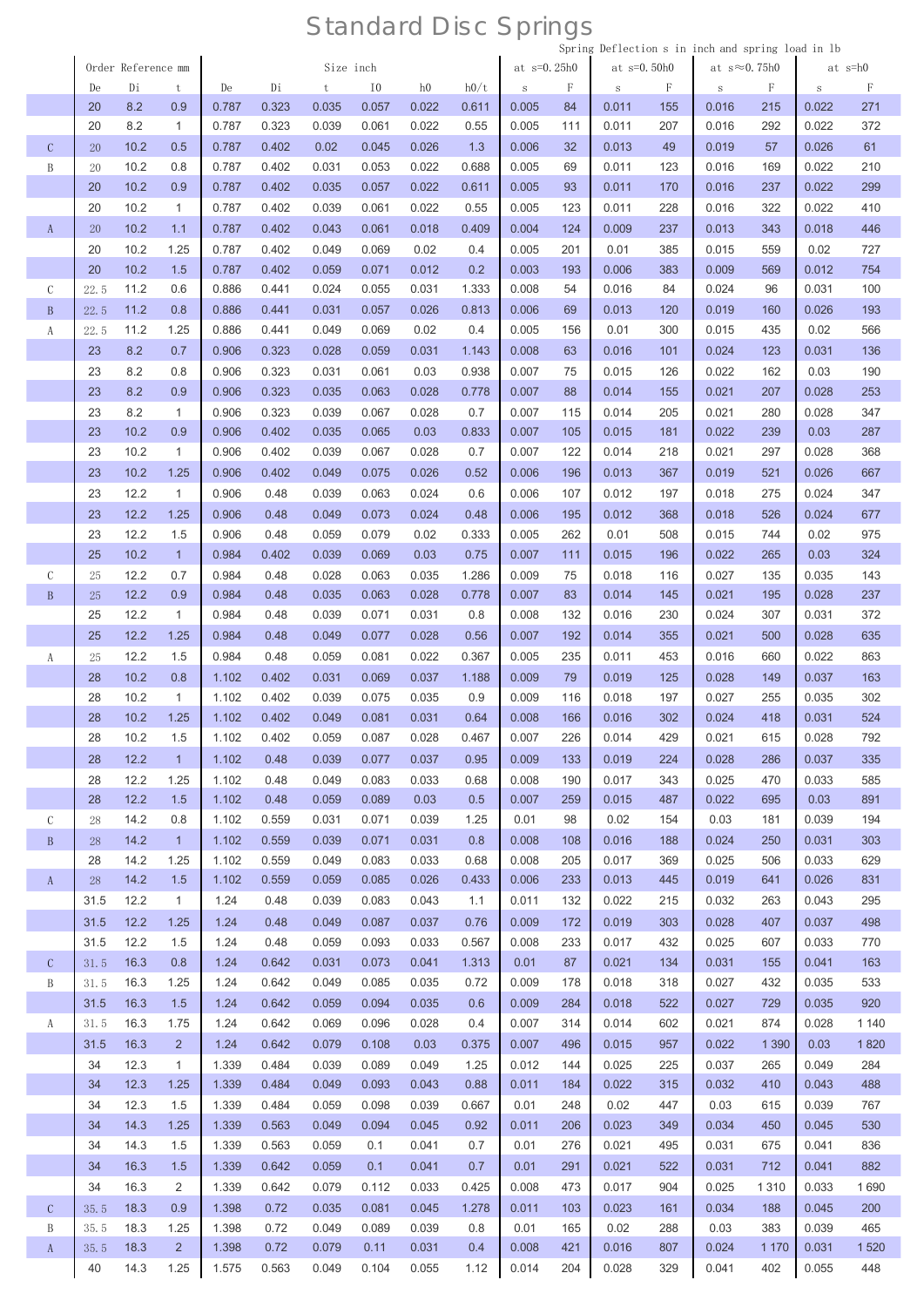|               |               |    |                    |                |       |              |           |       |       |       |               |         |         | Spring Deflection s in inch and spring load in 1b |       |                       |        |         |
|---------------|---------------|----|--------------------|----------------|-------|--------------|-----------|-------|-------|-------|---------------|---------|---------|---------------------------------------------------|-------|-----------------------|--------|---------|
|               |               |    | Order Reference mm |                |       |              | Size inch |       |       |       | at $s=0.25h0$ |         |         | at $s=0.50h0$                                     |       | at $s \approx 0.75h0$ |        | at s=h0 |
|               |               | De | Di                 | t              | De    | Di           | t         | 10    | h0    | h0/t  | $\,$ S        | F       | $\rm S$ | F                                                 | S     | F                     | $\,$ S | F       |
|               |               | 40 | 14.3               | 1.5            | 1.575 | 0.563        | 0.059     | 0.108 | 0.049 | 0.833 | 0.012         | 251     | 0.025   | 436                                               | 0.037 | 575                   | 0.049  | 691     |
|               |               | 40 | 14.3               | 2              | 1.575 | 0.563        | 0.079     | 0.12  | 0.041 | 0.525 | 0.01          | 406     | 0.021   | 759                                               | 0.031 | 1 0 8 0               | 0.041  | 1 3 8 0 |
|               |               | 40 | 16.3               | 1.5            | 1.575 | 0.642        | 0.059     | 0.11  | 0.051 | 0.867 | 0.013         | 276     | 0.026   | 475                                               | 0.038 | 621                   | 0.051  | 741     |
|               |               | 40 | 16.3               | 2              | 1.575 | 0.642        | 0.079     | 0.122 | 0.043 | 0.55  | 0.011         | 445     | 0.022   | 827                                               | 0.032 | 1 1 7 0               | 0.043  | 1490    |
|               |               | 40 | 18.3               | $\overline{2}$ | 1.575 | 0.72         | 0.079     | 0.124 | 0.045 | 0.575 | 0.011         | 492     | 0.023   | 910                                               | 0.034 | 1 2 8 0               | 0.045  | 1620    |
|               |               |    |                    | $\mathbf{1}$   |       |              |           |       |       |       |               |         |         |                                                   |       |                       |        |         |
| $\mathcal{C}$ |               | 40 | 20.4               |                | 1.575 | 0.803        | 0.039     | 0.091 | 0.051 | 1.3   | 0.013         | 128     | 0.026   | 198                                               | 0.038 | 229                   | 0.051  | 242     |
|               | $\mathbf B$   | 40 | 20.4               | 1.5            | 1.575 | 0.803        | 0.059     | 0.104 | 0.045 | 0.767 | 0.011         | 250     | 0.023   | 441                                               | 0.034 | 592                   | 0.045  | 723     |
|               |               | 40 | 20.4               | 2              | 1.575 | 0.803        | 0.079     | 0.122 | 0.043 | 0.55  | 0.011         | 491     | 0.022   | 912                                               | 0.032 | 1 2 9 0               | 0.043  | 1640    |
|               | A             | 40 | 20.4               | 2.25           | 1.575 | 0.803        | 0.089     | 0.124 | 0.035 | 0.4   | 0.009         | 527     | 0.018   | 1010                                              | 0.027 | 1470                  | 0.035  | 1910    |
|               |               | 40 | 20.4               | 2.5            | 1.575 | 0.803        | 0.098     | 0.136 | 0.037 | 0.38  | 0.009         | 756     | 0.019   | 1460                                              | 0.028 | 2 1 2 0               | 0.037  | 2760    |
|               | $\mathcal{C}$ | 45 | 22.4               | 1.25           | 1.772 | 0.882        | 0.049     | 0.112 | 0.063 | 1.28  | 0.016         | 235     | 0.031   | 366                                               | 0.047 | 427                   | 0.063  | 453     |
| B             |               | 45 | 22.4               | 1.75           | 1.772 | 0.882        | 0.069     | 0.12  | 0.051 | 0.743 | 0.013         | 344     | 0.026   | 610                                               | 0.038 | 823                   | 0.051  | 1010    |
|               | $\mathbf{A}$  | 45 | 22.4               | 2.5            | 1.772 | 0.882        | 0.098     | 0.138 | 0.039 | 0.4   | 0.01          | 626     | 0.02    | 1 200                                             | 0.03  | 1740                  | 0.039  | 2 270   |
|               |               |    |                    |                |       |              |           |       |       |       |               |         |         |                                                   |       |                       |        |         |
|               |               | 50 | 18.4               | 1.25           | 1.969 | 0.724        | 0.049     | 0.112 | 0.063 | 1.28  | 0.016         | 171     | 0.031   | 266                                               | 0.047 | 310                   | 0.063  | 329     |
|               |               | 50 | 18.4               | 1.5            | 1.969 | 0.724        | 0.059     | 0.13  | 0.071 | 1.2   | 0.018         | 311     | 0.035   | 493                                               | 0.053 | 588                   | 0.071  | 640     |
|               |               | 50 | 18.4               | 2              | 1.969 | 0.724        | 0.079     | 0.138 | 0.059 | 0.75  | 0.015         | 423     | 0.03    | 766                                               | 0.044 | 1 0 3 0               | 0.059  | 1 2 6 0 |
|               |               | 50 | 18.4               | 2.5            | 1.969 | 0.724        | 0.098     | 0.161 | 0.063 | 0.64  | 0.016         | 836     | 0.031   | 1520                                              | 0.047 | 2 100                 | 0.063  | 2630    |
|               |               | 50 | 18.4               | 3              | 1.969 | 0.724        | 0.118     | 0.173 | 0.055 | 0.467 | 0.014         | 1 1 4 0 | 0.028   | 2 1 5 0                                           | 0.041 | 3090                  | 0.055  | 3 9 8 0 |
|               |               | 50 | 20.4               | $\overline{2}$ | 1.969 | 0.803        | 0.079     | 0.138 | 0.059 | 0.75  | 0.015         | 444     | 0.03    | 785                                               | 0.044 | 1 0 6 0               | 0.059  | 1 300   |
|               |               | 50 | 20.4               | 2.5            | 1.969 | 0.803        | 0.098     | 0.152 | 0.053 | 0.54  | 0.013         | 679     | 0.027   | 1 2 6 0                                           | 0.04  | 1790                  | 0.053  | 2 2 8 0 |
|               |               | 50 | 22.4               | $\overline{2}$ | 1.969 | 0.882        | 0.079     | 0.142 | 0.063 | 0.8   | 0.016         | 507     | 0.031   | 886                                               | 0.047 | 1 1 8 0               | 0.063  | 1430    |
|               |               | 50 | 22.4               | 2.5            | 1.969 | 0.882        | 0.098     | 0.154 | 0.055 | 0.56  | 0.014         | 736     | 0.028   | 1 3 6 0                                           | 0.041 | 1920                  | 0.055  | 2440    |
|               |               |    |                    |                |       |              |           |       |       |       |               |         |         |                                                   |       |                       |        |         |
|               | $\mathcal{C}$ | 50 | 25.4               | 1.25           | 1.969 | $\mathbf{1}$ | 0.049     | 0.112 | 0.063 | 1.28  | 0.016         | 193     | 0.031   | 300                                               | 0.047 | 350                   | 0.063  | 371     |
|               |               | 50 | 25.4               | 1.5            | 1.969 | $\mathbf{1}$ | 0.059     | 0.122 | 0.063 | 1.067 | 0.016         | 280     | 0.031   | 458                                               | 0.047 | 567                   | 0.063  | 642     |
|               | $\mathbf{B}$  | 50 | 25.4               | $\overline{2}$ | 1.969 | $\mathbf{1}$ | 0.079     | 0.134 | 0.055 | 0.7   | 0.014         | 440     | 0.028   | 788                                               | 0.041 | 1070                  | 0.055  | 1 3 3 0 |
|               |               | 50 | 25.4               | 2.5            | 1.969 | 1            | 0.098     | 0.154 | 0.055 | 0.56  | 0.014         | 784     | 0.028   | 1450                                              | 0.041 | 2050                  | 0.055  | 2600    |
|               | A             | 50 | 25.4               | 3              | 1.969 | $\mathbf{1}$ | 0.118     | 0.161 | 0.043 | 0.367 | 0.011         | 960     | 0.022   | 1850                                              | 0.032 | 2700                  | 0.043  | 3530    |
|               | $\mathcal{C}$ | 56 | 28.5               | 1.5            | 2.205 | 1.122        | 0.059     | 0.136 | 0.077 | 1.3   | 0.019         | 329     | 0.038   | 510                                               | 0.058 | 592                   | 0.077  | 624     |
| $\, {\bf B}$  |               | 56 | 28.5               | $\overline{2}$ | 2.205 | 1.122        | 0.079     | 0.142 | 0.063 | 0.8   | 0.016         | 431     | 0.031   | 753                                               | 0.047 | 1 0 0 0               | 0.063  | 1 2 1 0 |
| A             |               | 56 | 28.5               | 3              | 2.205 | 1.122        | 0.118     | 0.169 | 0.051 | 0.433 | 0.013         | 935     | 0.026   | 1780                                              | 0.038 | 2570                  | 0.051  | 3 3 3 0 |
|               |               | 60 | 20.5               | 2              | 2.362 | 0.807        | 0.079     | 0.161 | 0.083 | 1.05  | 0.021         | 523     | 0.041   | 858                                               | 0.062 | 1070                  | 0.083  | 1210    |
|               |               | 60 | 20.5               | 2.5            | 2.362 | 0.807        | 0.098     | 0.169 | 0.071 | 0.72  | 0.018         | 681     | 0.035   | 1 2 1 0                                           | 0.053 | 1650                  | 0.071  | 2030    |
|               |               |    |                    |                |       |              |           |       |       |       |               |         |         |                                                   |       |                       |        |         |
|               |               | 60 | 20.5               | 3              | 2.362 | 0.807        | 0.118     | 0.185 | 0.067 | 0.567 | 0.017         | 1 0 0 0 | 0.033   | 1860                                              | 0.05  | 2610                  | 0.067  | 3 3 2 0 |
|               |               | 60 | 25.5               | 2.5            | 2.362 | 1.004        | 0.098     | 0.173 | 0.075 | 0.76  | 0.019         | 778     | 0.037   | 1 3 7 0                                           | 0.056 | 1850                  | 0.075  | 2 2 6 0 |
|               |               | 60 | 25.5               | 3              | 2.362 | 1.004        | 0.118     | 0.183 | 0.065 | 0.55  | 0.016         | 1010    | 0.032   | 1890                                              | 0.049 | 2660                  | 0.065  | 3 3 9 0 |
|               |               | 60 | 30.5               | 2.5            | 2.362 | 1.201        | 0.098     | 0.169 | 0.071 | 0.72  | 0.018         | 778     | 0.035   | 1 3 9 0                                           | 0.053 | 1880                  | 0.071  | 2 3 2 0 |
|               |               | 60 | 30.5               | 3 <sup>1</sup> | 2.362 | 1.201        | 0.118     | 0.185 | 0.067 | 0.567 | 0.017         | 1 1 5 0 | 0.033   | 2 1 2 0                                           | 0.05  | 2 9 9 0               | 0.067  | 3790    |
|               |               | 60 | 30.5               | 3.5            | 2.362 | 1.201        | 0.138     | 0.197 | 0.059 | 0.429 | 0.015         | 1490    | 0.03    | 2840                                              | 0.044 | 4 100                 | 0.059  | 5310    |
|               | $\mathsf{C}$  | 63 | 31                 | 1.8            | 2.48  | 1.22         | 0.071     | 0.163 | 0.093 | 1.306 | 0.023         | 534     | 0.046   | 826                                               | 0.069 | 957                   | 0.093  | 1010    |
|               | B             | 63 | 31                 | 2.5            | 2.48  | 1.22         | 0.098     | 0.167 | 0.069 | 0.7   | 0.017         | 664     | 0.034   | 1 1 9 0                                           | 0.052 | 1620                  | 0.069  | 2010    |
|               |               |    | 31                 | 3              | 2.48  | 1.22         | 0.118     |       | 0.071 |       |               |         | 0.035   | 2 0 3 0                                           |       | 2830                  | 0.071  |         |
|               |               | 63 |                    |                |       |              |           | 0.189 |       | 0.6   | 0.018         | 1 100   |         |                                                   | 0.053 |                       |        | 3570    |
|               | A             | 63 | 31                 | 3.5            | 2.48  | 1.22         | 0.138     | 0.193 | 0.055 | 0.4   | 0.014         | 1 2 2 0 | 0.028   | 2 3 4 0                                           | 0.041 | 3 3 9 0               | 0.055  | 4410    |
|               |               | 70 | 25.5               | 2 <sup>2</sup> | 2.756 | 1.004        | 0.079     | 0.177 | 0.098 | 1.25  | 0.025         | 544     | 0.049   | 851                                               | 0.074 | 1 0 0 0               | 0.098  | 1070    |
|               |               | 70 | 30.5               | 2.5            | 2.756 | 1.201        | 0.098     | 0.193 | 0.094 | 0.96  | 0.024         | 848     | 0.047   | 1420                                              | 0.071 | 1810                  | 0.094  | 2 1 1 0 |
|               |               | 70 | 30.5               | 3              | 2.756 | 1.201        | 0.118     | 0.201 | 0.083 | 0.7   | 0.021         | 1 0 6 0 | 0.041   | 1890                                              | 0.062 | 2 5 8 0               | 0.083  | 3 1 9 0 |
|               |               | 70 | 35.5               | 3              | 2.756 | 1.398        | 0.118     | 0.201 | 0.083 | 0.7   | 0.021         | 1 1 3 0 | 0.041   | 2 0 3 0                                           | 0.062 | 2770                  | 0.083  | 3 4 4 0 |
|               |               | 70 | 35.5               | $\overline{4}$ | 2.756 | 1.398        | 0.157     | 0.228 | 0.071 | 0.45  | 0.018         | 1980    | 0.035   | 3750                                              | 0.053 | 5400                  | 0.071  | 6980    |
|               |               | 70 | 40.5               | 4              | 2.756 | 1.594        | 0.157     | 0.22  | 0.063 | 0.4   | 0.016         | 1890    | 0.031   | 3630                                              | 0.047 | 5 2 7 0               | 0.063  | 6860    |
|               |               | 70 | 40.5               | 5              | 2.756 | 1.594        | 0.197     | 0.244 | 0.047 | 0.24  | 0.012         | 2610    | 0.024   | 5 1 3 0                                           | 0.035 | 7 600                 | 0.047  | 10 000  |
|               | $\mathsf C$   | 71 | 36                 | 2              | 2.795 | 1.417        | 0.079     | 0.181 | 0.102 | 1.3   | 0.026         | 646     | 0.051   | 1 0 0 0                                           | 0.077 | 1 1 6 0               | 0.102  | 1 2 2 0 |
|               |               |    |                    |                |       |              |           |       |       |       |               |         |         |                                                   |       |                       |        |         |
|               | $\, {\bf B}$  | 71 | 36                 | 2.5            | 2.795 | 1.417        | 0.098     | 0.177 | 0.079 | 0.8   | 0.02          | 653     | 0.039   | 1 1 4 0                                           | 0.059 | 1520                  | 0.079  | 1840    |
|               | A             | 71 | 36                 | 4              | 2.795 | 1.417        | 0.157     | 0.22  | 0.063 | 0.4   | 0.016         | 1670    | 0.031   | 3 2 0 0                                           | 0.047 | 4 6 4 0               | 0.063  | 6 0 3 0 |
|               |               | 80 | 31                 | 2.5            | 3.15  | 1.22         | 0.098     | 0.209 | 0.11  | 1.12  | 0.028         | 830     | 0.055   | 1 3 4 0                                           | 0.083 | 1630                  | 0.11   | 1820    |
|               |               | 80 | 31                 | 3              | 3.15  | 1.22         | 0.118     | 0.217 | 0.098 | 0.833 | 0.025         | 1 0 2 0 | 0.049   | 1770                                              | 0.074 | 2 3 4 0               | 0.098  | 2810    |
|               |               | 80 | 31                 | $\overline{4}$ | 3.15  | 1.22         | 0.157     | 0.24  | 0.083 | 0.525 | 0.021         | 1650    | 0.041   | 3 0 9 0                                           | 0.062 | 4 3 8 0               | 0.083  | 5 600   |
|               |               | 80 | 36                 | 3              | 3.15  | 1.417        | 0.118     | 0.224 | 0.106 | 0.9   | 0.027         | 1 2 2 0 | 0.053   | 2 0 8 0                                           | 0.08  | 2690                  | 0.106  | 3 1 8 0 |
|               |               | 80 | 36                 | $\overline{4}$ | 3.15  | 1.417        | 0.157     | 0.224 | 0.087 | 0.55  | 0.022         | 1840    | 0.043   | 3 4 2 0                                           | 0.065 | 4 8 3 0               | 0.087  | 6 150   |
|               | $\mathsf C$   |    |                    |                |       |              |           |       |       |       |               | 835     |         |                                                   |       |                       |        |         |
|               |               | 80 | 41                 | 2.25           | 3.15  | 1.614        | 0.089     | 0.205 | 0.116 | 1.311 | 0.029         |         | 0.058   | 1 2 9 0                                           | 0.087 | 1490                  | 0.116  | 1570    |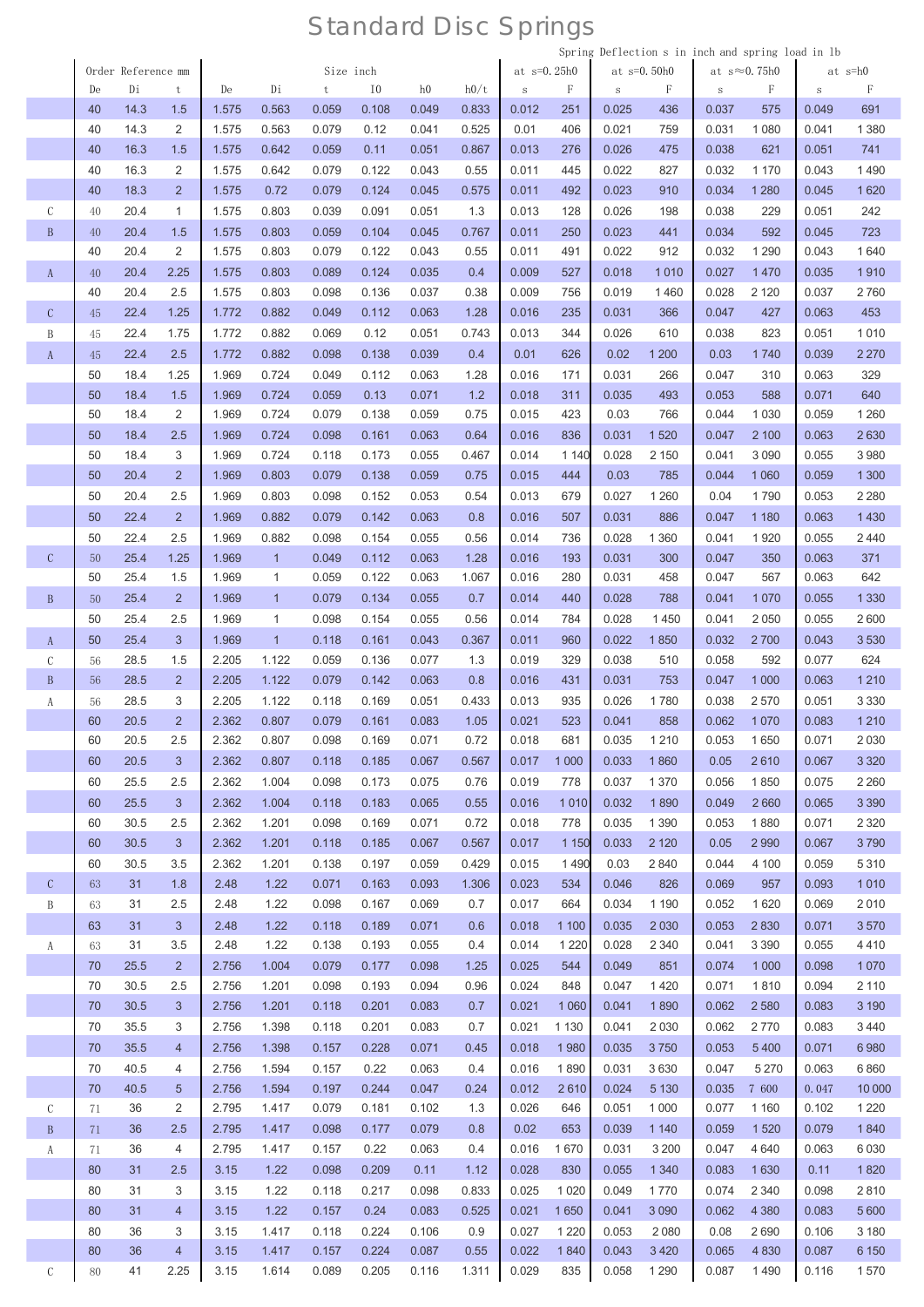|               |            |                    |                      |             |                |                |                |                |                |                |             |                |                |                |                |                    |                       | Spring Deflections in inch and spring load in 1b |                |
|---------------|------------|--------------------|----------------------|-------------|----------------|----------------|----------------|----------------|----------------|----------------|-------------|----------------|----------------|----------------|----------------|--------------------|-----------------------|--------------------------------------------------|----------------|
|               |            | Order Reference mm |                      |             |                |                |                | Size inch      |                |                |             | at $s=0.25h0$  |                |                | at $s=0.50h0$  |                    | at $s \approx 0.75h0$ | at s=h0                                          |                |
|               | De         | Di                 | $\mathbf t$          | t'          | De             | Di             | t              | t'             | 10             | h <sub>0</sub> | h0/t        | S              | F              | $\,$ S         | F              | $\, \mathbf{S} \,$ | F                     | $\,$ S                                           | F              |
| $\mathbf{B}$  | 80         | 41                 | 3                    |             | 3.15           | 1.614          | 0.118          |                | 0.209          | 0.091          | 0.767       | 0.023          | 1000           | 0.045          | 1770           | 0.068              | 2370                  | 0.091                                            | 2900           |
|               | 80         | 41                 | 4                    |             | 3.15           | 1.614          | 0.157          |                | 0.244          | 0.087          | 0.55        | 0.022          | 1970           | 0.043          | 3660           | 0.065              | 5160                  | 0.087                                            | 6570           |
| $\mathbf{A}$  | 80         | 41                 | 5                    |             | 3.15           | 1.614          | 0.197          |                | 0.264          | 0.067          | 0.34        | 0.017          | 2670           | 0.033          | 5180           | 0.05               | 7580                  | 0.067                                            | 9920           |
| $\mathcal{C}$ | 90         | 46                 | 2.5                  |             | 3.543          | 1.811          | 0.098          |                | 0.224          | 0.126          | 1.28        | 0.031          | 955            | 0.063          | 1490           | 0.094              | 1730                  | 0.126                                            | 1840           |
| $\mathbf B$   | 90         | 46                 | 3.5                  |             | 3.543          | 1.811          | 0.138          |                | 0.236          | 0.098          | 0.714       | 0.025          | 1320           | 0.049          | 2350           | 0.074              | 3200                  | 0.098                                            | 3950           |
| A             | 90<br>100  | 46<br>41           | 5<br>$\overline{4}$  |             | 3.543<br>3.937 | 1.811<br>1.614 | 0.197<br>0.157 |                | 0.276<br>0.283 | 0.079<br>0.126 | 0.4<br>0.8  | 0.02<br>0.031  | 2540<br>1970   | 0.039<br>0.063 | 4880<br>3440   | 0.059<br>0.094     | 7080<br>4570          | 0.079<br>0.126                                   | 9210<br>5540   |
|               | 100        | 41                 | 5                    |             | 3.937          | 1.614          | 0.197          |                | 0.305          | 0.108          | 0.55        | 0.027          | 2790           | 0.054          | 5180           | 0.081              | 7300                  | 0.108                                            | 9300           |
| $\mathcal{C}$ | 100        | 51                 | 2.7                  |             | 3.937          | 2.008          | 0.106          |                | 0.244          | 0.138          | 1.296       | 0.034          | 1080           | 0.069          | 1670           | 0.103              | 1940                  | 0.138                                            | 2050           |
| B             | 100        | 51                 | 3.5                  |             | 3.937          | 2.008          | 0.138          |                | 0.248          | 0.11           | 0.8         | 0.028          | 1270           | 0.055          | 2220           | 0.083              | 2950                  | 0.11                                             | 3580           |
|               | 100        | 51                 | $\overline{4}$       |             | 3.937          | 2.008          | 0.157          |                | 0.276          | 0.118          | 0.75        | 0.03           | 1960           | 0.059          | 3460           | 0.089              | 4670                  | 0.118                                            | 5720           |
|               | 100        | 51                 | 5                    |             | 3.937          | 2.008          | 0.197          |                | 0.307          | 0.11           | 0.56        | 0.028          | 3140           | 0.055          | 5830           | 0.083              | 8200                  | 0.11                                             | 10.4           |
| $\mathbf{A}$  | 100        | 51                 | $6\phantom{1}6$      |             | 3.937          | 2.008          | 0.236          |                | 0.323          | 0.087          | 0.367       | 0.022          | 3850           | 0.043          | 7430           | 0.065              | 10800                 | 0.087                                            | 14200          |
| $\mathcal{C}$ | 112        | 57                 | 3                    |             | 4.409          | 2.244          | 0.118          |                | 0.272          | 0.154          | 1.3         | 0.038          | 1320           | 0.077          | 2040           | 0.115              | 2370                  | 0.154                                            | 2500           |
| $\mathbf B$   | 112        | 57                 | $\overline{4}$       |             | 4.409          | 2.244          | 0.157          |                | 0.283          | 0.126          | 0.8         | 0.031          | 1720           | 0.063          | 3010           | 0.094              | 4010                  | 0.126                                            | 4860           |
| A             | 112        | 57                 | 6                    |             | 4.409          | 2.244          | 0.236          |                | 0.335          | 0.098          | 0.417       | 0.025          | 3570           | 0.049          | 6820           | 0.074              | 9870                  | 0.098                                            | 12800          |
|               | 125        | 41                 | $\overline{4}$       |             | 4.921          | 1.614          | 0.157          |                | 0.323          | 0.165          | 1.05        | 0.041          | 1920           | 0.083          | 3150           | 0.124              | 3920                  | 0.165                                            | 4450           |
|               | 125        | 51                 | 4                    |             | 4.921          | 2.008          | 0.157          |                | 0.335          | 0.177          | 1.125       | 0.044          | 2280           | 0.089          | 3670           | 0.133              | 4470                  | 0.177                                            | 4980           |
|               | 125        | 51                 | $\overline{5}$       |             | 4.921          | 2.008          | 0.197          |                | 0.35           | 0.154          | 0.78        | 0.038          | 2950           | 0.077          | 5180           | 0.115              | 6920                  | 0.154                                            | 8430           |
|               | 125        | 51                 | 6                    |             | 4.921          | 2.008          | 0.236          |                | 0.37           | 0.134          | 0.567       | 0.033          | 3840           | 0.067          | 7110           | 0.1                | 10000                 | 0.134                                            | 12700          |
|               | 125        | 61                 | $\overline{5}$       |             | 4.921          | 2.402          | 0.197          |                | 0.354          | 0.157          | 0.8         | 0.039          | 3300           | 0.079          | 5760           | 0.118              | 7670                  | 0.157                                            | 9290           |
|               | 125        | 61                 | 6                    |             | 4.921          | 2.402          | 0.236          |                | 0.378          | 0.142          | 0.6         | 0.035          | 4470           | 0.071          | 8200           | 0.106              | 11400                 | 0.142                                            | 14500          |
|               | 125        | 61                 | 8                    | 7.5         | 4.921          | 2.402          | 0.315          | 0.295          | 0.429          | 0.114          | 0.362       | 0.029          | 7490           | 0.057          | 14500          | 0.086              | 21100                 | 0.114                                            | 27600          |
| $\mathcal{C}$ | 125        | 64                 | 3.5                  |             | 4.921          | 2.52           | 0.138          |                | 0.315          | 0.177          | 1.286       | 0.044          | 1920           | 0.089          | 2990           | 0.133              | 3480                  | 0.177                                            | 3690           |
| $\, {\bf B}$  | 125        | 64                 | $\sqrt{5}$           |             | 4.921          | 2.52           | 0.197          |                | 0.335          | 0.138          | 0.7         | 0.034          | 2760           | 0.069          | 4950           | 0.103              | 6750                  | 0.138                                            | 8360           |
| A             | 125        | 64                 | 8                    | 7.5         | 4.921          | 2.52           | 0.315          | 0.295          | 0.417          | 0.102          | 0.325       | 0.026          | 6800           | 0.051          | 13200          | 0.077              | 19400                 | 0.102                                            | 25400          |
|               | 125<br>125 | 71<br>71           | $6\phantom{1}6$<br>8 | 7.4         | 4.921<br>4.921 | 2.795<br>2.795 | 0.236<br>0.315 | 0.291          | 0.366<br>0.409 | 0.13<br>0.094  | 0.55<br>0.3 | 0.032<br>0.024 | 4410<br>6720   | 0.065<br>0.047 | 8190           | 0.097<br>0.071     | 116009<br>19300       | 0.13<br>0.094                                    | 14700<br>25400 |
|               | 125        | 71                 | 10                   | 9.2         | 4.921          | 2.795          | 0.394          | 0.362          | 0.465          | 0.071          | 0.18        | 0.018          | 9490           | 0.035          | 13100<br>18800 | 0.053              | 28000                 | 0.071                                            | 37200          |
| С             | 140        | 72                 | 3.8                  |             | 5.512          | 2.835          | 0.15           |                | 0.343          | 0.193          | 1.289       | 0.048          | 2150           | 0.096          | 3330           | 0.145              | 3880                  | 0.193                                            | 4110           |
| B             | 140        | 72                 | 5                    |             | 5.512          | 2.835          | 0.197          |                | 0.354          | 0.157          | 0.8         | 0.039          | 2710           | 0.079          | 4740           | 0.118              | 6300                  | 0.157                                            | 7640           |
| A             | 140        | 72                 | 8                    | 7.5         | 5.512          | 2.835          | 0.315          | 0.295          | 0.441          | 0.126          | 0.4         | 0.031          | 6920           | 0.063          | 13300          | 0.094              | 19200                 | 0.126                                            | 25000          |
|               | 150        | 61                 | $\sqrt{5}$           |             | 5.906          | 2.402          | 0.197          |                | 0.406          | 0.209          | 1.06        | 0.052          | 3450           | 0.104          | 5650           | 0.156              | 7010                  | 0.209                                            | 7950           |
|               | 150        | 61                 | 6                    |             | 5.906          | 2.402          | 0.236          |                | 0.425          | 0.189          | 0.8         | 0.047          | 4420           | 0.094          | 7710           | 0.142              | 10300                 | 0.189                                            | 12400          |
|               | 150        | 71                 | $6\phantom{1}6$      |             | 5.906          | 2.795          | 0.236          |                | 0.425          | 0.189          | 0.8         | 0.047          | 4680           | 0.094          | 8170           | 0.142              | 10900                 | 0.189                                            | 13200          |
|               | 150        | 71                 | 8                    | 7.5         | 5.906          | 2.795          | 0.315          | 0.295          | 0.472          | 0.157          | 0.5         | 0.039          | 7570           | 0.079          | 14200          | 0.118              | 20300                 | 0.157                                            | 26000          |
|               | 150        | 81                 | 8                    | 7.5         | 5.906          | 3.189          | 0.315          | 0.295          | 0.461          | 0.146          | 0.462       | 0.036          | 7430           | 0.073          | 14100          | 0.109              | 20200                 | 0.146                                            | 26100          |
|               | 150        | 81                 | 10                   | 9.3         | 5.906          | 3.189          | 0.394          | 0.366          | 0.512          | 0.118          | 0.3         | 0.03           | 10900          | 0.059          | 21300          | 0.089              | 31400                 | 0.118                                            | 41300          |
| $\mathcal{C}$ | 160        | 82                 | 4.3                  |             | 6.299          | 3.228          | 0.169          |                | 0.39           | 0.22           | 1.302       | 0.055          | 2750           | 0.11           | 4.25           | 0.165              | 4930                  | 0.22                                             | 5200           |
| B             | 160        | 82                 | 6                    |             | 6.299          | 3.228          | 0.236          |                | 0.413          | 0.177          | 0.75        | 0.044          | 3880           | 0.089          | 6870           | 0.133              | 9260.2                | 11300                                            |                |
| $\mathbf{A}$  | 160        | 82                 | 10                   | 9.4         | 6.299          | 3.228          | 0.394          | 0.37           | 0.531          | 0.138          | 0.35        | 0.034          | 11000          | 0.069          | 21400          | 0.103              | 31200                 | 0.138                                            | 40900          |
| $\mathcal{C}$ | 180        | 92                 | 4.8                  |             | 7.087          | 3.622          | 0.189          |                | 0.433          | 0.244          | 1.292       | 0.061          | 3310           | 0.122          | 5.13           | 0.183              | 5970                  | 0.244                                            | 6310           |
| $\mathbf{B}$  | 180        | 92                 | 6                    |             | 7.087          | 3.622          | 0.236          |                | 0.437          | 0.201          | 0.85        | 0.05           | 3740           | 0.1            | 6440           | 0.151              | 8470                  | 0.201                                            | 10100          |
| A             | 180        | 92                 | 10                   | 9.4         | 7.087          | 3.622          | 0.394          | 0.37           | 0.551          | 0.157          | 0.4         | 0.039          | 10200          | 0.079          | 19500          | 0.118              | 28300                 | 0.157                                            | 36800          |
|               | 200        | 82                 | 8                    | 7.6         | 7.874          | 3.228          | 0.315          | 0.299          | 0.559          | 0.244          | 0.775       | 0.061          | 7480           | 0.122          | 13200          | 0.183              | 17600                 | 0.244                                            | 21500          |
|               | 200        | 82                 | 10                   | 9.6         | 7.874          | 3.228          | 0.394          | 0.378          | 0.61           | 0.217          | 0.55        | 0.054          | 11100          | 0.108          | 20700          | 0.162              | 29200                 | 0.217                                            | 37200<br>53800 |
|               | 200<br>200 | 82<br>92           | 12<br>10             | 11.5<br>9.5 | 7.874<br>7.874 | 3.228<br>3.622 | 0.472<br>0.394 | 0.453<br>0.374 | 0.654<br>0.614 | 0.181<br>0.22  | 0.383       | 0.045<br>0.055 | 14700          | 0.091          | 28400          | 0.136<br>0.165     | 41200<br>31100        | 0.181<br>0.22                                    | 39500          |
|               | 200        | 92                 | 12                   | 11.4        | 7.874          | 3.622          | 0.472          | 0.449          | 0.661          | 0.189          | 0.56<br>0.4 | 0.047          | 11900<br>16200 | 0.11<br>0.094  | 22100<br>31000 | 0.142              | 45000                 | 0.189                                            | 58500          |
|               | 200        | 92                 | 14                   | 13.1        | 7.874          | 3.622          | 0.551          | 0.516          | 0.713          | 0.161          | 0.293       | 0.04           | 21000          | 0.081          | 41000          | 0.121              | 60300                 | 0.161                                            | 79400          |
| $\mathcal{C}$ | 200        | 102                | 5.5                  |             | 7.874          | 4016           | 0.217          |                | 0.492          | 0.276          | 1.273       | 0.069          | 4470           | 0.138          | 6970           | 0.207              | 8150                  | 0.276                                            | 8670           |
| B             | 200        | 102                | 8                    | 7.5         | 7.874          | 4.016          | 0.315          | 0.295          | 0.535          | 0.22           | 0.7         | 0.055          | 7050           | 0.11           | 12600          | 0.165              | 17200                 | 0.22                                             | 21400          |
|               | 200        | 102                | 10                   | 9.4         | 7.874          | 4.016          | 0.394          | 0.37           | 0.614          | 0.22           | 0.56        | 0.055          | 12600          | 0.11           | 23300          | 0.165              | 32800                 | 0.22                                             | 41700          |
| A             | 200        | 102                | 12                   | 11.25       | 7.874          | 4.016          | 0.472          | 0.443          | 0.638          | 0.165          | 0.35        | 0.041          | 14600          | 0.083          | 28300          | 0.124              | 41300                 | 0.165                                            | 54000          |
|               | 200        | 102                | 14                   | 13.1        | 7.874          | 4.016          | 0.551          | 0.516          | 0.717          | 0.165          | 0.3         | 0.041          | 22700          | 0.083          | 44400          | 0.124              | 65300                 | 0.165                                            | 85800          |
|               | 200        | 112                | 12                   | 11.1        | 7.874          | 4.409          | 0.472          | 0.437          | 0.638          | 0.165          | 0.35        | 0.041          | 15600          | 0.083          | 30200          | 0.124              | 44200                 | 0.165                                            | 57800          |
|               | 200        | 112                | 14                   |             | $12.9$ 7.874   | 4.409          | 0.551          | 0.508          | 0.689          | 0.138          | 0.25        | 0.034          | 19900          | 0.069          | 39200          | 0.103              | 58000                 | 0.138                                            | 76500          |
|               | 200        | 112                | 16                   |             | 14.8 7.874     | 4.409          | 0.63           | 0.583          | 0.74           | 0.11           | 0.175       | 0.028          | 23300          | 0.055          | 46200          | 0.083              | 68900                 | 0.11                                             | 91400          |
|               |            |                    |                      |             |                |                |                |                |                |                |             |                |                |                |                |                    |                       |                                                  |                |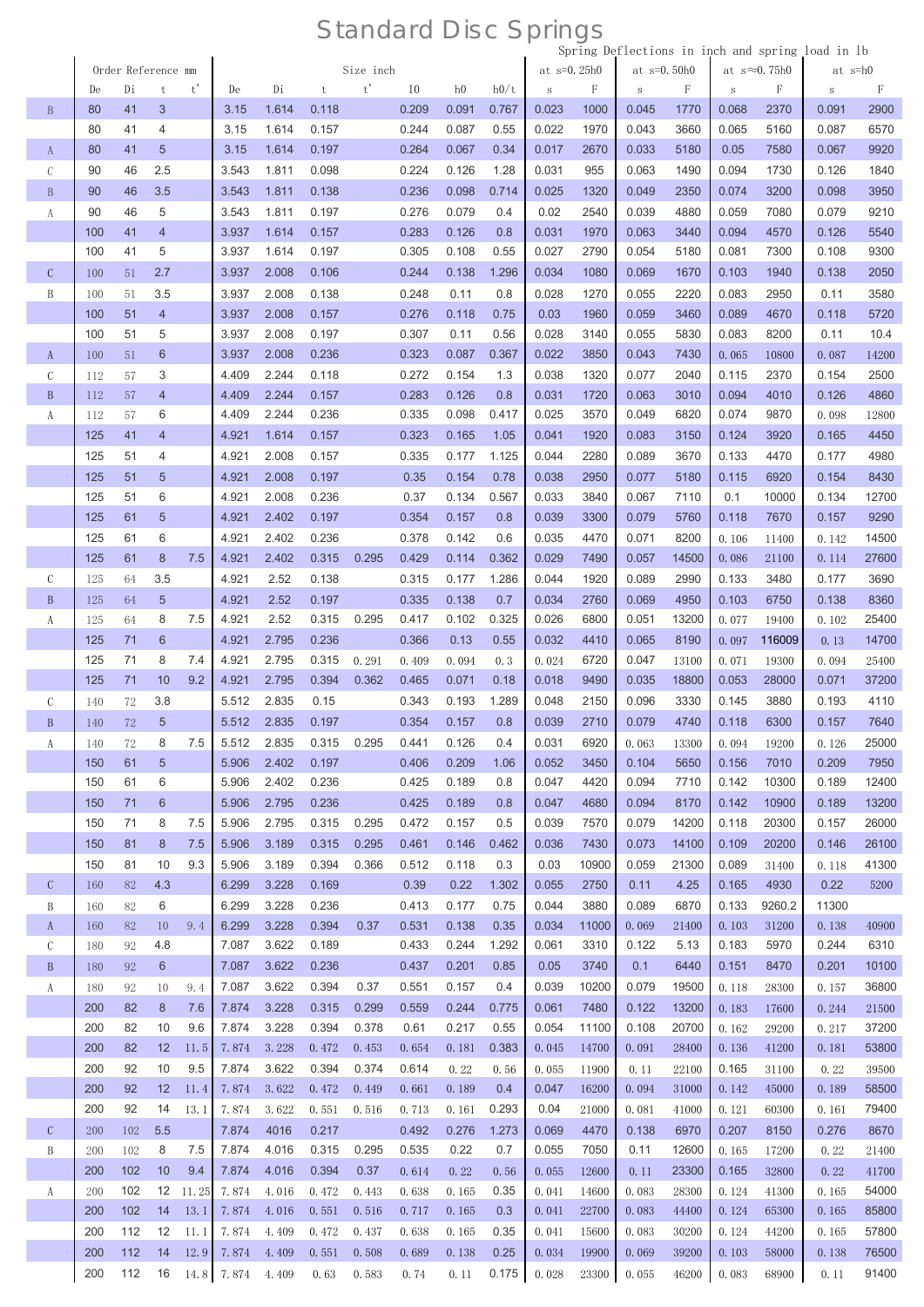|                |     |                    |     |       |       |       |       |           |       |                |       |               |       |       |               |       |                       | Spring Deflections in inch and spring load in 1b |        |
|----------------|-----|--------------------|-----|-------|-------|-------|-------|-----------|-------|----------------|-------|---------------|-------|-------|---------------|-------|-----------------------|--------------------------------------------------|--------|
|                |     | Order Reference mm |     |       |       |       |       | Size inch |       |                |       | at $s=0.25h0$ |       |       | at $s=0.50h0$ |       | at $s \approx 0.75h0$ | at s=h0                                          |        |
|                | De  | Di                 |     |       | De    | Di    |       |           | 10    | h <sub>0</sub> | h0/t  | S             |       |       |               |       |                       | S                                                |        |
| $\mathcal{C}$  | 225 | 112                | 6.5 | 6.2   | 8.858 | 4.409 | 0.256 | 0.244     | 0.535 | 0.28           | 1.092 | 0.07          | 5040  | 0.14  | 8180          | 0.21  | 10100                 | 0.28                                             | 11300  |
| B              | 225 | 112                | 8   | 7.5   | 8.858 | 4.409 | 0.315 | 0.295     | 0.571 | 0.256          | 0.813 | 0.064         | 6920  | 0.128 | 12000         | 0.192 | 16000                 | 0.256                                            | 19300  |
| A              | 225 | 112                | 12  | 11.25 | 8.858 | 4.409 | 0.472 | 0.443     | 0.669 | 0.197          | 0.417 | 0.049         | 14000 | 0.098 | 26700         | 0.148 | 38600                 | 0.197                                            | 50100  |
|                | 250 | 102                | 10  | 9.6   | 9.843 | 4.016 | 0.394 | 0.378     | 0.709 | 0.315          | 0.8   | 0.079         | 12300 | 0.157 | 21400         | 0.236 | 28500                 | 0.315                                            | 34600  |
|                | 250 | 102                | 12  | 11.5  | 9.843 | 4.016 | 0.472 | 0.453     | 0.748 | 0.276          | 0.583 | 0.069         | 16000 | 0.138 | 29500         | 0.207 | 41300                 | 0.276                                            | 52300  |
| C              | 250 | 127                |     | 6.7   | 9.843 | 5.    | 0.276 | 0.264     | 0.583 | 0.307          | 1.114 | 0.077         | 5770  | 0.154 | 9320          | 0.23  | 11400                 | 0.307                                            | 12700  |
| $\overline{B}$ | 250 | 127                | 10  | 9.4   | 9.843 | 5.    | 0.394 | 0.37      | 0.669 | 0.276          | 0.7   | 0.069         | 11000 | 0.138 | 19700         | 0.207 | 26900                 | 0.276                                            | 33300  |
|                | 250 | 127                | 12  | 11.25 | 9.843 | 5.    | 0.472 | 0.443     | 0.76  | 0.287          | 0.608 | 0.072         | 18600 | 0.144 | 34200         | 0.216 | 47600                 | 0.287                                            | 60000  |
| A              | 250 | 127                | 14  | 13.1  | 9.843 | 5     | 0.551 | 0.516     | 0.772 | 0.22           | 0.4   | 0.055         | 20200 | 0.11  | 38700         | 0.165 | 56200                 | 0.22                                             | 73100  |
|                | 250 | 127                | 16  | 15    | 9.843 | h.    | 0.63  | 0.591     | 0.858 | 0.228          | 0.363 | 0.057         | 30700 | 0.114 | 59300         | 0.171 | 86500                 | 0.228                                            | 113000 |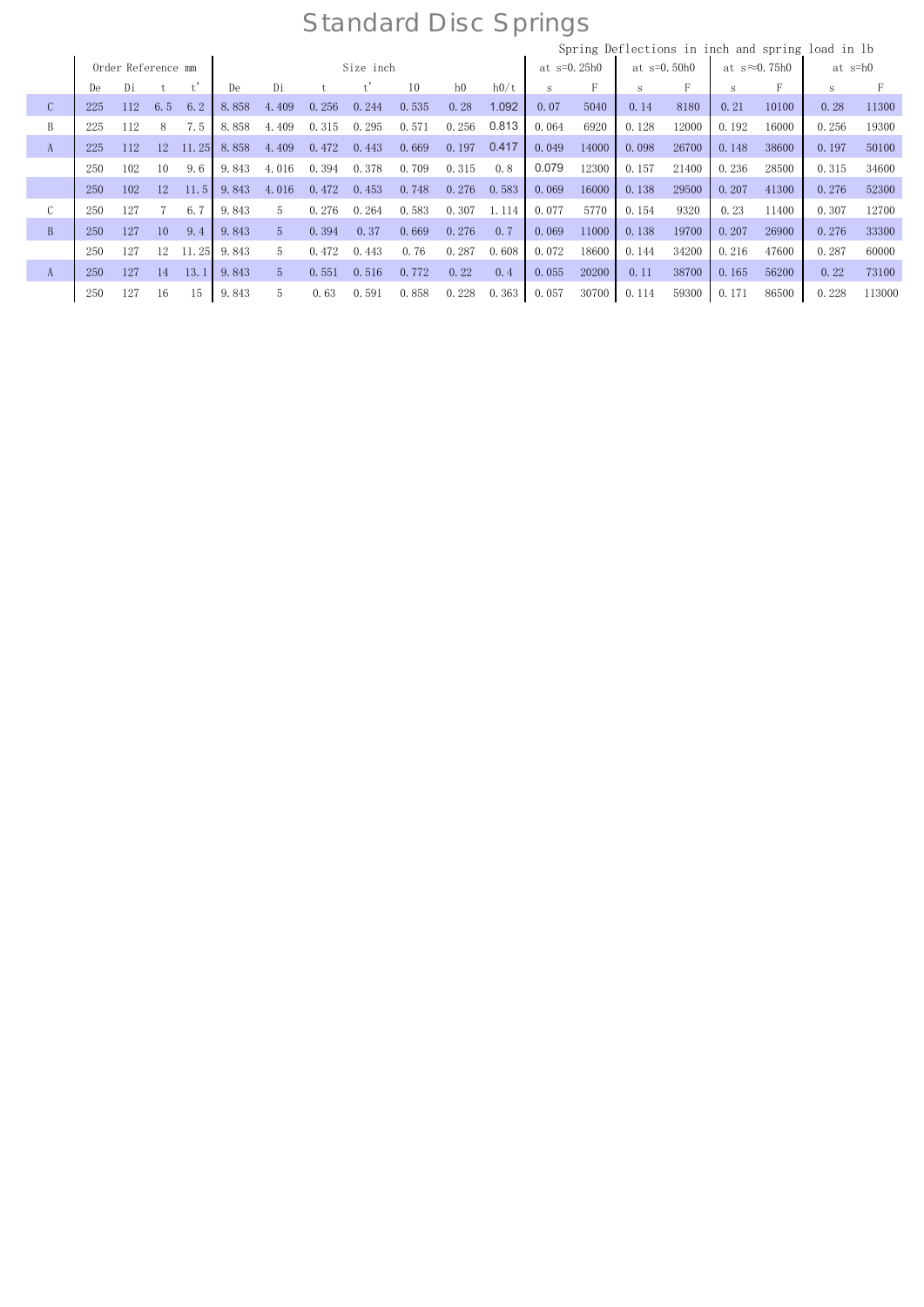## Original "Z" Disc Springs

|                |              |                  |                |                |       |          |        |       |       |              |            |            |      | Spring Deflections in inch and spring loadin 1b |      |        |              |
|----------------|--------------|------------------|----------------|----------------|-------|----------|--------|-------|-------|--------------|------------|------------|------|-------------------------------------------------|------|--------|--------------|
| Ref.           | Bplt Size    | Size mm          |                |                |       | Sizeinch |        |       |       | $s = 0.25h0$ |            | $s=0.50h0$ |      | $s \approx 0.75h0$                              |      |        | $s = h0$     |
|                | inch         | Di<br>De         | t              | De             | Di    | t        | $10\,$ | h0    | h0/t  | $\,$ s       | $_{\rm F}$ | $\rm S$    | F    | S                                               | F    | $\,$ S | $\mathbf{F}$ |
| Z <sub>1</sub> | $3/16$ "     | 9.53 4.96        | 0.4            | 0.375          | 0.195 | 0.016    | 0.028  | 0.012 | 0.75  | 0.003        | 22         | 0.006      | 38   | 0.009                                           | 52   | 0.012  | 64           |
| Z <sub>2</sub> | $1/4$ "      | 12.7 6.55        | 0, 5           | 0.5            | 0.258 | 0.02     | 0.035  | 0.016 | 0.8   | 0.004        | 33         | 0.008      | 57   | 0.012                                           | 76   | 0.016  | 93           |
| Z <sub>3</sub> | $1/4$ "      | 12.7 6.55        | 0.6            | 0.5            | 0.258 | 0.024    | 0.039  | 0.016 | 0.667 | 0.004        | 52         | 0.008      | 93   | 0.012                                           | 128  | 0.016  | 160          |
| $Z_6$          | $5/16$ "     | 19.05 8.13       | 0.7            | 0.75           | 0.32  | 0.028    | 0.051  | 0.024 | 0.857 | 0.006        | 57         | 0.012      | 99   | 0.018                                           | 129  | 0.024  | 155          |
| Z <sub>7</sub> | $5/16$ "     | 19.05 8.13       | 0.8            | 0.75           | 0.32  | 0.031    | 0.055  | 0.024 | 0.774 | 0.006        | 79         | 0.012      | 140  | 0.018                                           | 189  | 0.024  | 231          |
| Z <sub>4</sub> | $3/8$ "      | 9.7<br>17.46     | 0.6            | 0.6875         | 0.382 | 0.024    | 0.043  | 0.02  | 0.833 | 0.005        | 41         | 0.01       | 70   | 0.015                                           | 93   | 0.02   | 112          |
| Z <sub>5</sub> | $3/8$ "      | 9.7<br>17.46     | 0.7            | 0.6875         | 0.382 | 0.028    | 0.047  | 0.02  | 0.714 | 0.005        | 59         | 0.01       | 106  | 0.015                                           | 144  | 0.02   | 177          |
| Z8             | $3/8$ "      | 9.7<br>19.05     | 0, 8           | 0.75           | 0.382 | 0.031    | 0.053  | 0.022 | 0.71  | 0.006        | 75         | 0.011      | 135  | 0.017                                           | 185  | 0.022  | 230          |
| Z9             | $3/8$ "      | 9.7<br>19.05     | 0.9            | 0.75           | 0.382 | 0.035    | 0.057  | 0.022 | 0.629 | 0.006        | 102        | 0.011      | 187  | 0.017                                           | 260  | 0.022  | 327          |
| Z 10           | $7/16$ "     | 25.4 11.3        | 0.9            | $\mathbf{1}$   | 0.445 | 0.035    | 0.067  | 0.031 | 0.886 | 0.008        | 95         | 0.016      | 162  | 0.023                                           | 211  | 0.031  | 251          |
| Z 11           | $7/16$ "     | 25.4 11.3        | $\mathbf{1}$   | 1              | 0.445 | 0.039    | 0.071  | 0.031 | 0.795 | 0.008        | 122        | 0.016      | 213  | 0.023                                           | 284  | 0.031  | 344          |
| Z 12           | $7/16$ "     | 25.4 11.3        | 1.25           | $\mathbf{1}$   | 0.445 | 0.049    | 0.075  | 0.026 | 0.531 | 0.007        | 161        | 0.013      | 300  | 0.02                                            | 426  | 0.026  | 545          |
| Z 12a          | $1/2$ "      | 13<br>28         | $\mathbf{1}$   | 1.1            | 0.512 | 0.039    | 0.075  | 0.035 | 0.897 | 0.009        | 124        | 0.018      | 211  | 0.026                                           | 274  | 0.035  | 324          |
| Z 12b          | $1/2$ "      | 13<br>28         | 1.25           | 1.1            | 0.512 | 0.049    | 0.083  | 0.033 | 0.673 | 0.008        | 195        | 0.017      | 351  | 0.025                                           | 481  | 0.033  | 598          |
| Z 12c          | $1/2$ "      | 13<br>28         | 1.5            | 1.1            | 0.512 | 0.059    | 0.087  | 0.028 | 0.475 | 0.007        | 243        | 0.014      | 460  | 0.021                                           | 659  | 0.028  | 850          |
| Z 13           | $5/8$ "      | 34.92 16.18 1.25 |                | 1.375          | 0.637 | 0.049    | 0.094  | 0.045 | 0.918 | 0.011        | 202        | 0.023      | 342  | 0.034                                           | 441  | 0.045  | 519          |
| Z 14           | $5/8$ "      | 34.92 16.18      | - 1.5          | 1.375          | 0.637 | 0.059    | 0.102  | 0.043 | 0.729 | 0.011        | 290        | 0.022      | 516  | 0.032                                           | 698  | 0.043  | 858          |
| Z 15           | $5/8$ "      | 34.92 16.18      | $\overline{2}$ | 1.375          | 0.637 | 0.079    | 0.11   | 0.031 | 0.392 | 0.008        | 409        | 0.016      | 784  | 0.023                                           | 1138 | 0.031  | 1480         |
| Z 16           | $3/4$ "      | 38.1 19.35       | 1.5            | 1.5            | 0.762 | 0.059    | 0.114  | 0.055 | 0.932 | 0.014        | 378        | 0.028      | 639  | 0.041                                           | 821  | 0.055  | 963          |
| Z 17           | $3/4$ "      | 38.1 19.35       | $\overline{2}$ | 1.5            | 0.762 | 0.079    | 0.122  | 0.043 | 0.544 | 0.011        | 538        | 0.022      | 999  | 0.032                                           | 1409 | 0.043  | 1794         |
| Z 18           | $3/4$ "      | 38.1 19.35       | 2.5            | 1.5            | 0.762 | 0.098    | 0.134  | 0.035 | 0.357 | 0.009        | 778        | 0.018      | 1503 | 0.026                                           | 2194 | 0.035  | 2867         |
| Z 19           | $\mathbf{1}$ | 50.8 25.8        | $\mathbf{2}$   | $\overline{2}$ | 1.016 | 0.079    | 0.138  | 0.059 | 0.747 | 0.015        | 471        | 0.03       | 833  | 0.044                                           | 1123 | 0.059  | 1376         |
| Z 20           | 1            | 50.8 25.8        | 2.5            | $\overline{2}$ | 1.016 | 0.098    | 0.157  | 0.059 | 0.602 | 0.015        | 831        | 0.03       | 1525 | 0.044                                           | 2129 | 0.059  | 2688         |
| Z 21           | $\mathbf{1}$ | 50.8 25.8        | 3              | $\overline{2}$ | 1.016 | 0.118    | 0.165  | 0.047 | 0.398 | 0.012        | 1026       | 0.024      | 1969 | 0.035                                           | 2856 | 0.047  | 3715         |
| Z 22           | $\mathbf{1}$ | 60.33 25.8       | 2              | 2.375          | 1.016 | 0.079    | 0.157  | 0.079 | 1     | 0.02         | 497        | 0.04       | 825  | 0.059                                           | 1041 | 0.079  | 1201         |
| Z 23           | $\mathbf{1}$ | 60.33 25.8       | 2.5            | 2.375          | 1.016 | 0.098    | 0.177  | 0.079 | 0.806 | 0.02         | 832        | 0.04       | 1454 | 0.059                                           | 1935 | 0.079  | 2345         |
| Z 24           | $\mathbf{1}$ | 60.33 25.8       | 3              | 2.375          | 1.016 | 0.118    | 0.181  | 0.063 | 0.534 | 0.016        | 962        | 0.032      | 1794 | 0.047                                           | 2539 | 0.063  | 3242         |

# "k" Disc Springs English

|           |      |      |      |                    |       | VV II  |    |                |                                                                                                                     |        |      |                                                 |                                                                                        |                      |       |            |                                               |
|-----------|------|------|------|--------------------|-------|--------|----|----------------|---------------------------------------------------------------------------------------------------------------------|--------|------|-------------------------------------------------|----------------------------------------------------------------------------------------|----------------------|-------|------------|-----------------------------------------------|
|           |      |      |      |                    |       |        |    |                |                                                                                                                     |        |      |                                                 |                                                                                        |                      |       |            |                                               |
| Bplt Size |      |      |      |                    |       |        |    |                |                                                                                                                     |        |      |                                                 |                                                                                        |                      |       |            |                                               |
| inch      | De   | Di   |      | De                 | Di    |        | T0 | h <sub>0</sub> | h0/t                                                                                                                |        |      |                                                 |                                                                                        | mm                   | inch  | mm         | inch                                          |
| $1/8$ "   | 9.3  | 5.8  | 0, 2 | 0.366              | 0.228 | 0.0079 |    |                |                                                                                                                     | 0.0059 | 5.7  |                                                 | R2                                                                                     | 9.53                 | 0.375 | 3.18       | 0.125                                         |
| $3/16$ "  | 12.5 | 8.1  | 0.25 |                    | 0.319 | 0.0098 |    |                |                                                                                                                     | 0.0074 | 8.2  |                                                 | R3                                                                                     | 12.7                 | 0.5   | 4.76       | 0.1875                                        |
| $1/4$ "   | 15.7 | 10.3 | 0.25 | 0.618              | 0.406 | 0.0098 |    |                | 1.2                                                                                                                 | 0.0089 | 6.5  |                                                 | R <sub>4</sub>                                                                         | 15.88                | 0.625 | 6.35       | 0.25                                          |
| $3/8$ "   | 21.9 | 13.7 | 0, 5 | 0.862              | 0.539 | 0.0138 |    |                | 1.14                                                                                                                | 0.0118 | 11.4 |                                                 | R6                                                                                     | 22.23                | 0.875 | 9.53       | 0.375                                         |
| $1/2$ "   | 28.2 | 18.4 | 0.4  | l. 11              | 0.724 | 0.0158 |    |                | 1.74                                                                                                                | 0.0207 | 23.2 |                                                 | R <sub>8</sub>                                                                         | 28.58                | 1.125 | 12.7       | 0.5                                           |
| $5/8$ "   | 34.5 | 25.4 | 0.5  | 1.358              |       | 0.0197 |    |                | 1.4                                                                                                                 | 0.0207 | 34.6 |                                                 | <b>R10</b>                                                                             | 34.93                | 1.375 |            | 0.625                                         |
|           |      |      |      | Order Reference mm | 0.492 |        |    | Sizeinch       | 0.0158 0.0079<br>$0.0196$ 0.0098<br>$0.0216$ 0.0118<br>$0.0295$ 0.0157<br>$0.0433 \quad 0.0275$<br>0.0473<br>0.0276 |        |      | Force at 75%<br>deflection<br>$s(inch)$ $F(lb)$ | lisc Springs English<br>English<br>English<br>English<br>English<br>English<br>English | Ball-Bearing<br>Type |       | outer dia. | Ball-Bearing Dimension<br>inner dia.<br>15.88 |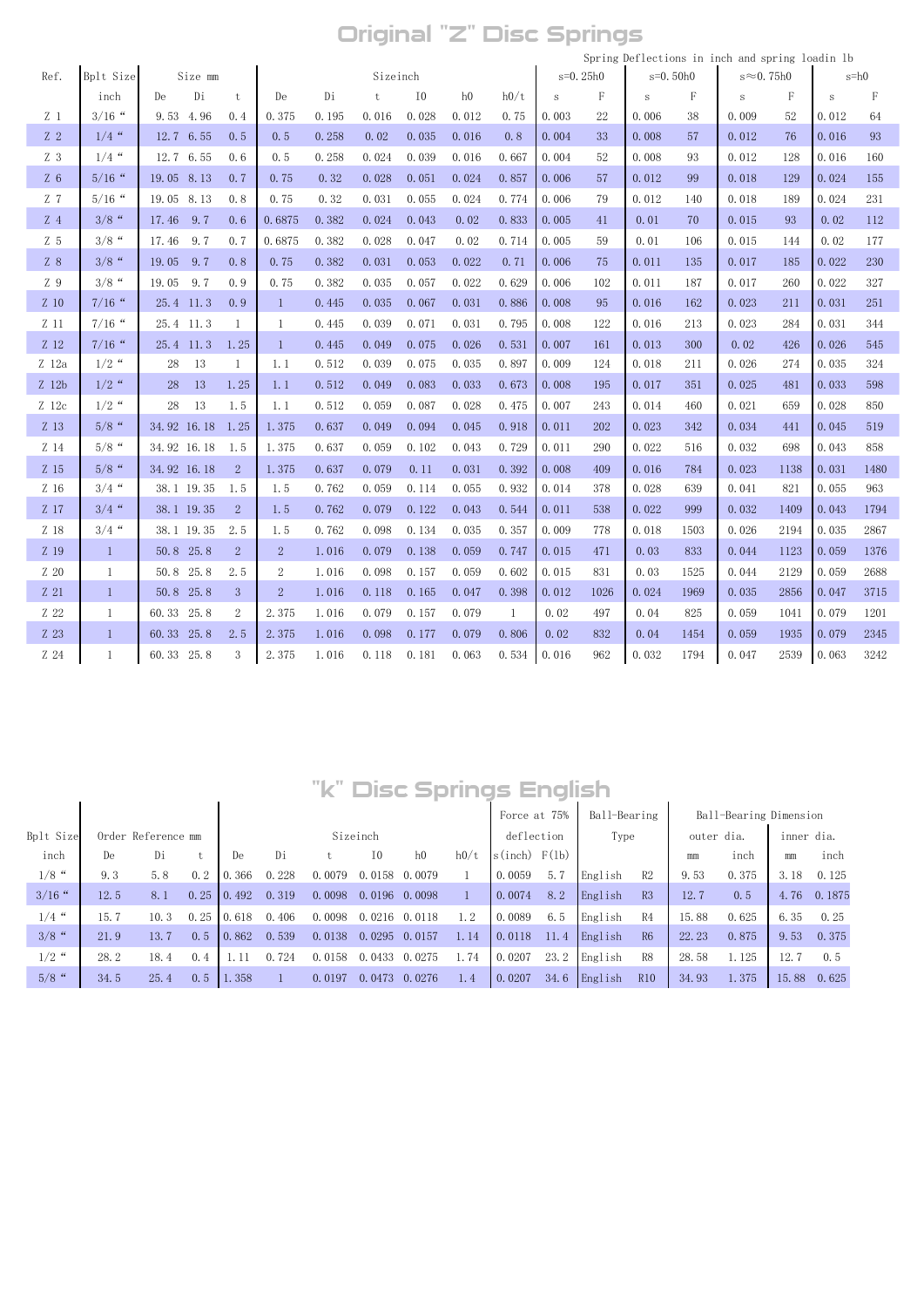|       |                    |              |      |                     |       |           |       |                | "k" Disc Springs |                         |           |                        |      |            |                                 |                          |                                |
|-------|--------------------|--------------|------|---------------------|-------|-----------|-------|----------------|------------------|-------------------------|-----------|------------------------|------|------------|---------------------------------|--------------------------|--------------------------------|
|       | Order Reference mm |              |      |                     |       | Size inch |       |                |                  | Force at 75% deflection |           | Ball-Bearing TYPE      |      |            | Ball-Bearing Dimension          |                          |                                |
| De    | Di                 | t            | De   | Di                  | t     | I0        | h0    | h0/t           | s(inch)          | F(1b)                   |           |                        |      | Outer dia. |                                 | inner dia.               |                                |
| 9,8   | 6, 2               | 0, 2         |      | 0.386 0.244         | 0.008 | 0.016     | 0.008 | 1,00           | 0.006            | 5                       | 623 (EL3) |                        |      | 0.394      | 0.118                           |                          |                                |
| 12, 8 | 7, 2               | 0, 25        |      | $0.504$ $0.283$     | 0.01  | 0.02      | 0.01  | 1,00           | 0.007            | $\overline{7}$          | 624 (EL4) |                        |      | 0.512      | 0.157                           |                          |                                |
| 15, 8 | 8, 2               | 0, 25        |      | $0.622 \quad 0.323$ | 0.01  | 0.022     | 0.012 | 1, 20          | 0.009            | 5                       | 625 (EL5) | 634                    |      | 0.63       | 0.197                           | 0.157                    |                                |
| 18,8  | 9, 2               | 0, 3         |      | $0.74$ $0.362$      | 0.012 | 0.026     | 0.014 | 1, 17          | 0.01             | $\overline{7}$          | 626 (EL6) | 635                    |      | 0.63       | 0.236                           | 0.197                    |                                |
| 18,8  | 10, 2              | 0, 35        |      | $0.74$ $0.402$      | 0.014 | 0.028     | 0.014 | 1,00           | 0.01             | 11                      | 607 (EL7) |                        |      | 0.748      | 0.276                           | $\overline{\phantom{a}}$ |                                |
| 21, 8 | 12, 3              | 0, 35        |      | 0.858 0.484         | 0.014 | 0.03      | 0.016 | 1, 14          | 0.012            | 10                      | 608 (EL8) | 627                    |      | 0.866      | 0.315                           | 0.276                    |                                |
| 23, 7 | 14, 3              | 0, 4         |      | $0.933$ $0.563$     | 0.016 | 0.035     | 0.02  | 1, 25          | 0.015            | 18                      | 609 (EL9) |                        |      | 0.945      | 0.354                           | $\overline{\phantom{a}}$ |                                |
| 25, 7 | 14, 3              | 0, 4         |      | $1.012 \quad 0.563$ | 0.016 | 0.035     | 0.02  | 1, 25          | 0.015            | <sup>14</sup>           | 6000      | 629                    |      | 1.024      | 0.394                           | 0.354                    |                                |
| 27, 7 | 17, 3              | 0, 4         |      | 1.091 0.681         | 0.016 | 0.039     | 0.024 | 1,50           | 0.018            | 18                      | 6001      |                        |      | 1.102      | 0.472                           | $\overline{\phantom{a}}$ |                                |
| 29, 7 | 17, 4              | 0, 4         |      | 1.169 0.685         | 0.016 | 0.043     | 0.028 | 1,75           | 0.021            | 19                      |           | 6200                   |      | 1.181      | $\overline{\phantom{a}}$        | 0.394                    | -                              |
| 31, 7 | 20, 4              | 0, 4         |      | 1.248 0.803         | 0.016 | 0.043     | 0.028 | 1,75           | 0.021            | 18                      | 6002      | 6201                   |      | 1.26       | 0.591                           | 0.472                    | ÷,                             |
| 34,6  | 20, 4              | 0, 4         |      | 1.362 0.803         | 0.016 | 0.043     | 0.028 | 1,75           | 0.021            | 14                      |           |                        | 6300 | 1.378      | $\overline{\phantom{a}}$        | $\overline{\phantom{a}}$ | 0.394                          |
| 34,6  | 22, 4              | 0, 5         |      | 1.362 0.882         | 0.02  | 0.047     | 0.028 | 1,40           | 0.021            | 27                      | 6003      | 6202                   |      | 1.378      | 0.669                           | 0.591                    | $\overline{\phantom{a}}$       |
| 36, 6 | 20, 4              | 0, 5         |      | 1.441 0.803         | 0.02  | 0.051     | 0.031 | 1,60           | 0.024            | 25                      |           |                        | 6301 | 1.457      | $\overline{\phantom{a}}$        |                          | 0.472                          |
| 39,6  | 25, 5              | 0, 5         |      | 1.559 1.004         | 0.02  | 0.051     | 0.031 | 1,60           | 0.024            | 25                      |           | 6203                   |      | 1.575      | $\overline{\phantom{0}}$        | 0.669                    | $\overline{\phantom{a}}$       |
| 41, 6 | 25, 5              | 0, 5         |      | 1.638 1.004         | 0.02  | 0.055     | 0.035 | 1,80           | 0.027            | 25                      | 6004      |                        | 6302 | 1.654      | 0.787                           | $\overline{\phantom{a}}$ | 0.591                          |
| 46, 5 | 30, 5              | 0, 6         |      | 1.831 1.201         | 0.024 | 0.059     | 0.035 | 1,50           | 0.027            | 34                      | 6005      | 6204                   | 6303 | 1.85       | 0.984                           | 0.787                    | 0.669                          |
| 51.5  | 35.5               | 0.6          |      | 2.028 1.398         | 0.024 | 0.059     | 0.035 | 1.5            | 0.027            | 30                      |           | 6205                   | 6304 | 2.047      | $\overline{\phantom{a}}$        | 0.984                    | 0.787                          |
| 54.5  | 40.5               | 0.6          |      | 2.146 1.594         | 0.024 | 0.059     | 0.035 | 1.5            | 0.027            | 32                      | 6006      |                        |      | 2.165      | 1.181                           | $\overline{\phantom{a}}$ |                                |
| 61.5  | 40.5               | 0.7          |      | 2.421 1.594         | 0.028 | 0.071     | 0.043 | 1.57           | 0.033            | 40                      | 6007      | 6206                   | 6305 | 2.441      | 1.378                           | 1.181                    | 0.984                          |
| 67.5  | 50.5               | 0.7          |      | 2.657 1.988         | 0.028 | 0.067     | 0.039 | 1.43           | 0.03             | 36                      | 6008      |                        |      | 2.677      | 1.575                           |                          |                                |
| 71.5  | 45.5               | 0.7          |      | 2.815 1.791         | 0.028 | 0.083     | 0.055 | $\overline{2}$ | 0.041            | 42                      |           |                        | 6306 | 2.835      |                                 |                          | 1.181                          |
| 71.5  | 50.5               | 0.7          |      | 2.815 1.988         | 0.028 | 0.083     | 0.055 | 2              | 0.041            | 49                      |           | 6207                   |      | 2.835      | $\overline{\phantom{a}}$        | 1.378                    | $\overline{\phantom{a}}$       |
| 74.5  | 55.5               | 0.8          |      | 2.933 2.185         | 0.031 | 0.075     | 0.043 | 1.38           | 0.033            | 47                      | 6009      |                        |      | 2.953      | 1.772                           |                          | -                              |
| 79.5  | 50.5               | 0.8          |      | 3.13 1.988          | 0.031 | 0.091     | 0.059 | 1.88           | 0.044            | 51                      |           |                        | 6307 | 3.15       | $\qquad \qquad -$               |                          | 1.378                          |
| 79.5  | 55.5               | 0.8          |      | 3.13 2.185          | 0.031 | 0.091     | 0.059 | 1.88           | 0.044            | 59                      | 6010      | 6208                   |      | 3.15       | 1.969                           | 1.575                    |                                |
| 84.5  | 60.5               | 0.9          |      | 3.327 2.382 0.035   |       | 0.098     | 0.063 | 1.78           | 0.047            | 81                      |           | 6209                   |      | 3.346      | $\overline{\phantom{a}}$        | 1.772                    | $\overline{\phantom{a}}$       |
| 89.5  | 60.5               | 0.9          |      | 3.524 2.382         | 0.035 | 0.098     | 0.063 | 1.78           | 0.047            | 65                      |           |                        | 6308 | 3.543      | $\overline{\phantom{a}}$        | $\sim$ $-$               | 1.575                          |
| 89.5  | 65.5               | 0.9          |      | 3.524 2.579 0.035   |       | 0.098     | 0.063 | 1.78           | 0.047            | 75                      | 6011      | 6210                   |      | 3.543      | 2.165                           | 1.969                    | $\equiv$                       |
| 94.5  | 75.5               | $\mathbf{1}$ |      | 3.72 2.972 0.039    |       | 0.087     | 0.047 | 1.2            | 0.035            | 73                      | 6012      |                        |      | 3.74       | 2.362                           |                          | $\equiv$                       |
| 99    | 65.5               | 1            |      | 3.898 2.579         | 0.039 | 0.102     | 0.063 | 1.6            | 0.047            | 66                      |           |                        | 6309 | 3.937      | $\overline{\phantom{a}}$        | $\overline{\phantom{a}}$ | 1.772                          |
| 99    | 70.5               | $\mathbf{1}$ |      | 3.898 2.776 0.039   |       | 0.102     | 0.063 | 1.6            | 0.047            | 75                      | 6013      | 6211                   |      | 3.937      | 2.559                           | 2.165                    | $\alpha \rightarrow \alpha$    |
| 109   | 70.5               | 1.25         |      | 4.291 2.776 0.049   |       | 0.106     | 0.057 | 1.16           | 0.043            | 80                      |           |                        | 6310 | 4.331      | $\overline{\phantom{a}}$        | $\sim$                   | 1.969                          |
| 109   | 75.5               | 1.25         |      | 4.291 2.972 0.049   |       | 0.106     | 0.057 | 1.16           | 0.043            | 89                      | 6014      | 6212                   |      | 4.331      | 2.756                           | 2.362                    | $\sim$                         |
| 114   | 90.5               | 1.25         |      | 4.488 3.563         | 0.049 | 0.096     | 0.047 | 0.96           | 0.035            | 89                      | 6015      |                        |      | 4.528      | 2.953                           | $\overline{\phantom{a}}$ | $\overline{\phantom{a}}$       |
| 119   | 75.5               | 1.25         |      | 4.685 2.972 0.049   |       | 0.11      | 0.061 | 1.24           | 0.046            | 72                      |           | <b>Service Service</b> | 6311 | 4.724      | $\overline{\phantom{a}}$        | $\equiv$ .               | 2.165                          |
| 119   | 85.5               | 1.25         |      | 4.685 3.366 0.049   |       | 0.11      | 0.061 | 1.24           | 0.046            | 88                      |           | 6213                   |      | 4.724      | $\overline{\phantom{a}}$        | 2.559                    | $\equiv$                       |
| 124   | 90.5               | 1.25         |      | 4.882 3.563         | 0.049 | 0.118     | 0.069 | 1.4            | 0.052            | 100                     | 6016      | 6214                   |      | 4.921      | 3.15                            | 2.756                    | $\alpha = 0$                   |
| 129   | 85.5               | 1.25         |      | 5.079 3.366         | 0.049 | 0.126     | 0.077 | 1.56           | 0.057            | 91                      |           |                        | 6312 | 5.118      | $\sim$                          | $ \,$                    | 2.362                          |
| 129   | 95.5               | 1.25         |      | $5.079$ 3.76        | 0.049 | 0.126     | 0.077 | 1.56           | 0.057            | 112                     | 6017      | 6215                   |      | 5.118      | 3.346                           | 2.953                    | $\alpha_{\rm{eff}}=0.1$        |
| 139   | 90.5               | 1.25         |      | 5.472 3.563 0.049   |       | 0.128     | 0.079 | 1.6            | 0.059            | 80                      |           |                        | 6313 | 5.512      | $\overline{\phantom{a}}$        | $\overline{\phantom{a}}$ | 2.559                          |
| 139   | 101                | 1.25         |      | 5.472 3.976         | 0.049 | 0.128     | 0.079 | 1.6            | 0.059            | 96                      | 6018      | 6216                   |      | 5.512      | 3.543                           | 3.15                     | $\sim 10^{11}$                 |
| 149   | 95.5               | 1.5          |      | 5.866 3.76          | 0.059 | 0.126     | 0.067 | 1.13           | 0.05             | 85                      |           |                        | 6314 | 5.906      | $\overline{\phantom{a}}$        | $-$                      | 2.756                          |
| 149   | 106                | 1.5          |      | 5.866 4.173 0.059   |       | 0.126     | 0.067 | 1.13           | 0.05             | 101                     | 6020      | 6217                   |      | 5.906      | 3.937                           | 3.346                    | $\alpha_{\rm eff} = 0.1$       |
| 159   | 101                | 1.5          | 6.26 | 3.976               | 0.059 | 0.138     | 0.079 | 1.33           | 0.059            | 93                      |           |                        | 6315 | 6.299      | $\overline{\phantom{a}}$        | $\overline{\phantom{a}}$ | 2.953                          |
| 159   | 111                | 1.5          | 6.26 | 4.37                | 0.059 | 0.138     | 0.079 | 1.33           | 0.059            | 107                     | 6021      | 6218                   |      | 6.299      | 4.134                           | 3.543                    | $\alpha$ , $\alpha$ , $\alpha$ |
| 169   | 111                | 1.5          |      | 6.654 4.37          | 0.059 | 0.15      | 0.091 | 1.53           | 0.068            | 106                     |           |                        | 6316 | 6.693      | $\overline{\phantom{a}}$        | $\overline{\phantom{a}}$ | 3.15                           |
| 169   | 121                | 1.5          |      | 6.654 4.764 0.059   |       | 0.15      | 0.091 | 1.53           | 0.068            | 123                     | 6022      | 6219                   |      | 6.693      | 4.331                           | 3.74                     | $\sim 10^{-1}$                 |
| 179   | 121                | 2            |      | 7.047 4.764 0.079   |       | 0.165     | 0.087 | 1.1            | 0.065            | 194                     |           |                        | 6317 | 7.087      | $\frac{1}{2}$ and $\frac{1}{2}$ | $\sim$ $-$               | 3.346                          |
|       |                    |              |      |                     |       |           |       |                |                  |                         |           |                        |      |            |                                 |                          |                                |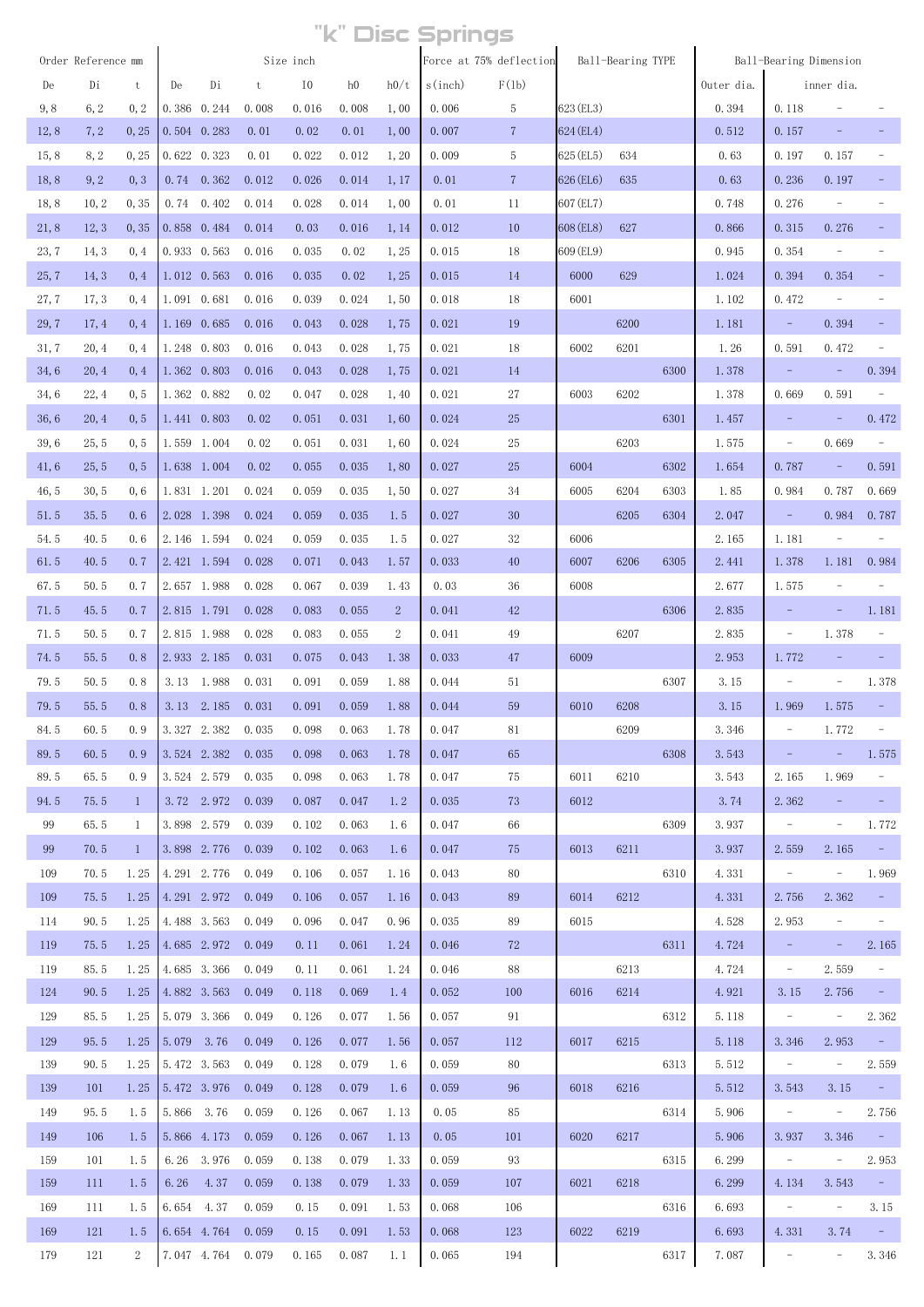| 179 | 126 | $\overline{2}$ | 7.047 4.961  |             | 0.079 | 0.165 | 0.087 | 1.1            | 0.065 | 209 | 6024 | 6220 |      | 7.087  | 4.724                    | 3.937                    |                          |
|-----|-----|----------------|--------------|-------------|-------|-------|-------|----------------|-------|-----|------|------|------|--------|--------------------------|--------------------------|--------------------------|
| 189 | 121 | $\overline{2}$ | 7.441 4.764  |             | 0.079 | 0.169 | 0.091 | 1.15           | 0.068 | 171 |      |      | 6318 | 7.48   | $\equiv$                 |                          | 3.543                    |
| 189 | 131 | $\overline{2}$ | 7.441 5.157  |             | 0.079 | 0.169 | 0.091 | 1.15           | 0.068 | 193 |      | 6221 |      | 7.48   | $\overline{\phantom{a}}$ | 4.134                    | $\overline{\phantom{a}}$ |
| 198 | 131 | 2              | 7.795 5.157  |             | 0.079 | 0.177 | 0.098 | 1.25           | 0.074 | 183 |      |      | 6319 | 7.874  | $\overline{\phantom{m}}$ | $\overline{\phantom{a}}$ | 3.74                     |
| 198 | 141 | $\overline{2}$ | 7.795 5.551  |             | 0.079 | 0.177 | 0.098 | 1.25           | 0.074 | 207 | 6026 | 6222 |      | 7.874  | 5.118                    | 4.331                    | $\sim$                   |
| 213 | 151 | 2.25           | 8.386 5.945  |             | 0.089 | 0.177 | 0.089 | $\overline{1}$ | 0.067 | 212 |      | 6224 | 6320 | 8.465  | $\overline{\phantom{a}}$ | 4.724                    | 3.937                    |
| 223 | 161 | 2.25           | 8.78         | 6.339       | 0.089 | 0.181 | 0.093 | 1.04           | 0.069 | 212 | 6030 |      | 6321 | 8.858  | 5.906                    |                          | 4.134                    |
| 228 | 161 | 2.25           | 8.976 6.339  |             | 0.089 | 0.195 | 0.106 | 1.2            | 0.08  | 233 |      | 6226 |      | 9.055  | $\overline{\phantom{a}}$ | 5.118                    | $\qquad \qquad -$        |
| 238 | 161 | 2.25           | 9.37         | 6.339       | 0.089 | 0.207 | 0.118 | 1.33           | 0.089 | 230 | 6032 |      | 6322 | 9.449  | 6.299                    | -                        | 4.331                    |
| 248 | 171 | 2.5            | 9.764 6.732  |             | 0.098 | 0.197 | 0.098 | $\mathbf{1}$   | 0.074 | 226 |      | 6228 |      | 9.843  | $\overline{\phantom{a}}$ | 5.512                    | $\overline{\phantom{a}}$ |
| 258 | 171 | 2.5            | 10.157 6.732 |             | 0.098 | 0.217 | 0.118 | 1.2            | 0.089 | 249 | 6034 |      | 6324 | 10.236 | 6.693                    |                          | 4.724                    |
| 268 | 181 | 2.5            | 10.551 7.126 |             | 0.098 | 0.224 | 0.126 | 1.28           | 0.094 | 260 |      | 6230 |      | 10.63  | $\overline{\phantom{a}}$ | 5.906                    |                          |
| 278 | 181 | 2.5            | 10.945 7.126 |             | 0.098 | 0.236 | 0.138 | 1.4            | 0.104 | 260 | 6036 |      | 6326 | 11.024 | 7.087                    | $\qquad \qquad -$        | 5.118                    |
| 288 | 191 | 2.75           | 11.339 7.52  |             | 0.108 | 0.226 | 0.118 | 1.09           | 0.089 | 257 | 6038 | 6232 |      | 11.417 | 7.48                     | 6.299                    |                          |
| 298 | 191 | 2.75           | 11.732 7.52  |             | 0.108 | 0.25  | 0.142 | 1.31           | 0.106 | 294 |      |      | 6328 | 11.811 | $\overline{\phantom{a}}$ |                          | 5.512                    |
| 308 | 202 | 3              | 12.126 7.953 |             | 0.118 | 0.24  | 0.122 | 1.03           | 0.092 | 292 | 6040 | 6234 |      | 12.205 | 7.874                    | 6.693                    | $\overline{\phantom{a}}$ |
| 318 | 212 | 3              |              | 12.52 8.346 | 0.118 | 0.244 | 0.126 | 1.07           | 0.094 | 293 |      | 6236 | 6330 | 12.598 | $\sim$                   | 7.087                    | 5.906                    |
| 338 | 232 | 3              | 13.307 9.134 |             | 0.118 | 0.26  | 0.142 | 1.2            | 0.106 | 318 | 6044 | 6238 | 6332 | 13.386 | 8.661                    | 7.48                     | 6.299                    |
| 358 | 242 | 3              | 14.094 9.528 |             | 0.118 | 0.276 | 0.157 | 1.33           | 0.118 | 320 | 6048 | 6240 | 6334 | 14.173 | 9.449                    |                          | 7.874 6.693              |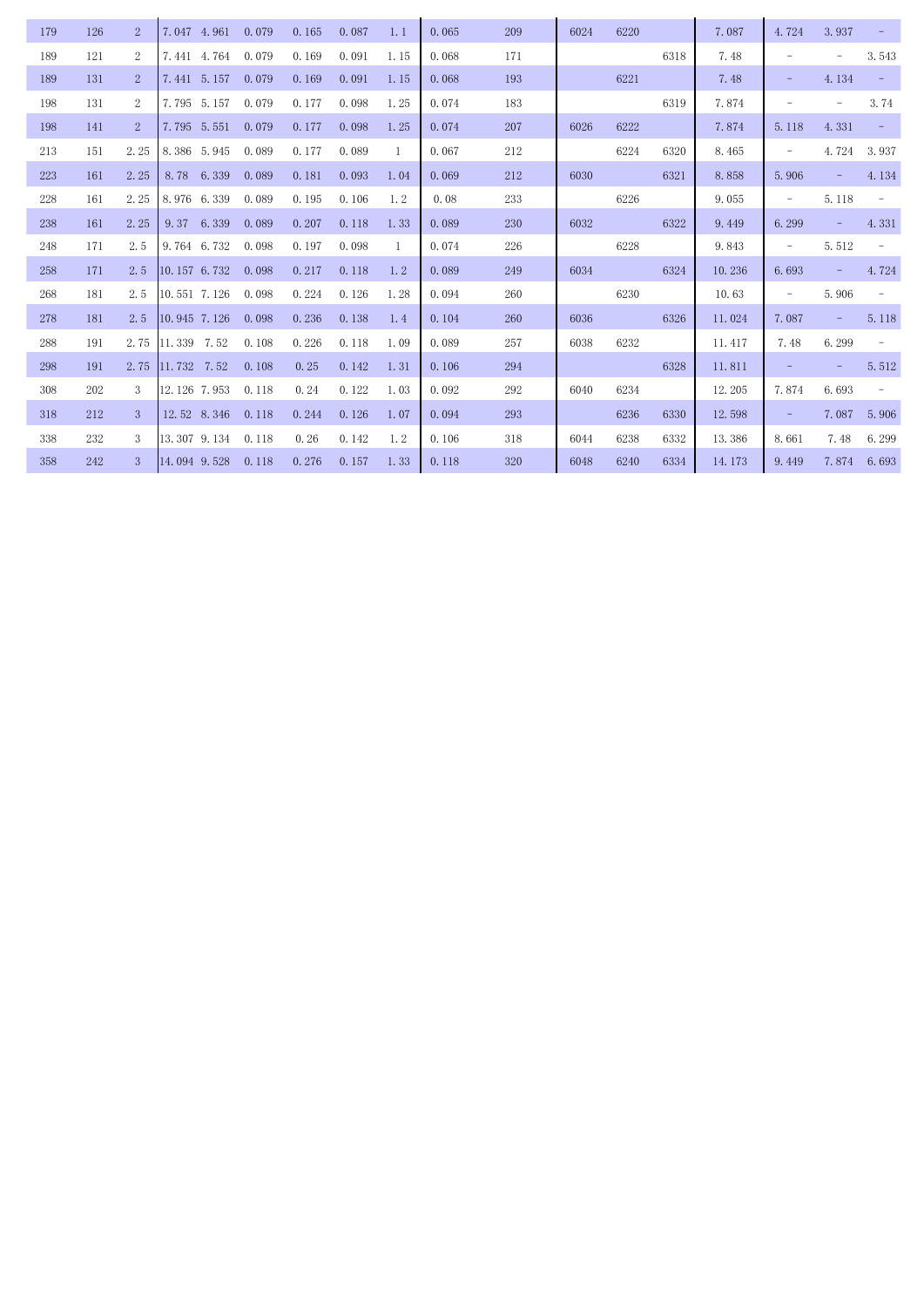|  |  |  |  | <b>Bolting Series Washers</b> |
|--|--|--|--|-------------------------------|
|--|--|--|--|-------------------------------|

|                    |                |                         |      | wuu             | IJ             | 2 - 1 - 2      | v       | 231 131 2 |       |        |           |           |           |
|--------------------|----------------|-------------------------|------|-----------------|----------------|----------------|---------|-----------|-------|--------|-----------|-----------|-----------|
| Order Reference    |                | Bolt Size               | d1   | d2              | $\,$ S         | h              | h       | d1        | d2    | $\,$ S | h         | h         | packaging |
|                    |                | metric mm imperial inch | mm   | $\rm mm$        | mm             | max. mm        | min. mm | inch      | inch  | inch   | max. inch | min. inch |           |
| S1.6               | 1.6            |                         | 1.7  | 3.2             | 0.35           | 0, 6           | 0.38    | 0.067     | 0.126 | 0.014  | 0.024     | 0.015     | 2000      |
| S <sub>2</sub>     | $2^{\circ}$    |                         | 2.2  | $4\overline{ }$ | 0.35           | 0.6            | 0.39    | 0.087     | 0.157 | 0.014  | 0.024     | 0.015     | 2000      |
| S2.5               | 2.5            |                         | 2.7  | 4.8             | 0.45           | 0.9            | 0.49    | 0.106     | 0.189 | 0.018  | 0.035     | 0.019     | 2000      |
| S <sub>3</sub>     | 3              | $1/8$ "                 | 3.2  | 5.5             | 0.45           | 0.9            | 0.51    | 0.126     | 0.217 | 0.018  | 0.035     | 0.02      | 2000      |
| S3.5               | 3.5            |                         | 3.7  | 6               | 0.45           | 0.9            | 0.52    | 0.146     | 0.236 | 0.018  | 0.035     | 0.02      | 2000      |
| S <sub>4</sub>     | $\overline{4}$ | $5/32$ "                | 4.3  | $7\overline{ }$ | 0.5            | $\mathbf{1}$   | 0.59    | 0.169     | 0.276 | 0.02   | 0.039     | 0.023     | 1000      |
| S <sub>5</sub>     | 5              | $3/16$ "                | 5.3  | 9               | 0, 6           | 1.1            | 0.73    | 0.209     | 0.354 | 0.024  | 0.043     | 0.029     | 1000      |
| S <sub>6</sub>     | $\,6\,$        |                         | 6.4  | 10              | 0.7            | 1.2            | 0.82    | 0.252     | 0.394 | 0.028  | 0.047     | 0.032     | 1000      |
| S6.35              | 6.35           | $1/4$ "                 | 6.7  | 9.5             | 0.7            | 1.2            | 0.79    | 0.264     | 0.374 | 0.028  | 0.047     | 0.031     | 1000      |
| S7                 | $\overline{7}$ |                         | 7.4  | 12              | 0.7            | 1.3            | 0.89    | 0.291     | 0.472 | 0.028  | 0.051     | 0.035     | 1000      |
| ${\rm S}8$         | $\,8\,$        | $5/16$ "                | 8.4  | 13              | 0.8            | 1.4            | 0.98    | 0.331     | 0.512 | 0.031  | 0.055     | 0.039     | 1000      |
| S10                | 10             | $3/8$ "                 | 10.5 | 16              | $\mathbf{1}$   | 1.6            | 1.21    | 0.413     | 0.63  | 0.039  | 0.063     | 0.048     | 1000      |
| S11.1              | 11.1           | $7/16$ "                | 11.6 | 15.9            | $\mathbf{1}$   | 1.6            | 1.18    | 0.457     | 0.626 | 0.039  | 0.063     | 0.046     | 500       |
| <b>S12</b>         | 12             |                         | 13   | 18              | 1.1            | 1.7            | 1.31    | 0.512     | 0.709 | 0.043  | 0.067     | 0.052     | 500       |
| S12.7              | 12.7           | $1/2$ "                 | 13.7 | 19              | 1.1            | 1.8            | 1.33    | 0.539     | 0.748 | 0.043  | 0.071     | 0.052     | 500       |
| <b>S14</b>         | 14             | $9/16$ "                | 15   | 22              | 1, 2           | $\overline{2}$ | 1.52    | 0.591     | 0.866 | 0.047  | 0.079     | 0.06      | 500       |
| S16                | 16             | $5/8$ "                 | 17   | 24              | 1.3            | 2.1            | 1.63    | 0.669     | 0.945 | 0.051  | 0.083     | 0.064     | 500       |
| <b>S18</b>         | 18             |                         | 19   | 27              | 1.5            | 2.3            | 1.85    | 0.748     | 1.063 | 0.059  | 0.091     | 0.073     | 250       |
| <b>S19</b>         | 19             | $3/4$ "                 | 20   | 30              | 1.5            | 2.5            | 1.98    | 0.787     | 1.181 | 0.059  | 0.098     | 0.078     | 250       |
| <b>S20</b>         | 20             |                         | 21   | 30              | 1.5            | 2.5            | 1.94    | 0.827     | 1.181 | 0.059  | 0.098     | 0.076     | 250       |
| S22                | 22             | $7/8$ "                 | 23   | 33              | 1.5            | 2.7            | 2.08    | 0.906     | 1.299 | 0.059  | 0.106     | 0.082     | 100       |
| <b>S24</b>         | 24             |                         | 25.6 | 36              | 1.8            | 2.9            | 2.32    | 1.008     | 1.417 | 0.071  | 0.114     | 0.091     | 100       |
| S <sub>25</sub> .4 | 25.4           | 1 <sup>4</sup>          | 27   | 38              | $\overline{2}$ | 3.1            | 2.52    | 1.063     | 1.299 | 0.079  | 0.122     | 0.099     | 100       |
| <b>S27</b>         | 27             |                         | 28.6 | 39              | $\overline{2}$ | 3.1            | 2.52    | 1.126     | 1.535 | 0.079  | 0.122     | 0.099     | 100       |
| <b>S30</b>         | $30\,$         | $11/8$ "                | 31.6 | 45              | $\overline{2}$ | 3.6            | 2.78    | 1.244     | 1.772 | 0.079  | 0.142     | 0.109     | 100       |
| <b>S33</b>         | 33             | $11/4$ "                | 34.6 | 50              | 2.5            | $\overline{4}$ | 3.26    | 1.362     | 1.969 | 0.098  | 0.157     | 0.128     | 100       |
| S36                | 36             | $13/8$ "                | 38   | 54              | 2.5            | 4.2            | 3.38    | 1.496     | 2.126 | 0.098  | 0.165     | 0.133     | 50        |

|                 |                 |                |          |          |                |              | <b>Bolting Series Washers</b> |       |       |                 |           |           |           |
|-----------------|-----------------|----------------|----------|----------|----------------|--------------|-------------------------------|-------|-------|-----------------|-----------|-----------|-----------|
| Order Reference |                 | Bolt Size      | d1       | d2       | S              | h            | h                             | d1    | d2    | $\, \mathbf{S}$ | h         | h         | packaging |
|                 | metric mm       | imperial inch  | $\rm mm$ | $\rm mm$ | mm             | max.<br>mm   | min. mm                       | inch  | inch  | inch            | max. inch | min. inch |           |
| VS5             | 5               | $3/16$ "       | 5.3      | 9        | $\mathbf{1}$   | 1.3          | 1.07                          | 0.209 | 0.354 | 0.039           | 0.051     | 0.042     | 1000      |
| VS <sub>6</sub> | $6\phantom{1}6$ |                | 6.4      | 10       | $\mathbf{1}$   | 1.4          | 1.08                          | 0.252 | 0.394 | 0.039           | 0.055     | 0.043     | 1000      |
| VS8             | 8               | $5/16$ "       | 8.4      | 13       | 1.2            | 1.7          | 1.32                          | 0.331 | 0.512 | 0.047           | 0.067     | 0.052     | 1000      |
| <b>VS10</b>     | 10              | $3/8$ "        | 10.5     | 16       | 1.5            | $\mathbf{2}$ | 1.64                          | 0.413 | 0.63  | 0.059           | 0.079     | 0.065     | 1000      |
| VS12            | 12              |                | 13       | 18       | 1.5            | 2.1          | 1.65                          | 0.512 | 0.709 | 0.059           | 0.083     | 0.065     | 500       |
| VS14            | 14              | $9/16$ "       | 15       | 22       | 1.5            | 2.2          | 1.76                          | 0.591 | 0.866 | 0.059           | 0.087     | 0.069     | 500       |
| VS16            | 16              | $5/8$ "        | 17       | 24       | $\overline{2}$ | 2.6          | 2.21                          | 0.669 | 0.945 | 0.079           | 0.102     | 0.087     | 250       |
| <b>VS18</b>     | 18              |                | 19       | 27       | 2              | 2.7          | 2.27                          | 0.748 | 1.063 | 0.079           | 0.106     | 0.089     | 250       |
| <b>VS20</b>     | 20              |                | 21       | 30       | $\overline{2}$ | 2.8          | 2.34                          | 0.827 | 1.181 | 0.079           | 0.11      | 0.092     | 250       |
| <b>VS22</b>     | 22              | $7/8$ "        | 23       | 33       | $\overline{2}$ | 3            | 2.42                          | 0.906 | 1.299 | 0.079           | 0.118     | 0.095     | 100       |
| VS24            | 24              |                | 25.6     | 36       | 2.5            | 3.4          | 2.87                          | 1.008 | 1.417 | 0.098           | 0.134     | 0.113     | 100       |
| VS25.4          | 25.4            | 1 <sup>u</sup> | 27       | 38       | 2.5            | 3.4          | 2.95                          | 1.063 | 1.496 | 0.098           | 0.134     | 0.116     | 100       |
| <b>VS27</b>     | 27              |                | 28.6     | 39       | 2.5            | 3.5          | 2.91                          | 1.126 | 1.535 | 0.098           | 0.138     | 0.115     | 100       |
| <b>VS30</b>     | 30              | $11/8$ "       | 31.6     | 45       | 2.5            | 3.8          | 3.12                          | 1.244 | 1.772 | 0.098           | 0.15      | 0.123     | 100       |
| <b>VS33</b>     | 33              | $11/4$ "       | 34.6     | 50       | 3              | 4.5          | 3.65                          | 1.362 | 1.969 | 0.098           | 0.157     | 0.128     | 100       |
| <b>VS36</b>     | 36              | $13/8$ "       | 38       | 54       | 3              | 4.5          | 3.72                          | 1.496 | 2.126 | 0.098           | 0.157     | 0.146     | 50        |